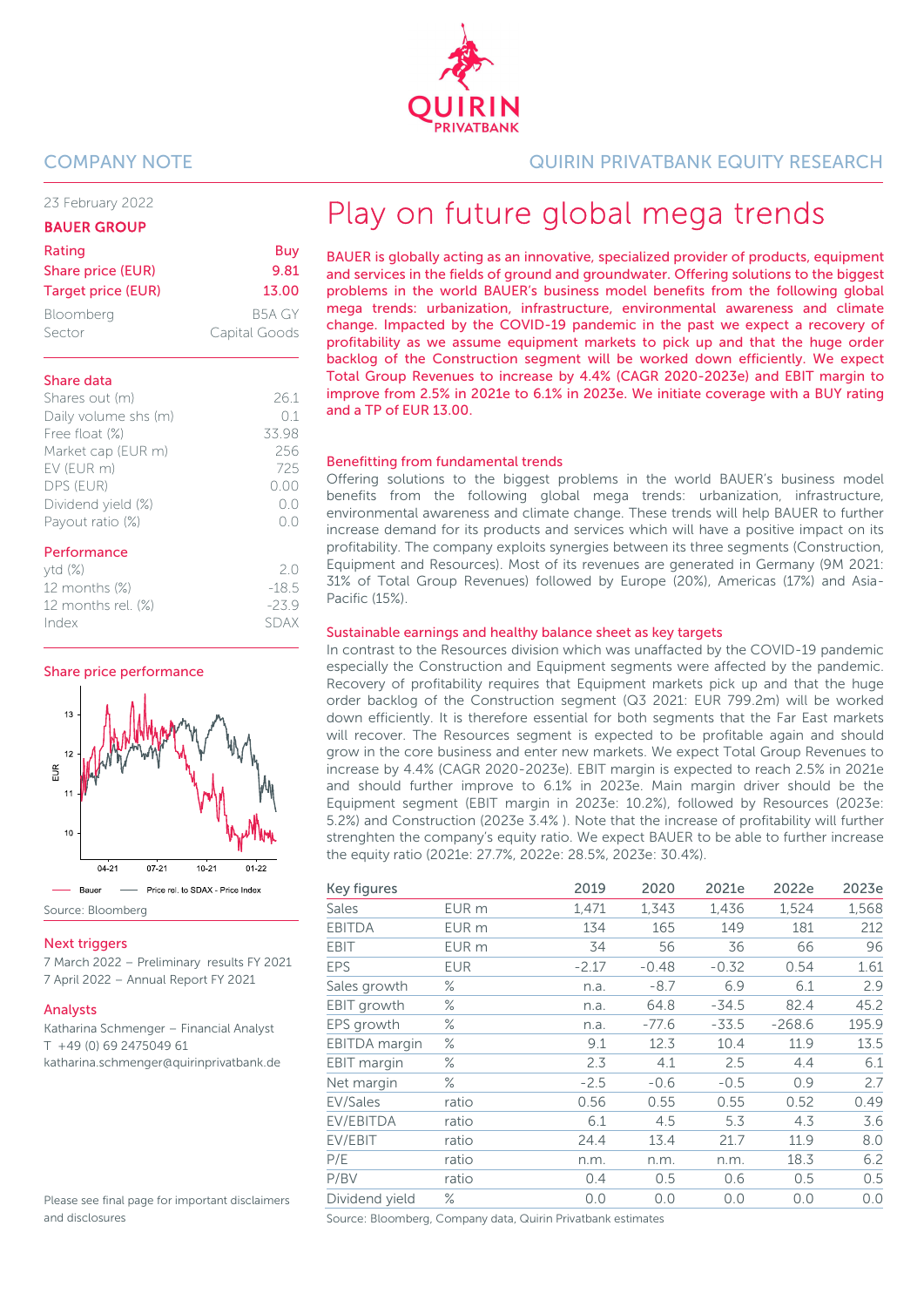## **Contents**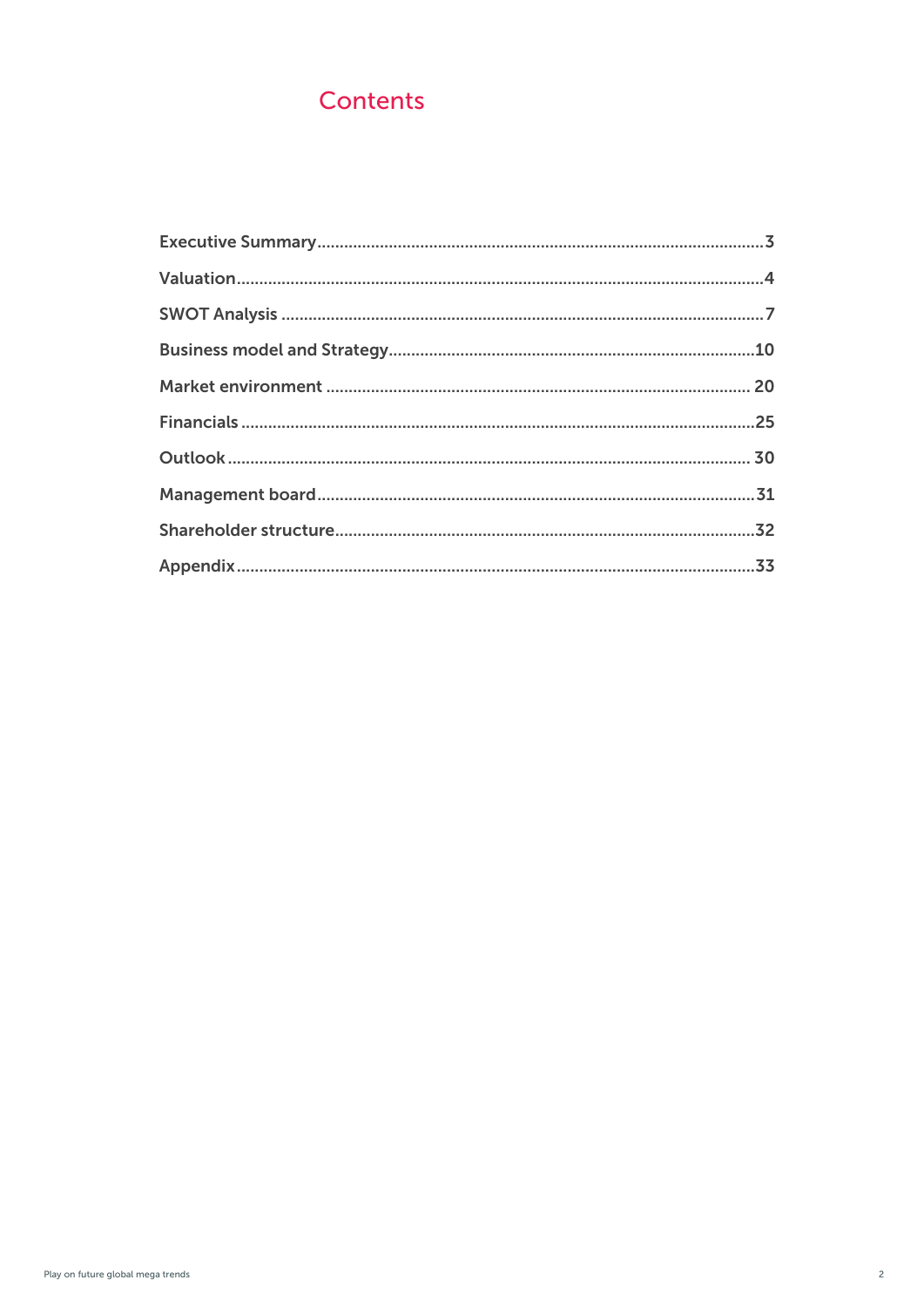## <span id="page-2-0"></span>Executive Summary

#### Play on trends such as infrastructure, urbanization, environmental awareness and climate change

BAUER is globally acting as an innovative, specialized provider of products, equipment and services in the fields of ground and groundwater. Offering solutions to the biggest problems in the world BAUER's business model benefits from the following global mega trends: urbanization, infrastructure, environmental awareness and climate change. Urbanization and further population growth will increase demand for new infrastructure. Maintenance and the expansion of existing infrastructure will also be of great importance. Climate change will also have a positive impact for BAUER as alternative energy sources need appropriate infrastructure. BAUER's highly specialized services are also needed when it comes to sustainable protection of the environment. These trends will help BAUER to further increase demand for its products and services which will have a positive impact on its profitability. The company exploits synergies between its three segments (Construction, Equipment and Resources). Most of its revenues are generated in Germany (9M 2021: 31% of Total Group Revenues) followed by Europe (20%), Americas (17%) and Asia-Pacific (15%).

#### Recovery of Construction and Equipment segment and Resources segment to grow profitably

In contrast to the Resources division which was unaffacted by the COVID-19 pandemic especially the Construction and Equipment segments were affected by the pandemic. Customer reluctance to invest mainly in China and countries of the Far East weighed on profitability of the high-margin Equipment segment. Recovery of profitability requires that Equipment markets pick up and that the huge order backlog of the Construction segment (Q3 2021: EUR 799.2m) will be worked down efficiently. The Resources segment is expected to be profitable again and should grow in the core business and enter new markets. New growth opportunities can be created for BAUER with respect to combating and managing climate change. Profit drivers are expected to be mainly driven by the areas Constructed Wetlands and Environmental Services in the Resources segment. We expect Total Group Revenues to increase by 4.4% (CAGR 2020-2023e). EBIT margin is expected to reach 2.5% in 2021e and should further improve to 6.1% in 2023e. Main margin driver should be the Equipment segment (EBIT margin in 2023e: 10.2%), followed by Resources (2023e: 5.2%) and Construction (2023e 3.4% ). Note that the increase of profitability will further strenghten the company's equity ratio. We expect BAUER to be able to further increase the equity ratio (2021e: 27.7%, 2022e: 28.5%, 2023e: 30.4%).

#### Optimization of cost structure

BAUER established a long-term supply chain management program which will optimize the production of equipment in terms of shorter lead times and will also help to react more flexible to fluctuations on the global markets. As a result BAUER expects a further improvement of working capital and of the cost structure in the Equipment segment. In June 2021 net proceeds of around EUR 63.3m from a further capital increase has been used for deleveraging and thus to further increase the equity ratio (as of Q3 2021: 27.1% vs. 21.2% as of Q3 2020). Note that the increase of profitability will further strenghten the company's equity ratio. BAUER targets an equity ratio of above 30% which should also be reached through sustainable profits. Further deleveraging will help BAUER to increase its profitability.

#### Dividend payment

BAUER plans to come back to a sustainable and reliable dividend policy and it targets a dividend ratio of around 25 to 30% of Group earnings after taxes.

#### Valuation based on DCF model

We have derived a target price of EUR 13.00 from a DCF model valuation.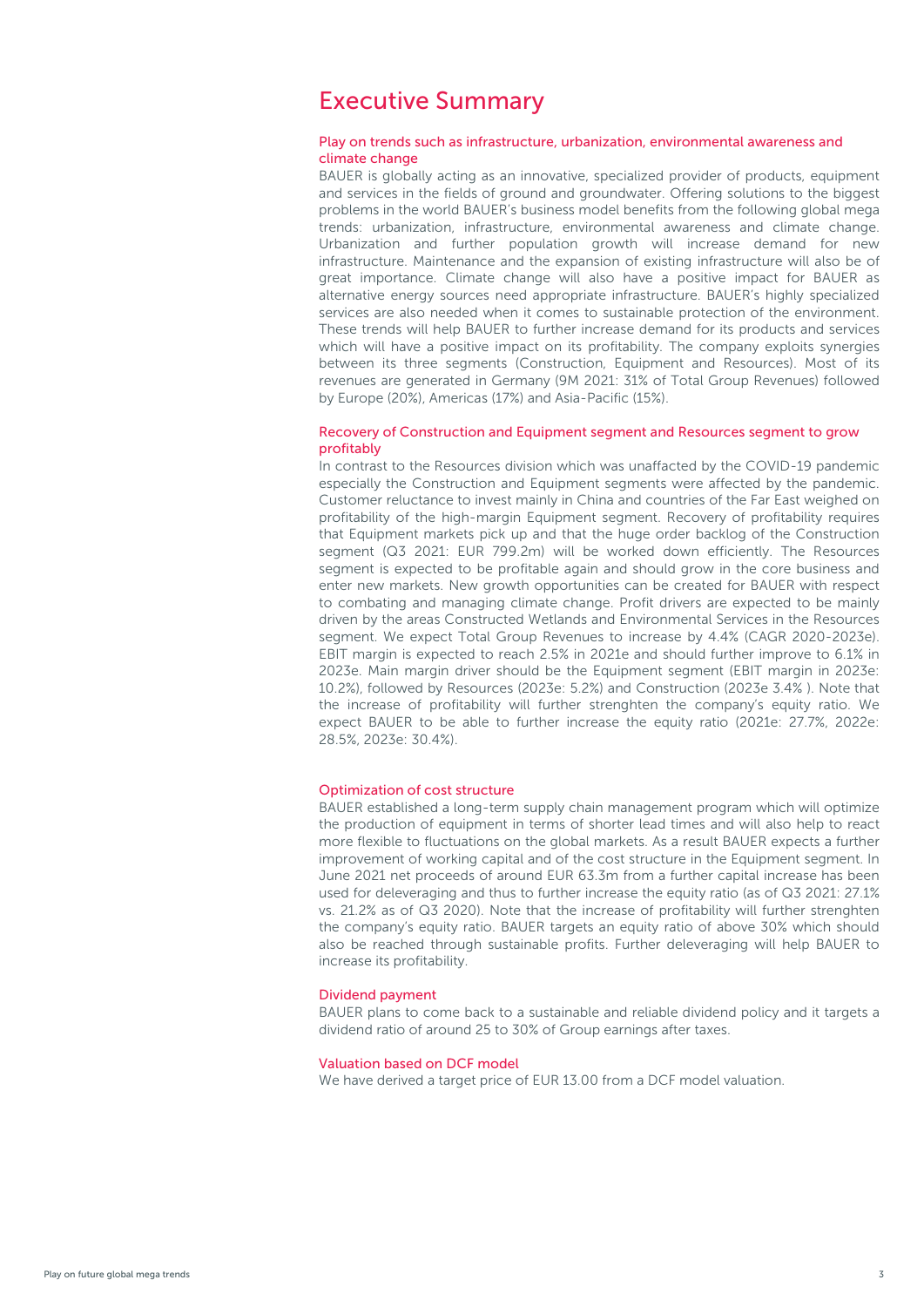## Valuation

#### Discounted Cash flow model

We have derived a target price of EUR 13.00 from a DCF model valuation. The key parameters of the model are as follows:

- Driven by an expected recovery of the Construction and Equipment segment we expect high Sales growth in 2021e and 2022e which should stabilize to 3.0% in 2030e.
- We foreast EBIT margin to further improve reaching 7.0% from 2024e onwards.
- CAPEX as a % of sales is expected to decrease from 9.1% in 2021 to 7.6% in 2030e.
- Tax rate is expected to be 36% from 2024e onwards.
- Our terminal value is based on the assumption of a growth rate of 1.0% consistently.
- We calculated a WACC of around 7.33% (Equity ratio: 70%; financial debt cost: 4.5% and company beta: 1.2). The model results to an equity value of c. 340m (EUR 13.00 per share).

| <b>DCF model for BAUER</b> |  |  |
|----------------------------|--|--|
|                            |  |  |

| (EUR m)         | 2021e    | 2022e    | 2023e    | 2024e    | 2025e    | 2026e   | 2027e   | 2028e   | 2029e    | 2030e    | TV      |
|-----------------|----------|----------|----------|----------|----------|---------|---------|---------|----------|----------|---------|
| <b>Sales</b>    | 1,436    | 1,524    | 1,568    | 1,623    | 1,688    | 1,754   | 1,819   | 1,883   | 1,943    | 2,002    |         |
| growth yoy      | 6.9%     | 6.1%     | 2.9%     | 3.5%     | 4.0%     | 3.9%    | 3.7%    | 3.5%    | 3.2%     | 3.0%     |         |
| <b>EBIT</b>     | 36       | 66       | 96       | 114      | 118      | 123     | 127     | 132     | 136      | 140      |         |
| EBIT margin     | 2.5%     | 4.4%     | 6.1%     | 7.0%     | 7.0%     | 7.0%    | 7.0%    | 7.0%    | 7.0%     | 7.0%     |         |
| Taxes           | $-47.3$  | $-39.8$  | $-36.6$  | $-41.2$  | $-42.5$  | $-44.2$ | $-45.8$ | $-47.4$ | $-49.0$  | $-50.4$  |         |
| <b>Tax</b> rate | 130%     | 60%      | 38%      | 36%      | 36%      | 36%     | 36%     | 36%     | 36%      | 36%      |         |
| Depreciation    | 113.0    | 115.0    | 116.0    | 120.0    | 126.6    | 132.4   | 137.8   | 142.8   | 147.5    | 152.1    |         |
| % of sales      | 7.9%     | 7.5%     | 7.4%     | 7.4%     | 7.5%     | 7.5%    | 7.6%    | 7.6%    | 7.6%     | 7.6%     |         |
| Capex           | $-130.0$ | $-135.0$ | $-140.0$ | $-145.0$ | $-139.6$ | -139.2  | -141.3  | -144.6  | $-148.5$ | $-152.1$ |         |
| % of sales      | 9.1%     | 8.9%     | 8.9%     | 8.9%     | 8.3%     | 7.9%    | 7.8%    | 7.7%    | 7.6%     | 7.6%     |         |
| Δ NWC           | $-55.0$  | 12.0     | 7.0      | 10.0     | $-3.4$   | $-3.5$  | $-3.6$  | $-3.8$  | $-3.9$   | $-4.0$   |         |
| % of sales      | 3.8%     | $-0.8%$  | $-0.4%$  | $-0.6%$  | 0.2%     | 0.2%    | 0.2%    | 0.2%    | 0.2%     | 0.2%     |         |
| <b>FCF</b>      | $-82.9$  | 18.6     | 42.8     | 58.2     | 59.3     | 68.3    | 74.4    | 78.8    | 82.2     | 85.7     | 1,358.9 |
| growth yoy      | nm       | nm       | nm       | 36.1%    | 1.8%     | 15.3%   | 8.8%    | 5.9%    | 4.4%     | 4.2%     | 1.0%    |
| <b>PV FCF</b>   | $-82.9$  | 17.5     | 37.5     | 47.6     | 45.1     | 48.5    | 49.1    | 48.5    | 47.2     | 45.8     | 726.2   |

| <b>IPV Forecast Period</b>   | 304   | Sensitivity     |                |       | Terminal growth rate |              |       |       |
|------------------------------|-------|-----------------|----------------|-------|----------------------|--------------|-------|-------|
| <b>PV Terminal Value</b>     | 726   | <b>Analysis</b> |                | 0.0%  | 0.5%                 | 1.0%         | 1.5%  | 2.0%  |
|                              |       |                 | 6.60%          | 13.85 | 16.29                | 19.17        | 22.61 | 26.79 |
| Enterprise value             | 1,030 |                 | 6.97%          | 11.31 | 13.43                | 15.91        | 18.85 | 22.36 |
| - Net Debt / Net Cash        | 529   | <b>WACC</b>     | 7.33%          | 9.02  | 10.88                | 13.04        | 15.56 | 18.55 |
| - Pension Provisions         | 161   |                 | 7.70%          | 6.95  | 8.59                 | 10.48        | 12.66 | 15.23 |
| Equity value                 | 340   |                 | 8.07%          | 5.08  | 6.53                 | 8.18         | 10.09 | 12.31 |
| Number of shares             | 26.1  |                 |                |       |                      |              |       |       |
| Value per share $(\epsilon)$ | 13.0  | Risk free rate  |                | 2.00% |                      | Equity ratio | 70%   |       |
|                              |       |                 | Cost of debt   |       |                      | Company beta |       | 1.2   |
|                              |       |                 | Market Premium | 6.00% |                      | <b>WACC</b>  |       | 7.33% |

Source: Quirin Privatbank

#### <span id="page-3-0"></span>*DCF model TP: EUR 13.00*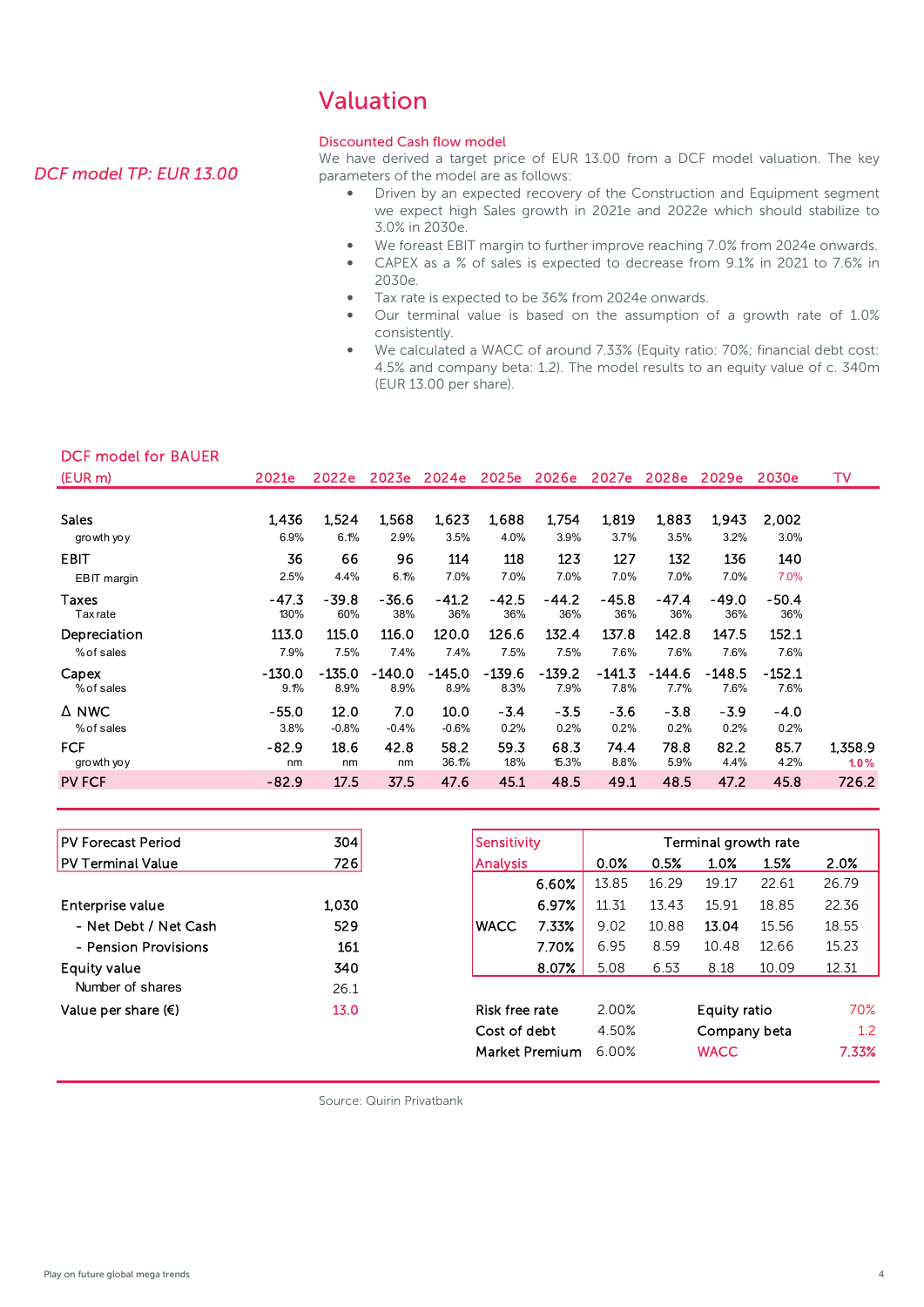#### Peer Group

As the peer group of listed peers is limited we have based our valuation upon a DCF model valuation. We included below a peer group analysis.

Our Peer Grup Analysis is based upon a multiples comparison of BAUER with other companies with a similar business focus, only taking into account P/E multiples as well as EV multiples (EV/Sales, EV/EBIT and EV/EBITDA). Our peer group consists of Caterpillar, Daldrup & Söhne, Keller Group, Trevi, Wacker Neuson, Sany and XCMG. Note that no estimates were available for Daldrup & Söhne.

Except of EV/EBIT multiples and P/E 2022e BAUER trades with a discount between 10% and 33% to the median on the remaining selected multiples (P/E, EV/Sales and EV/EBITDA) to its peer group. Note that Caterpillar already reported FY 2021 results.

In order to arrive at a fair equity value for BAUER we used the median based on the most important ratios P/E, EV/Sales, EV/EBITDA and EV/EBIT. These ratios were weighted equally and multiplied with the company's individual prospected figures for 2021e, 2022e and 2023e. To obtain a fair value of equity using the enterprise value, net debt has to be subtracted. Dividing by the number of shares and computing the median results in the fair equity value per share of EUR 13.91.

| Company                      | Price | Market<br>Cap (EUR<br>m) | P/E21e   | P/E22e | P/E23e | <b>EV/Sales</b><br>21e | EV/Sales<br>22e | EV/Sales<br>23e | <b>EV/EBITDA</b><br>21e | EV/EBITDA EV/EBITDA<br>22e | 23e    | EV/EBIT<br>21e |       | EV/EBIT 22e EV/EBIT 23e |
|------------------------------|-------|--------------------------|----------|--------|--------|------------------------|-----------------|-----------------|-------------------------|----------------------------|--------|----------------|-------|-------------------------|
| CATERPILLAR INC              | 191.2 | 90303.3                  | n.a.     | 15.6x  | 13.2x  | n.a.                   | 1.9x            | 1.7x            | n.a.                    | 9.9x                       | 8.6x   | n.a.           | 12.6x | 10.6x                   |
| DALDRUP & SOEHNE AG          | 4.3   | 25.9                     | n.a.     | n.a.   | n.a.   | n.a.                   | n.a.            | n.a.            | n.a.                    | n.a.                       | n.a.   | n.a.           | n.a.  | n.a.                    |
| <b>KELLER GROUP PLC</b>      | 819.0 | 710.7                    | 10.5x    | 8.5x   | 7.9x   | 0.4x                   | 0.4x            | 0.3x            | 4.4x                    | 3.8x                       | 3.5x   | 9.0x           | 7.2x  | 6.5x                    |
| TREVI FINANZIARIA INDUSTRIAL | 0.6   | 92.8                     | n.a.     | 10.3x  | 5.6x   | 0.7x                   | 0.6x            | 0.6x            | n.a.                    | n.a.                       | n.a.   | n.a.           | n.a.  | n.a.                    |
| <b>WACKER NEUSON SE</b>      | 22.3  | 1559.9                   | 12.9x    | 12.3x  | 10.1x  | 0.9x                   | 0.9x            | 0.8x            | 5.8x                    | 5.7x                       | 5.0x   | 9.3x           | 8.8x  | 7.2x                    |
| SANY HEAVY INDUSTRY CO LTD-A | 20.8  | 24593.3                  | 11.3x    | 10.7x  | 10.0x  | 1.5x                   | 1.5x            | 1.4x            | 8.9x                    | 8.0x                       | 7.2x   | 9.2x           | 8.2x  | 7.5x                    |
| XCMG CONSTRUCTION MACHIN-A   | 5.7   | 6231.6                   | 7.9x     | 7.1x   | 6.6x   | 0.7x                   | 0.7x            | 0.7x            | 5.9x                    | 5.3x                       | 4.9x   | 7.2x           | 6.0x  | 5.2x                    |
| Median                       |       |                          | 10.9x    | 10.5x  | 8.9x   | 0.7x                   | 0.8x            | 0.7x            | 5.9x                    | 5.7x                       | 5.0x   | 9.1x           | 8.2x  | 7.2x                    |
| <b>BAUER AG</b>              | 10.0  | 260.4                    | $-30.9x$ | 18.3x  | 6.2x   | 0.5x                   | 0.5x            | 0.5x            | 5.3x                    | 4.3x                       | 3.6x   | 21.7x          | 11.9x | 8.0x                    |
| Relative to median           |       |                          | n.m.     | 75%    | $-31%$ | $-24%$                 | $-33%$          | $-33%$          | $-10%$                  | $-24%$                     | $-28%$ | 138%           | 45%   | 11%                     |
| Implied EV                   |       |                          | $-91.9$  | 148.7  | 375.9  | 1037.1                 | 1181.2          | 1155.2          | 879.0                   | 1039.0                     | 1064.7 | 331.1          | 542.7 | 693.3                   |
| Net debt                     |       |                          |          |        |        | 529.2                  | 528.5           | 509.9           | 529.2                   | 528.5                      | 509.9  | 529.2          | 528.5 | 509.9                   |
| Fair equity value            |       |                          | $-91.9$  | 148.7  | 375.9  | 507.9                  | 652.7           | 645.3           | 349.8                   | 510.6                      | 554.8  | $-198.1$       | 14.2  | 183.5                   |
| Fair value per share         |       |                          | $-3.5$   | 5.7    | 14.4   | 19.5                   | 25.0            | 24.7            | 13.4                    | 19.6                       | 21.3   | $-7.6$         | 0.5   | 7.0                     |
| <b>Target price</b>          |       |                          | 13.91    |        |        |                        |                 |                 |                         |                            |        |                |       |                         |

#### Peer Group Valuation for BAUER

Source: Bloomberg, Quirin Privatbank

Among the listed peers we see Trevi as well as Keller Group as the closed peers in terms of business focus. Other not listed peers are Soletanche Bachy, Menard, Liebherr and other small regional players. More precisely in terms of segments Keller Group, Trevi, Soletanche Bachy are the closest peers in the Construction segment. Competitors in the Equipment segment are Trevi, Liebherr and Chinese manufacturers such as Sany and XCMG and there is also further competition regarding special product types. The competetion in the Resources segment is rather fragmented for each single product and service area.

#### Peer Group

#### Caterpillar (Market Cap: EUR 90bn)

Caterpillar is a manufacturer of construction and mining equipment, diesel and natural gas engines, industrial gas turbines, and diesel-electric locomotives. As of FY 2020 total revenues amounted to USD 41.7bn of which 42% related to the segment energy & transportation, 41% related to construction industries and 19% related to resources industries. 61% of revenues were realized outside the US.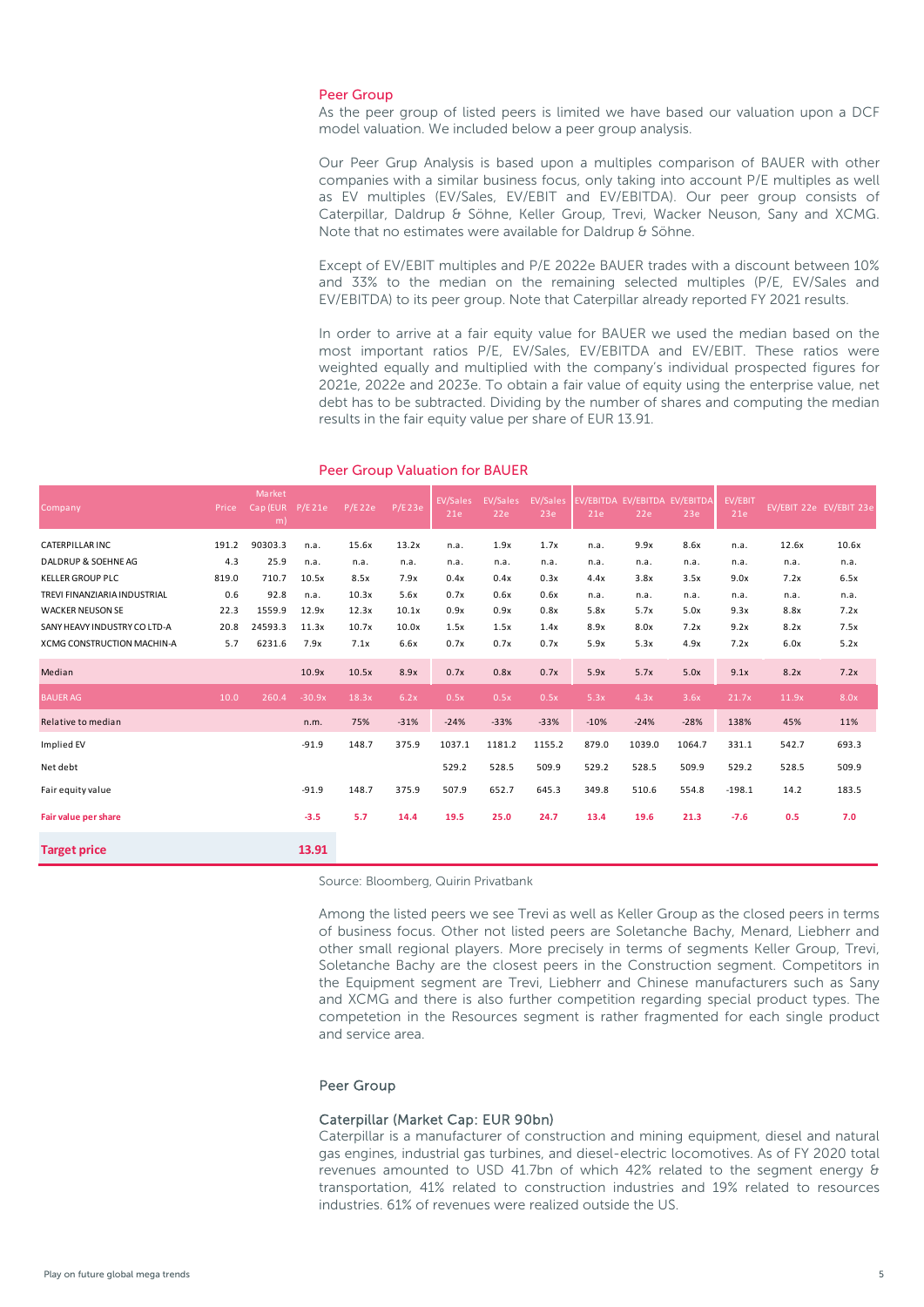#### Daldrup & Söhne (Market Cap: EUR 26m)

Daldrup & Söhne provides drilling and environmental services such as planning and implementaion of geothermic drilling, Exploratory and test drilling for raw material deposits and building ground, Well drilling for drinking water, service water, mineral and medicinal water and thermal brine and technical environmental services and special foundation engineering. As of FY 2020 the main part of its revenues (EUR 38.7m) was generated in Germany (35%), followed by EU (33%) and other countries (32%). 49% of its revenues were realized from the geothermal sector and 41% from exploration.

#### Keller Group (Market Cap: EUR 711m)

As a geotechnical specialist contractor Keller Group provides specialist geotechnical solutions across the entire construction sector, e.g. ground improvement, grouting, deep foundations, earth retention, marine, post-tension systems and instrumentation and monitoring. The average project value amounts to £350k. As of FY 2020 c. 60% of its revenues was generated in North America and 29% in EMEA. The infrastructure/public buildings sector contributed by 36% to revenues, followed by power/industrial (22%), office/commercial (20%), residential sector (20%) and marine  $(2\%)$ .

#### Sany (Market Cap: EUR 24bn)

Sany is a chinese engineering machinery manufacturer. Products include for expample excavators, cranes, concrete machinery, port machinery, road machinery, trucks, mining & tunneling and wind turbines.

#### Trevi (Market Cap: EUR 93m)

Trevi is active in the field of underground engineering from A to Z (special foundations, soil consolidation, recovery of polluted sites) as well as in the design and marketing of specialized technologies in the sector. As of FY 2020 the main part of its revenues (EUR 491.3m) was generated in Europe (24% of total revenues), followed by USA and Canada (22%), Far East and the rest of the world (19%) and Middle East and Asia (11%). 76% of revenues stemmed from specialist foundation works.

#### Wacker Neuson (Market Cap: EUR 1,559m)

Wacker Neuson is a manufacturer of high quality construction equipment and compact construction machines. 79.8% of its turnover (as of FY 2020: EUR 1,616m) was realized in Europe, 16.7% in Americas and 3.4% in Asia-Pacific region. The main part of its revenues stemmed from compact machines (53.9%), followed by services (24.5%) and construction equipment (21.6%).

#### XCMG (Market Cap: EUR 6,232m),

XCMG is a chinese construction equipment manufacturer. The product portfolio includes mobile cranes, excavators, wheel loaders, machines for road construction and various other construction machines.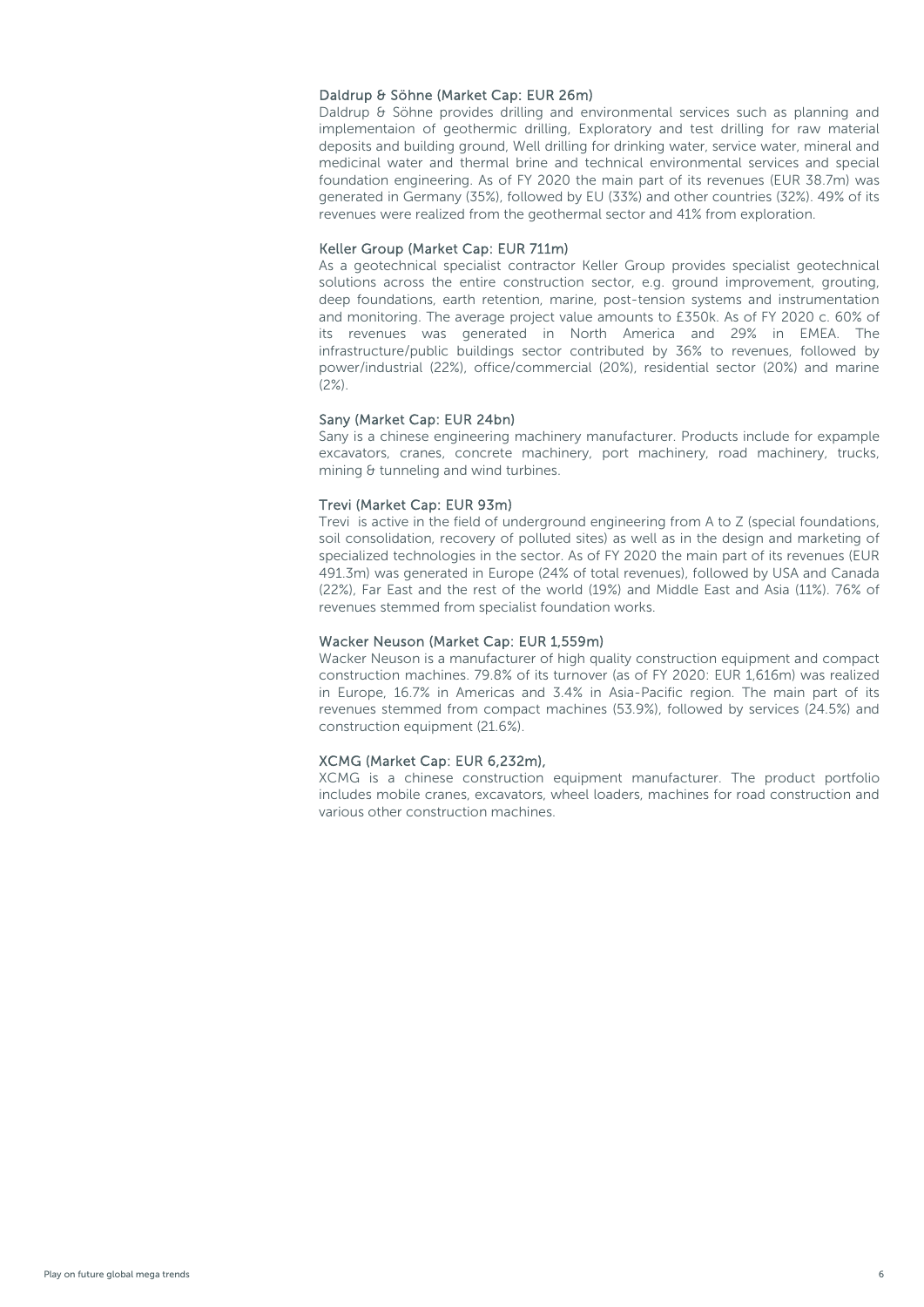## <span id="page-6-0"></span>SWOT Analysis

#### **Strenghts**

#### Unique business model with high entry barriers

BAUER is globally acting as an innovative, specialized provider of products, equipment and services in the fields of ground and groundwater. It has a worlwide production, sales and services network. Currrently, global competetion for the realization of especially large projects (EUR 50-200m) is relatively low which makes its business model unique.

#### • Benefiting from fundamental global mega trends

BAUER's business model benefits from the following trends: urbanization, infrastructure, environmental awareness and climate change. Urbanization and further population growth will increase demand for new infrastructure. Maintenance and the expansion of existing infrastructure will also be of great importance. Climate change will also have a positive impact for BAUER as alternative energy sources need appropriate infrastructure. BAUER offers products and services for the sustainable protection of the environment. These trends will help BAUER to further increase demand for its products and services which will have a positive impact on its profitability.

#### • Strong experience in environment issues

The Environment division of the Resources segment offers a broad range of services for all environment issues such as the remediation of waste sited, disposal of contaminated waste from construction and industry as well as the cleaning of ground and site water. The company also owns plants for the biological and mechanical cleaning of soil and waste all over Germany and in Austria.

#### Synergies between the three segments

The segmental structure of the Group enables the realization of synergies, especially between the divisions Construction and Equipment. Insights while deploying equipment and developing methods in the Construction division are helpful to improve equipment. Comprehensive specialist foundation engineering works, including waste disposal or brownfield remediation link the offered services of the two segments Construction and Resources.

#### • Long-term projects ensure stable cash flows

Some projects of the Resources division (Mining projects as well as Constructed Wetlands project in Oman) are running more than 5 years which ensure stable cash flows.

#### **Weaknesses**

#### • Net debt largely depends on working capital

BAUER's business is characterized by a relatively high level of working capital. Over the duration of the construction site a negative cash flow is generated until completion, i.e. pre-financings are required of around three months' sales in the Construction segment. Advance payments are not the standard in the business, however BAUER is focusing on optimizing cash flows at construction projects. As customers expect short delivery lead times in the Equipment segment as they order once they have a contract to fulfill BAUER has to hold finished machinery which is reflected in the inventories. The implementation of a new supply chain management system should help to reduce the production time per rig and reduce inventories as well as production flow and procurement should be optimized.

#### Profit warnings

Due to ongoing effects of the Corona pandemic BAUER adjusted its FY 2021 targets on 2 November 2021. Especially the Construction and Equipment segments were affected by the pandemic, mostly in countries of the Far East such as Southeast Asia where strict exit restrictions resulted in project delays and standstills at construction sites. There were also some delays in some areas with individual major projects in Europe, including a project for the foundation of an offshore wind park on the French coast. On the other side work on construction sites in Europe, USA and Middle East proceeded well.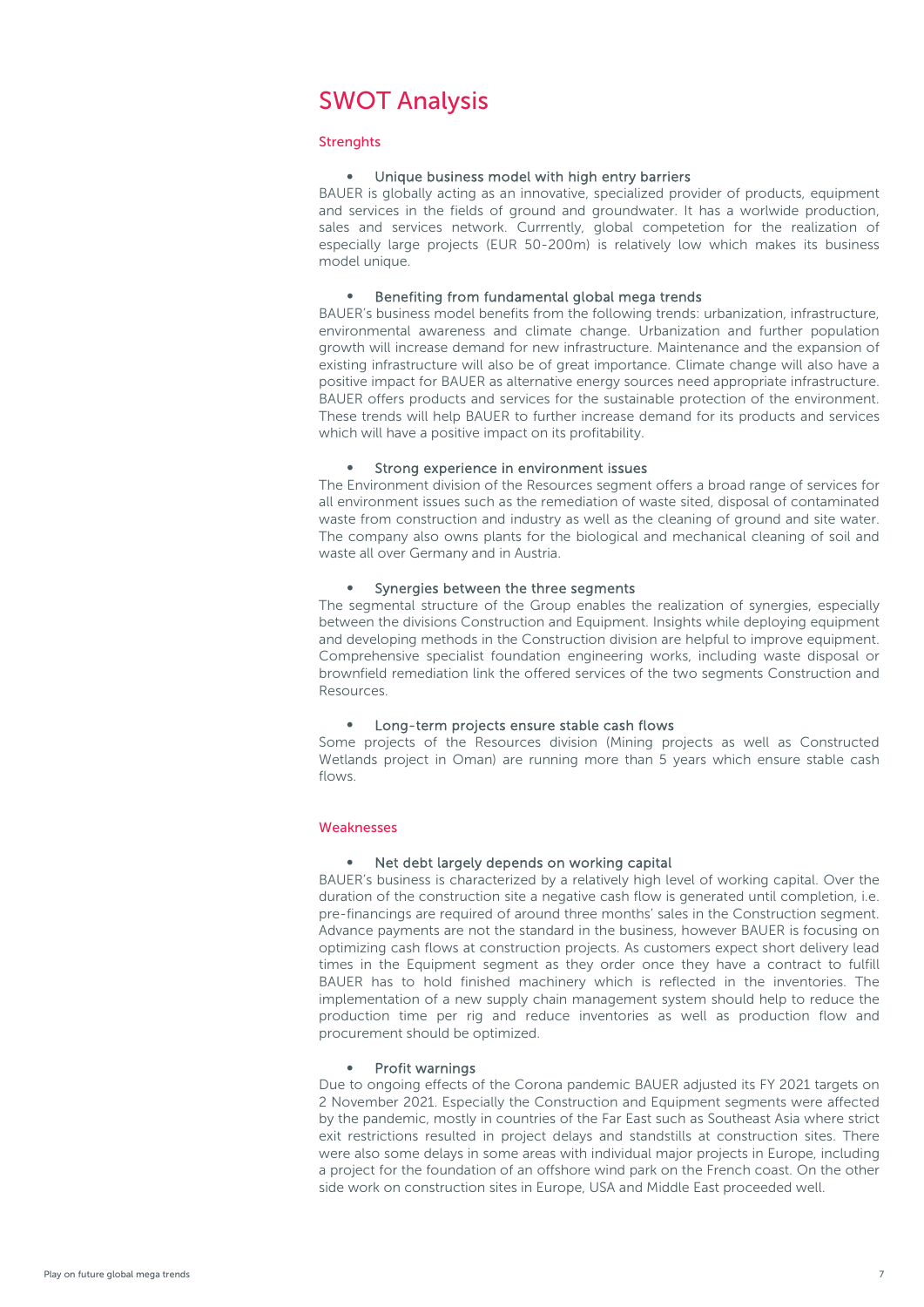#### • Cyclical Equipment business

While the Equipment segment is impacted by economic trends in the construction sector the Resources segment is rather not influenced by construction cycles.

#### • Business model impacted by macroeconomic and political environment

Political unrest weighs on infrastructure budgets with negative influences on construction markets in individual countries. This weighs also on sales volumes in the Equipment segment. The COVID-19-pandemic caused delays in the project implementation as a result of curfews and travel restrictions.

#### Project risks

Especially the Construction segment could be exposed to project risks. Those risks could relate to construction soil or could result from the individual character of the project resulting in contract, schedule and damage risks which will have a negative impact on the solvency of smaller subsidiary companies.

#### **Opportunities**

#### • Recovery of profitabilty in the segments Equipment and Construction

Especially the Construction and Equipment segments were affected by the pandemic. The Construction segment was hit by curfews as well as travel and exit restrictions. Customer reluctance to invest mainly in China and countries of the Far East weighed on profitability of the high-margin Equipment segment. Recovery of profitability requires that Equipment markets pick up and that the huge order backlog of the Construction segment will be worked down efficiently.

#### Resources segment can grow on a profitable basis

Compared to the Equipment and Construction Segments the Resources Segment was unaffected by the COVID-19 pandemic. As of Q3 2020 the areas of water well construction, environmental services, constructed wetlands and mining performed well. The Resources segment should grow on a profitable basis after its restructuring. New growth opportunities can be created for BAUER with respect to combating and managing environmental problems. Profit drivers are expected to be mainly driven by the areas Constructed Wetlands and Environmental Services as new projects are likely and new markets are planned to be entered such as US and China.

#### • Potential projects in the Middle East

It is possible that BAUER will receive a project in the Middle East for the construction and operation of another constructed wetland. This project is still in the final negotiation phase.

#### • Innovation and digitalization as a key driver

Due to the fact that markets were becoming more volatile quick action and decisions are required. Processes and services can be optimized through an increase of digitalization. Digitalization projects such as "Digital Construction" enables BAUER to enter new markets and thus strenghten its position in specialist foundation engineering. Due to new products, technologies and methods in the field of renewable energies such as foundation for offshore wind parks BAUER's divisions Construction and Equipment should be well prepared for the future. BAUER also addresses the trend of sustainability as well as climate and environmental protection as a result of innnovations in the areas of environmental services and water treatment. In terms of electrification of equipment BAUER is at the top in its branch.

#### • Global footprint

The global footprint makes the business less volatile to regional fluctuations. A diversified organization should limit negative earnings impacts in case of a regional market downturn or collapse. Due to the network strategy in the Construction segment capacities could be relocated rapidly to another country where operations can be continued. On the other side BAUER is reviewing its locations in the Construction segment. While the footprint in the US is planned to be expanded it is possible that locations especially in the Far East, Middle East and Europe will be closed. The Resources segments plans to expand its footprint and enter new markets such as China and USA.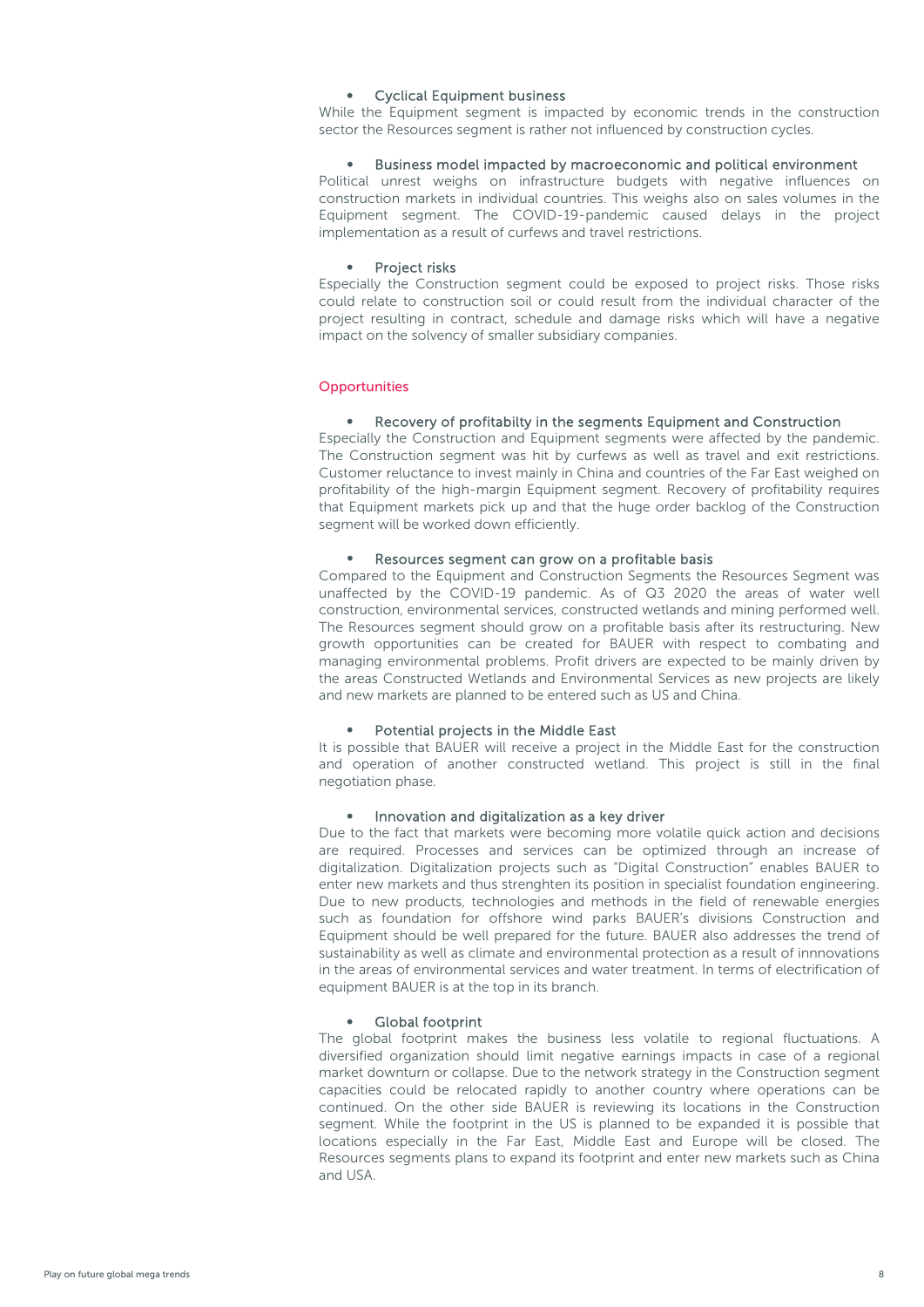#### Reduction of project risks in the Construction segment

As the Construction segment could be exposed to project risks a strict construction process should help to reduce project risks.

#### • Optimization of BAUER's cost structure

BAUER established a long-term supply chain management program which will optimize the production of equipment. As a result BAUER expects a further improvement of working capital and of the cost structure. The optimization of the supply chain in the Equipment segment will enable the company to offer customers faster delivery times and reduce inventory.

#### • Dividend payment

BAUER plans to come back to a sustainable and reliable dividend policy and it targets a dividend ratio of around 25 to 30% of Group earnings after taxes in its mid-term targets for 2023.

#### • Reliability of financial targets

As BAUER will reach its published financial targets investors' awarenes will increase which is expected to positively influence the share price development.

#### • Optimization of financial structure

In June 2021 net proceeds of around EUR 63.3m from a further capital increase has been used for deleveraging and thus to further increase the equity ratio (As of Q3 2021: 27.1% vs. 21.2% as of Q3 2020). Note that the increase of profitability will further strenghten the company's equity ratio. BAUER targets an equity ratio of above 30% which should also be reached through sustainable profits. Further deleveraging will help BAUER to increase its profitability. Net debt/EBITDA ratio is planned to be below 2.5x (vs. FY 2020: 3.2x) and BAUER target to decrese liabilities to banks to less than EUR 300m.

#### **Threats**

#### Sensitivity to raw material prices

The business model is exposed to changes of the raw material prices, i.e. especially steel prices in the Equipment division. An increase of raw material prices could negatively impact earnings.

#### • Exposure to US dollar

Due to BAUER's international focus the company is exposed to currency fluctuations, mainly in the US dollar which may burden its profitability.

#### • Decline in demand in core regions

Decline in demand for BAUER's products and services will burden its profitability. Note that demand was negatively influenced by the pandemic and has led BAUER to revise its financial targets.

#### • Further effects of COVID-19 impact

Further effects of the pandemic, i.e. strict exit restrictions resulting in project delays and standstills at construction sites as well as further decrease of demand due to reluctance of investors to invest is expected to further burden BAUER's profitability.

#### • Increasing number of competitors in the Equipment segment

Competitors in the Equipment segment are also some Chinese manufacturers. If those competitors will be able to further expand abroad competition regarding product types is expected to increase.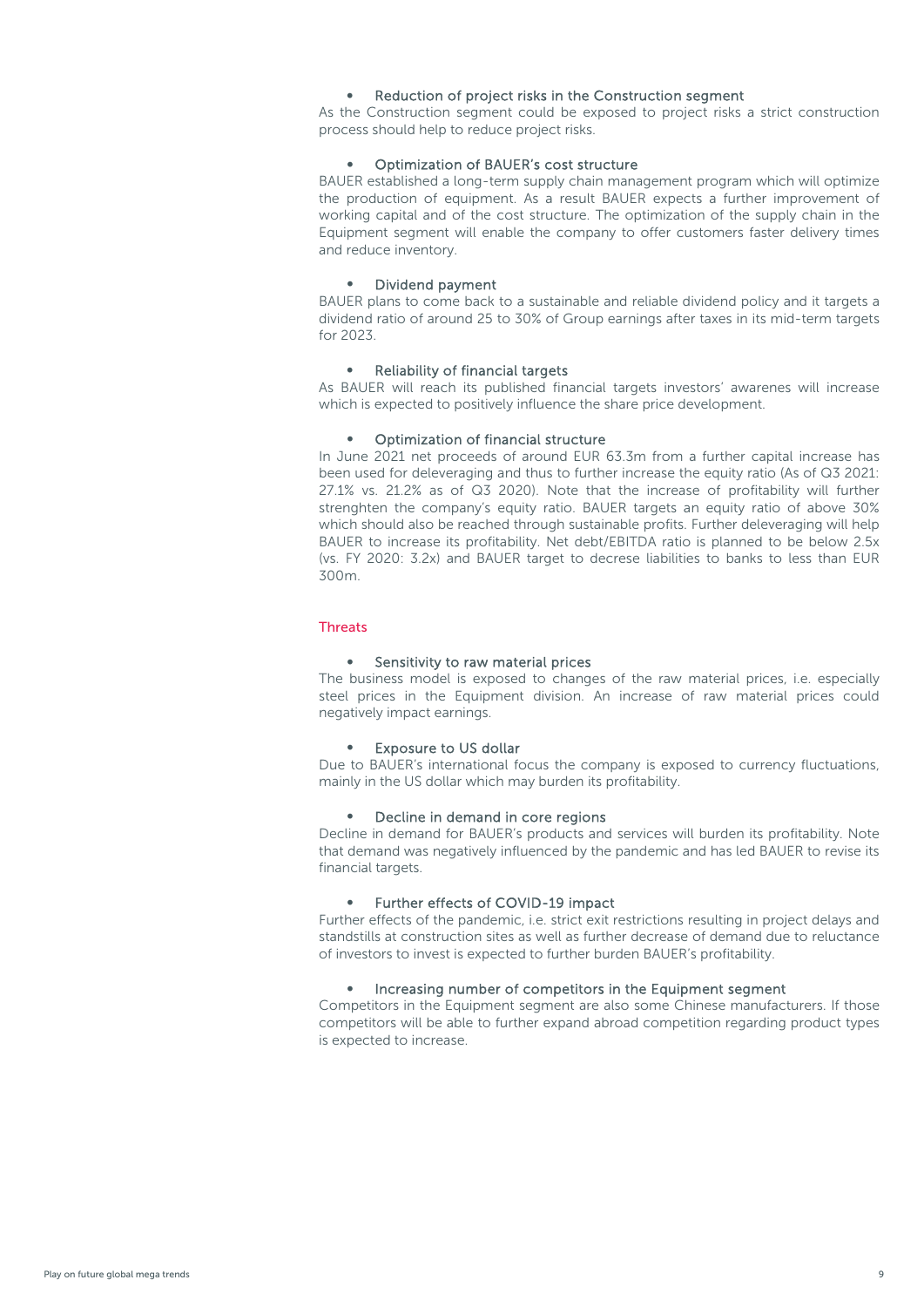#### <span id="page-9-0"></span>*Specialized provider of products, equipment and services especially for ground and groundwater*

#### *Started as a small copper forge in 1790*

## Business model and Strategy

BAUER provides services, equipment and products in the fields of ground and groundwater. Its business activities are divided into three segments: Construction, Equipment and Resources. While the Construction division offers specialist foundation engineering services the Equipment segment manufactures and supplies a full range of equipment for specialist foundation engineering, exploration, mining and extraction of natural resources. The Resources division is specialized on products and services for the water, mining and environmental industries.

In September 2021 BAUER employed around 11,900 people in c. 70 countries. The company has its headquarter in Schrobenhausen (Germany, Bavaria), has over 110 subsidiaries and operates a network on all continents.

BAUER Aktiengesellschaft acts as the holding company of BAUER Group and provides central management and service functions for its affiliates, including human resources, accounting, financing, legal and tax affairs, IT, Group accounting and controlling, internal audit and risk management and health, safety and environment (HSE).

The shares are listed in the CDAX and are trading in the Prime Standard segment of the German stock market.

#### Corporate History

The foundation of the Group dates back to 1790 when Sebastian Bauer acquired a coppersmith's shop in Schrobenhausen (Bavaria, Germany). In the 19th century Bauer generations were engaged in copper working, dominantly for breweries and domestic households. In 1902 Andreas Bauer started well drilling and in 1902 has been the drilling of an artesian well for railway station in Schrobenhausen. In 1928 wells and water pipes were consztructed throghout Bavaria and Dipl.-Ing. Karl Bauer constructed the water supply system in Schrobenhausen. In 1956 Dr.-Ing. Karlheinz Bauer who has been a shagreholder since 1952 became sole managing director and in 1986 Prof: Thomas Bauer became sole managing director of BAUER Spezialtiefbau GmbH with the ambition to drive forward the international growth. In 1969 the first anchor drilling rig UBW 01 was introduced and in 1976 the first heavy-duty rotary drilling rig BG7 was introduced. In 1994 BAUER AG was founded and is listed on the stock market since 2006. The group's business activities are divided into the three segments Construction, Equipment and Resources since the foundation of BAUER Resources GmbH in 2007. In 2017 the management board was expanded by Florian Bauer and in 2018 Michael Stomberg became chairman of the management board and took over the position of Prof. Thomas Bauer. For the first time a non family member is the chairman of the management board. In 2020 diaphragm wall works for the 2<sup>nd</sup> core route project in Munich started and in July 2020 the joint venture with Schlumberger was terminated which started in 2015. With the termination of the joint venture BAUER reacquired all shares of BAUER Manufacturing LLC in the USA and BAUER Deep Drilling GmbH in Germany. With the take over of GEFCO the well drilling business was further expanded. In December 2020 BAUER conducted a capital increase from the authorized capital and issued c. 1.7m new shares at a share price of EUR 9.32. In June 2021 net proceeds of around EUR 63.3m from a further capital increase should be used for deleveraging and thus to further increase the equity ratio. Following the capital increase the shareholding of Doblinger Beteiligung GmbH in BAUER increased to 30.0%.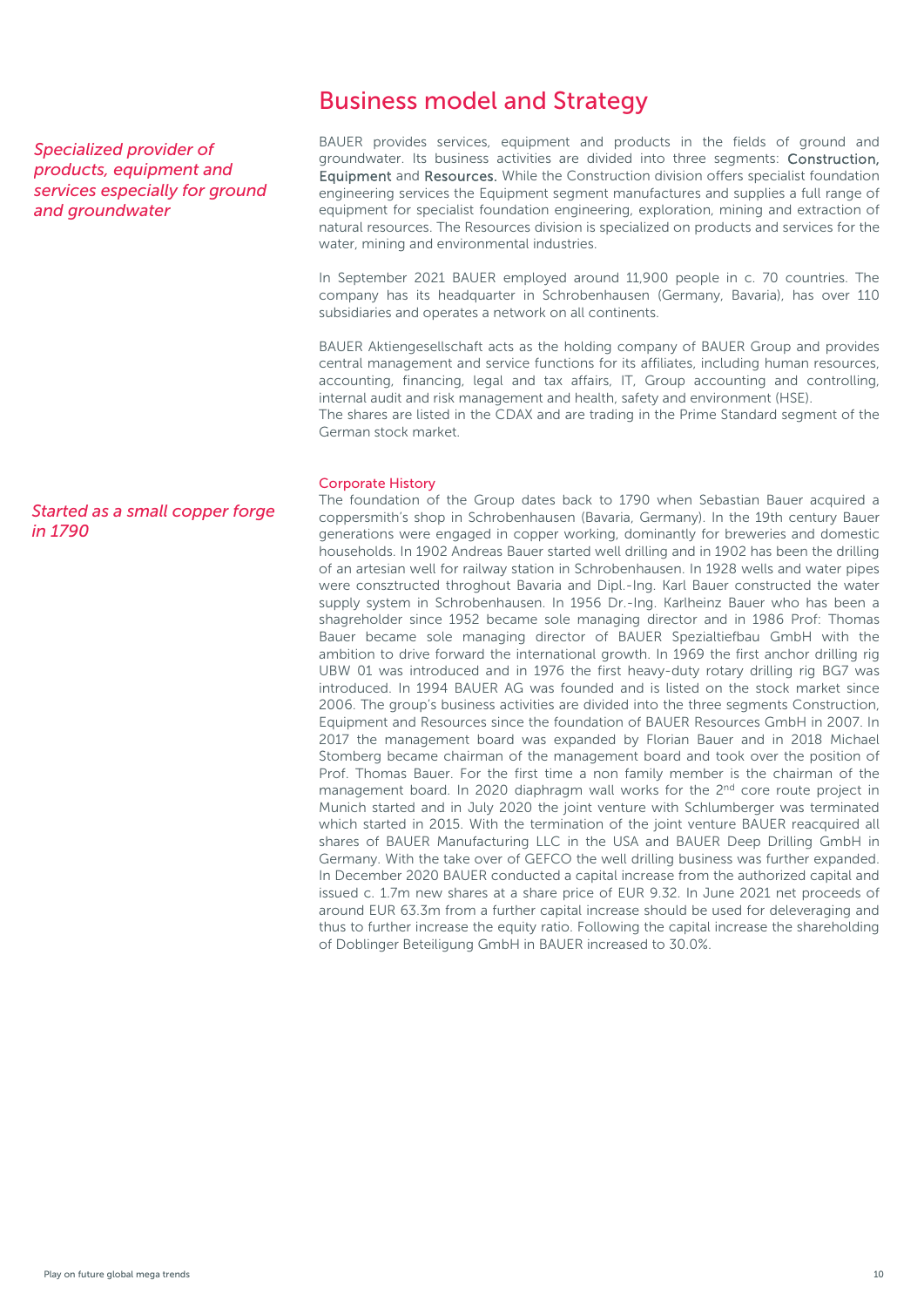#### Historic development



Source: BAUER, Quirin Privatbank

251.4m at project in Canada

Umwelttechnik GmbH and SPESA Spezialbau and Sanierung GmbH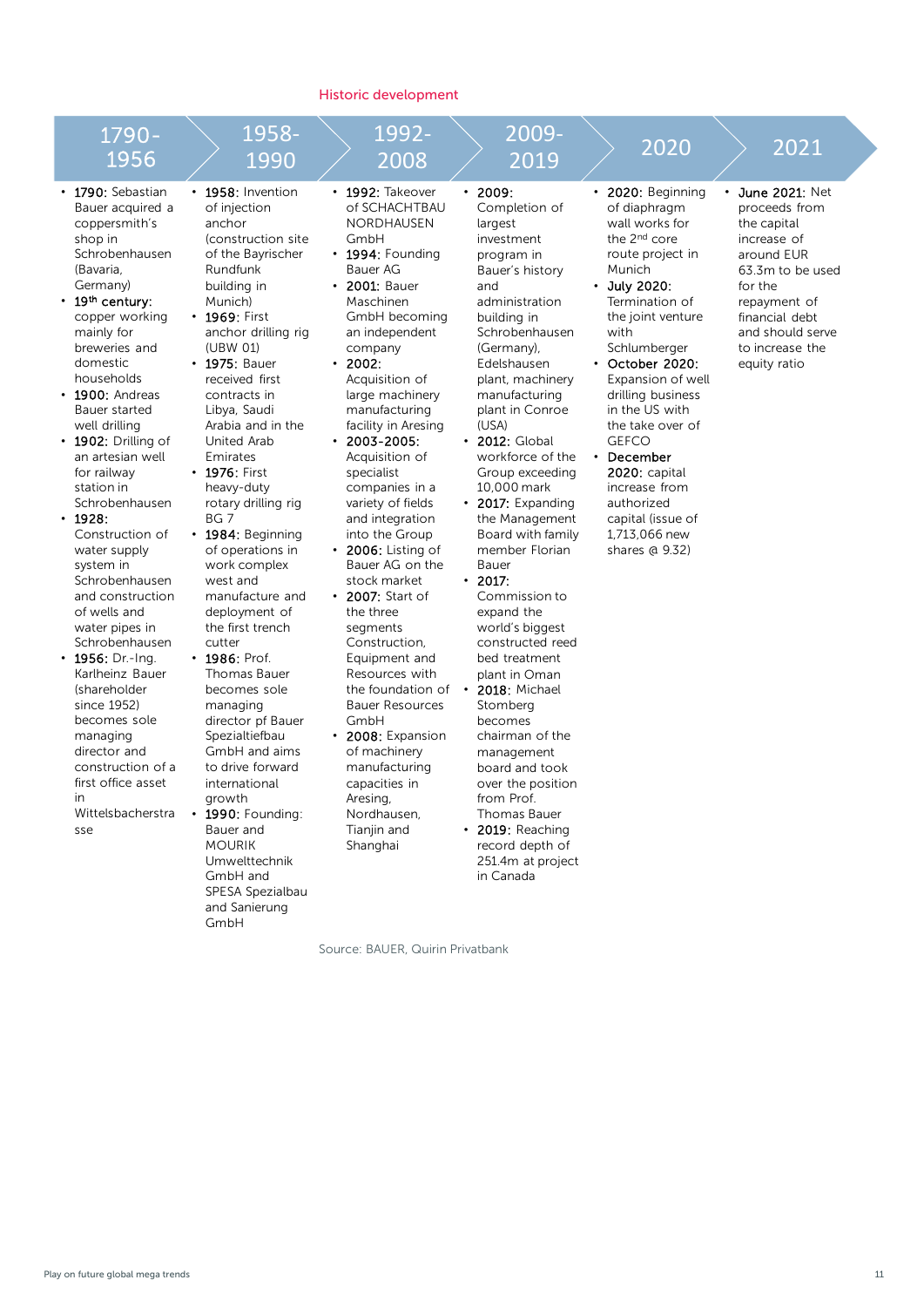#### *Construction segment as main contributor to Total Group Revenues as of 9m 2021*

#### Business model

The main part total group revenues is generated by BAUER's segment Construction as 44% of Total Group Revenues were generated by that segment as of 9m 2021. The second biggest Revenue driver was the Equipment segment with 38% of Total Group Revenues followed by Resources (18%).

#### Total Group Revenues by segments (9m 2021)



Source: BAUER, Quirin Privatbank

*Global player with 31% German exposure*

As of 9m 2021 the main part of Total Group Revenues was realized in Germany (31% of Toal Group Revenues), followed by Europe (20%), Americas (17%), Asia-Pacific (15%) and Middle East (12%).

#### Regional breakdown of Total Group Revenues (as of 9m 2021)

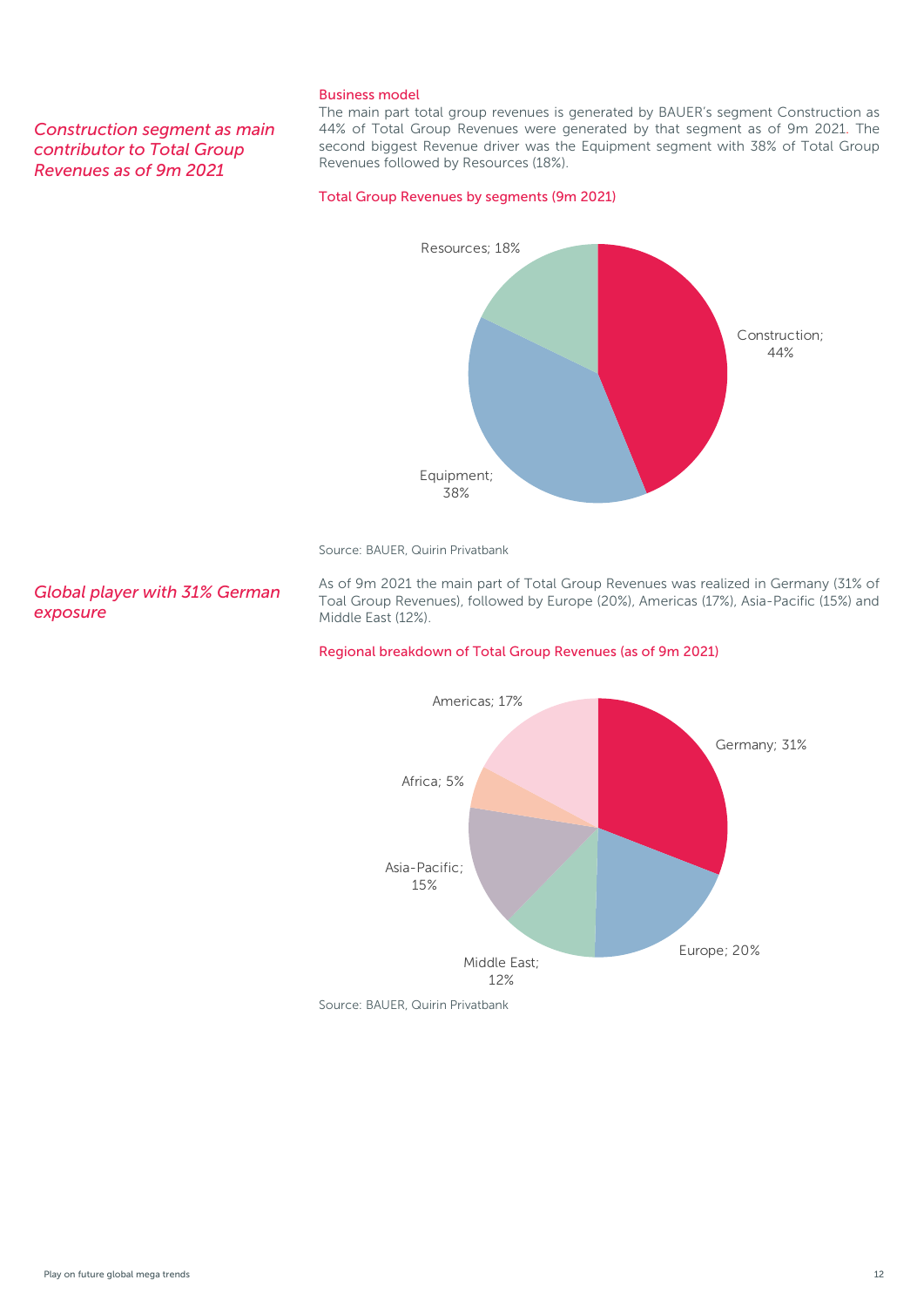#### **Construction**

In the Construction segment BAUER Spezialtiefbau GmbH, the parent company of the BAUER Group, provides specialist foundation engineering and specialist construction services. BAUER applies all established methods and techniques of specialist foundation engineering for private and public clients. Its core competencies include the execution of complex excavation pits and foundations for large-scale infrastructure projects and buildings, cut-off walls and ground improvements. Main services in the Construction segments are all kinds of bored piles, anchors, diaphragm and cut-off walls, as well as injections and deep vibrations. Note that own equipment is in use in that segment.

While local subsidiaries carry out projects in the construction markets BAUER pools capacities from all over the world for large projects in countries without local subsidiaries.

Project volumes in the Construction segment range from around EUR 1.5m to more than EUR 200m while the main part of projects have a project volume of less than EUR 10m.

As of 9m 2021 the main part of Total Group Revenues in the Construction segment was generated in Germany (20%), followed by Americas (19%), Middle East (18%) and Asia– Pacific (18%) and Europe (16%).

# Germany; 20% Europe; 16% Middle East; 18% Asia-Pacific; 18% Africa; 9% Americas; 19%

#### Construction segment: Total Group Revenues by region (as of 9m 2021)

Source: BAUER, Quirin Privatbank

#### **Equipment**

BAUER's Equipment segment acts as a provider of full range equipment for specialist foundation engineering as well as for the exploration, mining and the exploitation of natural resources. While BAUER Maschinen GmbH which is an independant entity within the Group since 2001 designs and manufactures rotary drilling rigs, diaphragm wall equipment and all related tools subsidiary companies of BAUER Maschinen GmbH provide the full range of specialist foundation engineering equipment and equipment for exploration, mining and safeguarding of valuable natural resources. Around 300- 400 equipments are sold yearly among over 30 product types.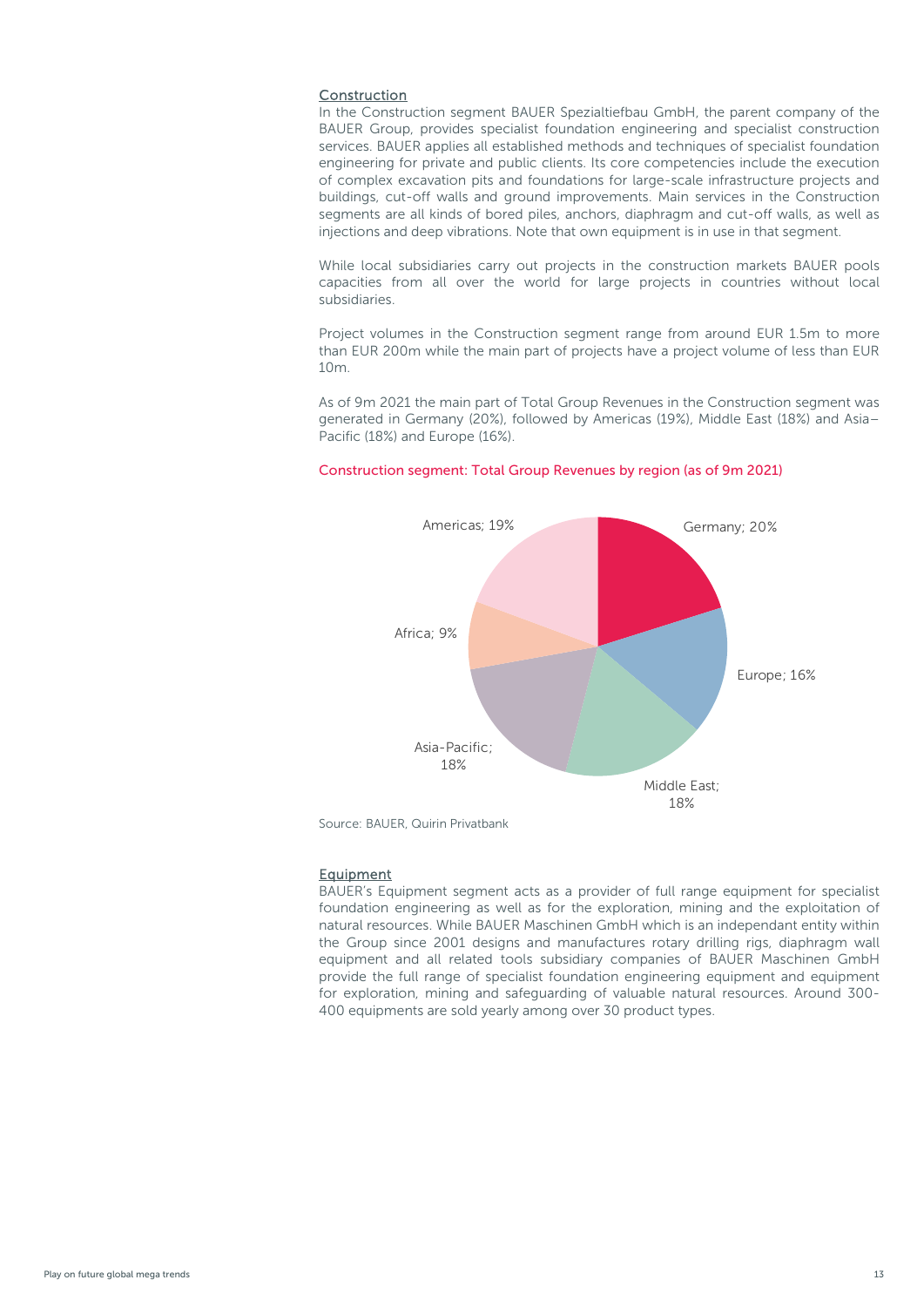

Source: BAUER

Product overview

Besides the company's headquarter in Germany (Schrobenhausen), the Equipment segment operates a worldwide distribution network and production facilities in countries such as Germany, China, Malaysia, Russia, Italy, Turkey and the USA.

#### Overview of BAUER's worldwide footprint



Source: BAUER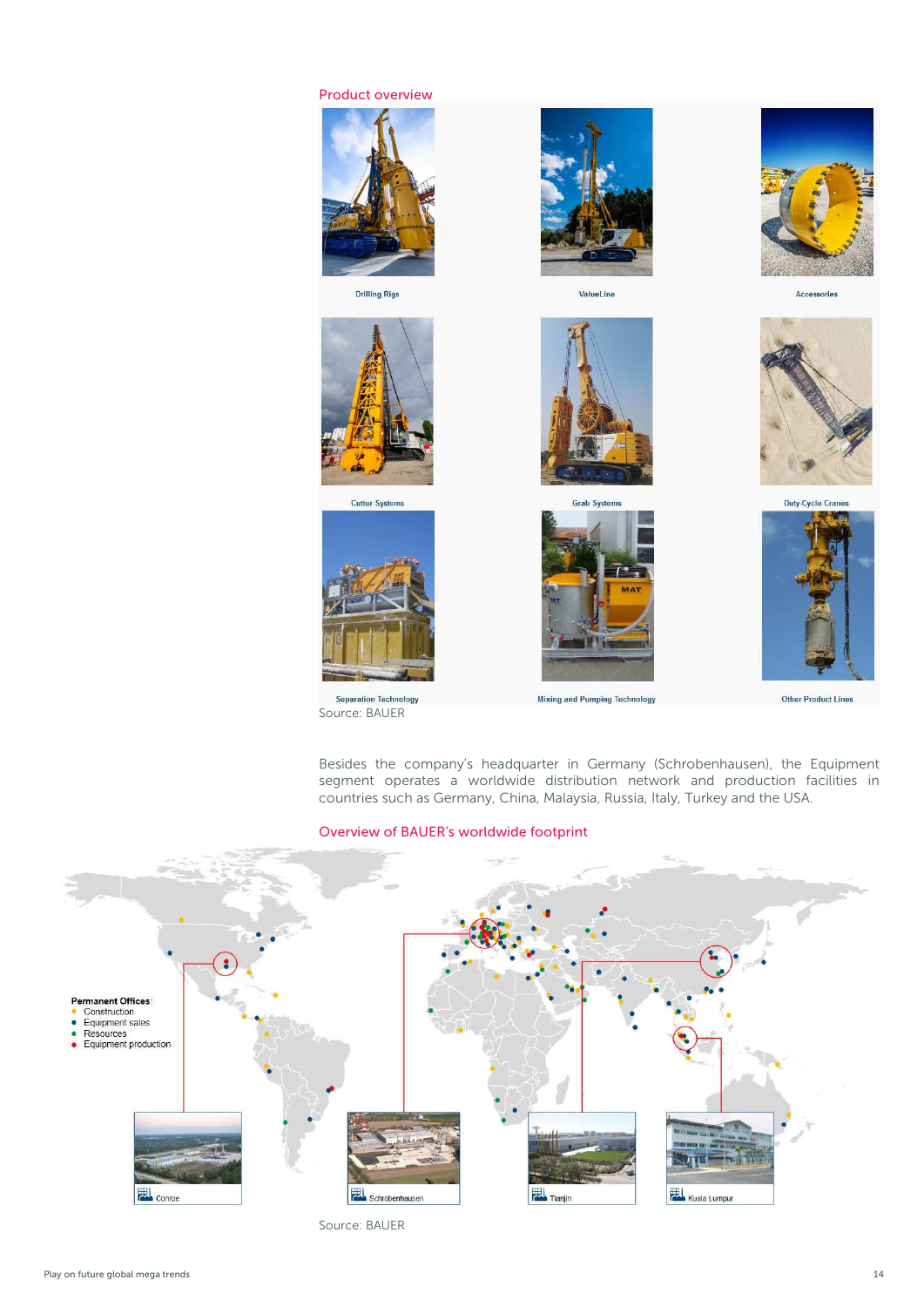As of 9m 2021 the main part of Total Group Revenues in the Equipment segment was realized in Europe (28%) followed by Germany (25%), Americas (22%) and Asia-Pacific (18%).

#### Equipment segment: Total Group Revenues by region (as of 9m 2021)



Source: BAUER, Quirin Privatbank

#### Resources

BAUER Resources GmbH comprises several different business divisions and subsidiaries. Within its Resources segment BAUER has set its focus on the development, production and execution of innovative products and services for the water, mining and environmental industries. More precisely in this division BAUER acts as a service provider in the fields of drilling services and water wells, environmental services, constructed wetlands, mining and remediation. The core competencies in the Resources segment include water extraction and drilling technologies, brownfield remediation and waste management along with water treatment and building remediation. The Environment division offers a broad range of services for all environment issues such as the remediation of waste sited, disposal of contaminated waste from construction and industry as well as the cleaning of ground and site water. The company also owns plants for the biological and mechanical cleaning of soil an waste all over Germany and in Austria.

Main clients in the Segment Resources are dominantly industrial and government clients. The Resources segment has very heterogenous business divisions whith different regional footprints which are mostly independent from construction cycles.

Project volumes are between EUR 50k to above EUR 5m in the field of environmental services. In 2017 Bauer was contracted to expand the world's biggest industrial constructed wetland in Oman with a project volume of around EUR 300m. The project will run 20-25 years. In the field of mining services project duration is around 5 to 10 years and the order backlog is ca. EUR 150m.

As of 9m 2021 the main part of Total Group Revenues in the Resources segment was realized in Germany (72%), followed by Europe (10%) and Middle East (8%).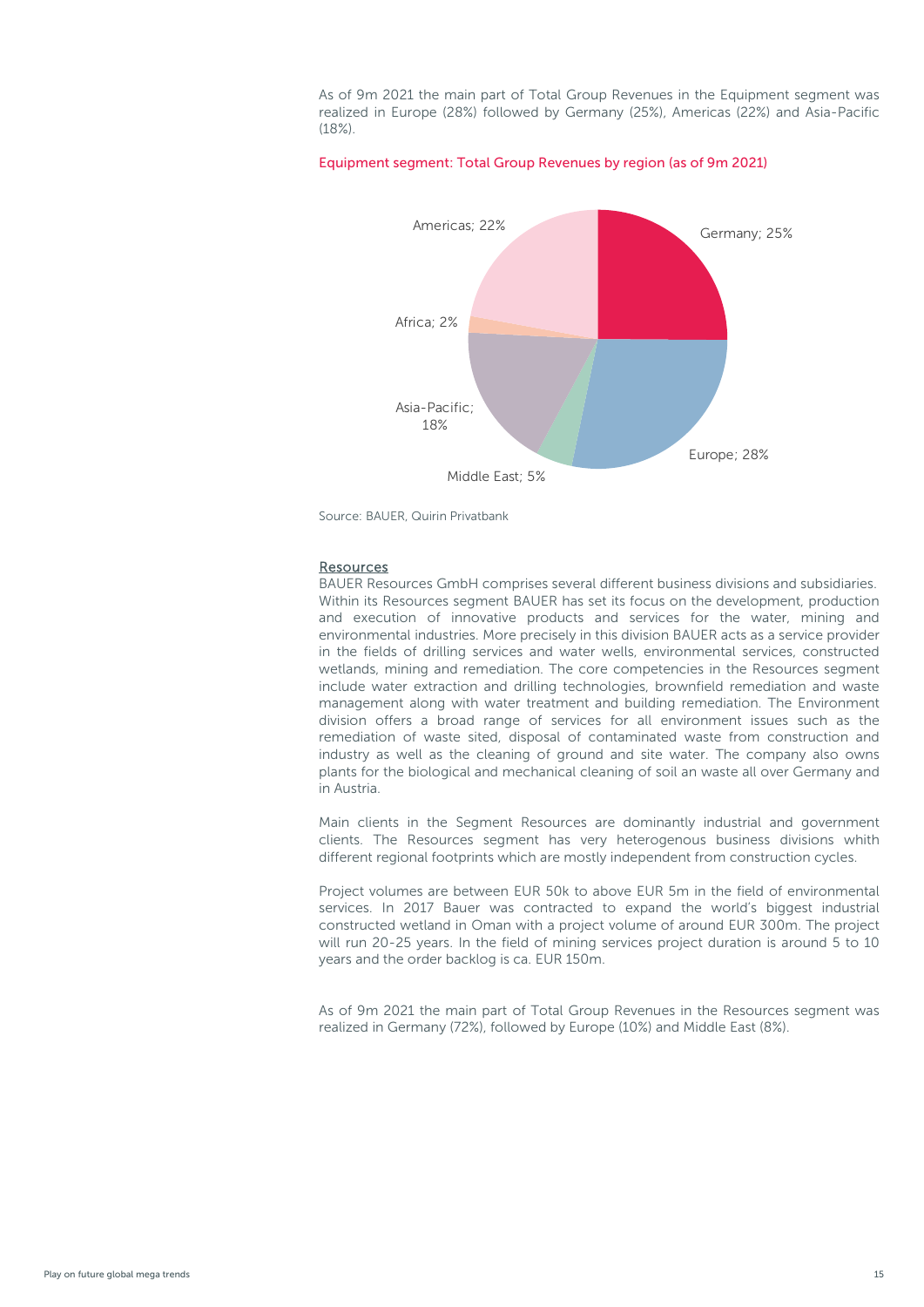

#### Resources segment: Total Group Revenues by region (as of 9m 2021)

Source: BAUER, Quirin Privatbank

The Resources segment was characterized by restructuring measures in the last years. In 2020 restructuring measures were already carried out such as the sale of the subsidiary Esau & Hueber specializing in brewery and beverage technology as well as the financial restructuring of the subsidiary in Jordan. The restructuring also included the Management spin-off of Bauer Water Systems (BWS) which was active in the complete technical treatment of water and wastewater for industrial use. As a result of the restructuring measures the former divisions of Water, Environment and Natural Resources were replaced by new division names. The Resources segment is now seperated into the following business fields: Drilling Services and Water Wells. Environmental Services, Constructed Wetlands, Mining Services and Rehabilitation.

### Resources division: Overview Business fields

| <b>Water Wells</b>                                                                                                                                                                               | <b>Services</b>                                                                                                                                                                                                                                                       | <b>Constructed Wetlands</b>                                                          | <b>Rehabilitation</b>                                                                                                                                                                                              | <b>Mining Services</b>                         |
|--------------------------------------------------------------------------------------------------------------------------------------------------------------------------------------------------|-----------------------------------------------------------------------------------------------------------------------------------------------------------------------------------------------------------------------------------------------------------------------|--------------------------------------------------------------------------------------|--------------------------------------------------------------------------------------------------------------------------------------------------------------------------------------------------------------------|------------------------------------------------|
| • Drilling Services<br>• Exploration Drilling<br>• Water Well Drilling<br>· Service Drill Holes<br>• Water Well Construction<br>· Design<br>• Well Construction<br>Materials<br>• Borehole Pumps | - Remediation<br>· Brownfield Remediation<br>• Groundwater Treatment<br><b>- Excavation Pits</b><br>· Demolition<br>• Landfill Remediation<br>- Treatment & Disposal<br>· Soil & Sludge<br>• Construction Debris<br>· Mineral Industrial Waste<br>• Landfill Disposal | • Produced Water<br>· Industrial Waste Water<br>• Sewage and Sewage<br><b>Sludge</b> | • Concrete rehabilitation<br>• Restoration of historical<br>buildings<br>· Slope stabilization and<br>rock consolidation<br>• Revitalization of consumer<br>markets<br>bundled in Resources<br>$\frac{1}{20}$ 2020 | • Mineshafts<br>• Restoration<br>• Safekeeping |

Source: BAUER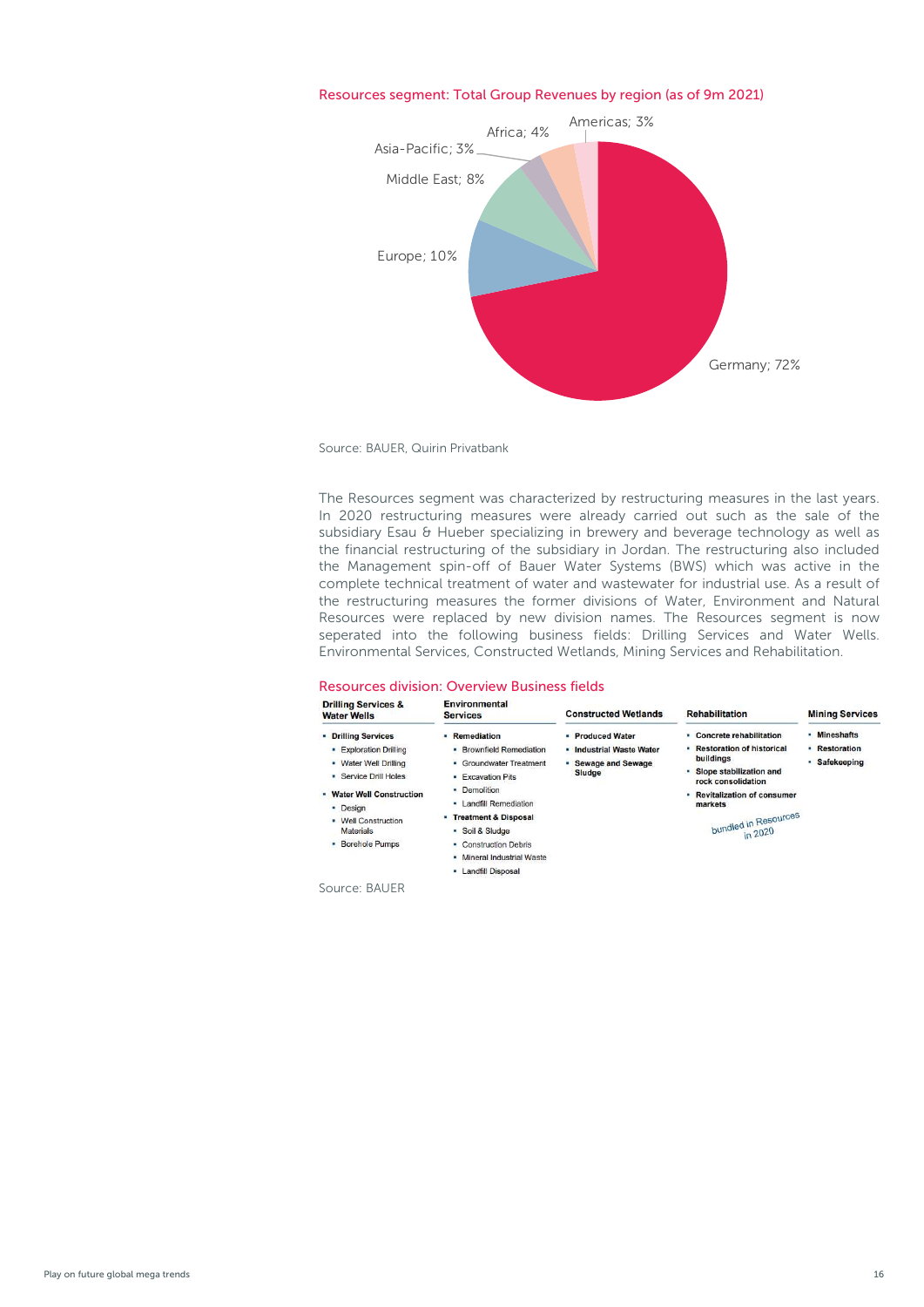

Source: BAUER, Quirin Privatbank

In the long-term the contribution to Total Group Revenues will be mainly driven by Environmental Services (35%), Water Wells (20%), Constructed Wetlands (15%), Mining Services (15%), Rehabilitaion (10%) and Drilling Services (5%). The main growth drivers in the Resources segment should be Environmental Services and Constructed Wetlands. Note that Rehabilitation is the newest business field.

#### Business Fields Segmentation long-term



Source: BAUER, Quirin Privatbank

#### Business field drivers

Drilling Services & Water Wells

An even more sensitive use of water and related energy to produce or treat water is required due to the climate change. Clean resources can mainly be found in deeper aquifers as shallow groundwater resources are often polluted.

#### Environmental Services

Remediation is needed for the long-term health of the environment. Due to the recycling of mineral waste the use of natural raw materials such as sand and gravel can be significantly reduced.

#### Constructed Wetlands

By use of Constructed Wetlands the carbon footprint of wastewater treatment systems can be fully reduced. New ecosystems can be created where natural systems have been destroyed.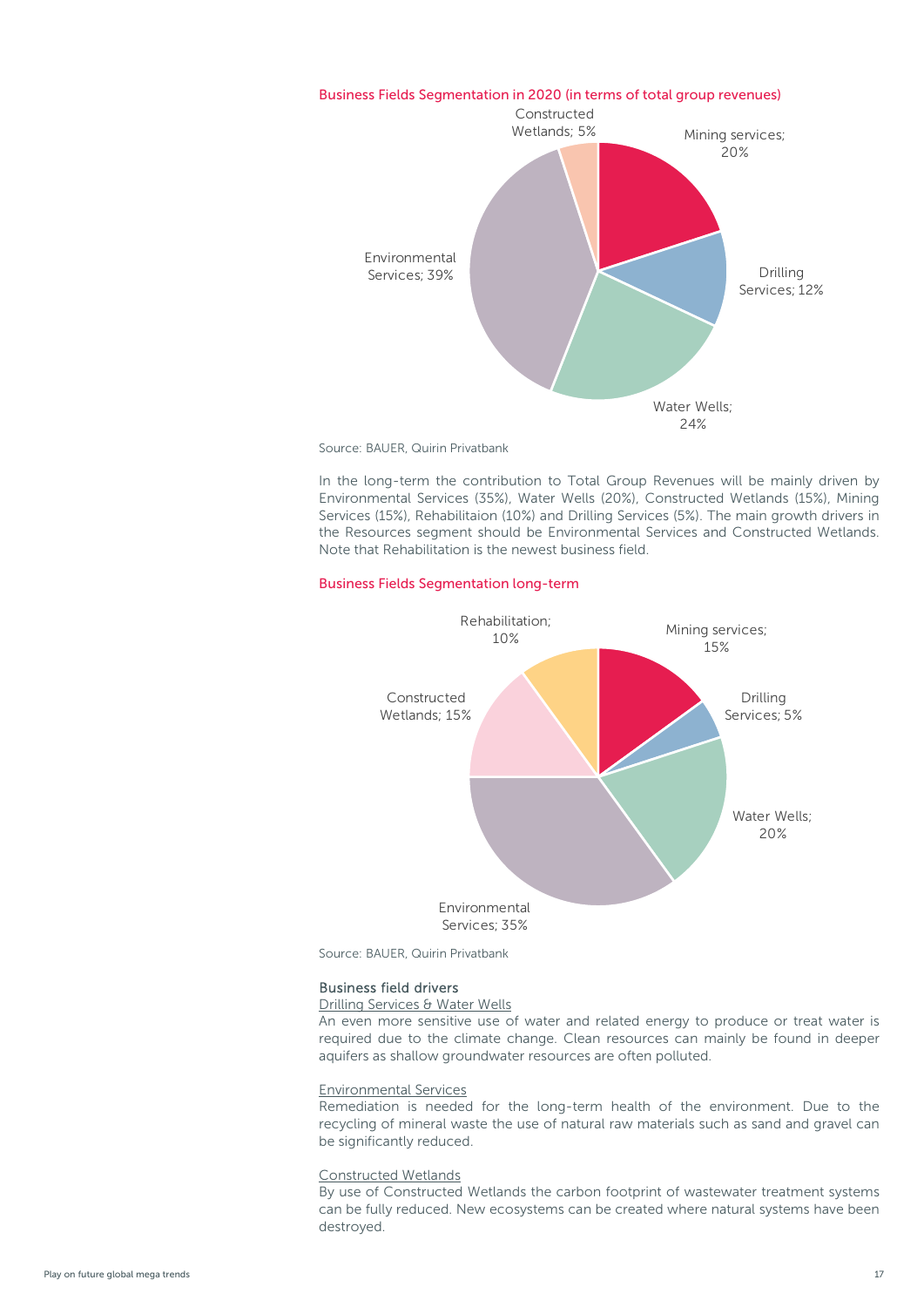#### Rehabilitation

The rehabilitation of building and concrete structures help to reduce the use of natural raw materials. Modern infrastructure often needs the safeguarding of natural structures.

#### Mining services

Markets like e-cars require new materials and their exploration needs specialized services. The search for safe and long-term underground storage facilities for hazardous wastes is of high importance.

#### Overview of Chances in the core businesses

#### Environmental Services division

In the segment of Remediation significant profits were realized in the last years. BAUER plans to extend the business in the US, China and Kuwait. The Treatment and Disposal segment is a solid market and generated significant profits in the past. The footprint is being increased with additional infrastructure like in Regensburg or Duisburg. New projects are expected on Industrial Waste.

#### Constructed Wetlands

The business is characterized by long running projects. Currently the segment includes one big project as BAUER was contracted to build the world's biggest industrial constructed wetland in Oman in 2010 with three expansion contratcs in the following years. The total project volume was around EUR 300m. The project will run 20-25 years. The red bed treatment plant in Oman, biological cleaning of polluted water from oil production, is one of the most significant projects in the Resources segment. Around  $370<sup>3</sup>$  of water has already been cleaned and ca. 1.3m tons of CO2 has already been saved. In total 4.5m tons of CO2 will be saved by the end of the project. The project is realized with a partner.

A further project in the Middle East (Bahrain) is expected to come soon as it is shortly before awarding.

#### Mining

BAUER is the market leader for specialized mining services. BAUER plans to increase its international footprint in Kazakhstan. Especially the Repositories business in Germany is a stable business.

#### **Strategy**

While top line growth is not the dominant focus of BAUER the company aims sustainable profit improvement for the next years. Due to ongoing effects of the Corona pandemic BAUER adjusted its FY 2021 targets in November 2021. BAUER plans to achieve a healthy and strong balance sheet. Note that recent capital increases helped BAUER to reduce leverage and to strenghten its equity ratio.

#### Revenue growth targets

BAUER targets total Group revenues in the range of between 3-5% yearly which should be reached organically. The growth business drivers in the construction segment are dam projects, soil improvement and renewable energy projects. Growth business areas in the Equipment segment are: parts  $\theta$  service business, new products and China and in the Resources segment the environment business and constructed wetlands should be a growth business area.

#### EBIT margin targets

BAUER plans to achieve EBIT margin in the range of between 7% and 9% (mid-term perspective for year-end 2023). EBIT margin of the Construction segment is planned in the range of between 4% and 6%, the Equipment segment 10-12% and the Resources segment by 6%-8%. The company has set its target to build a slim and flexible global project execution organization with smaller local company setups. The local footprint should be reduced and BAUER plans the expansion of flexible network of equipment workforce moving with projects worldwide. Overhead costs should be reduced by using synergies within the company and the implementation of a supply chain management should help to reduce production time per rig in the Equipment segment. The higher margin parts  $\theta$  service business in the Equipment segment is also planned to increase and the business with long-term DBOOT constructed wetland projects in the Resources segment should also increase.

## *Sustainable profits and healthy balance sheet as key targets*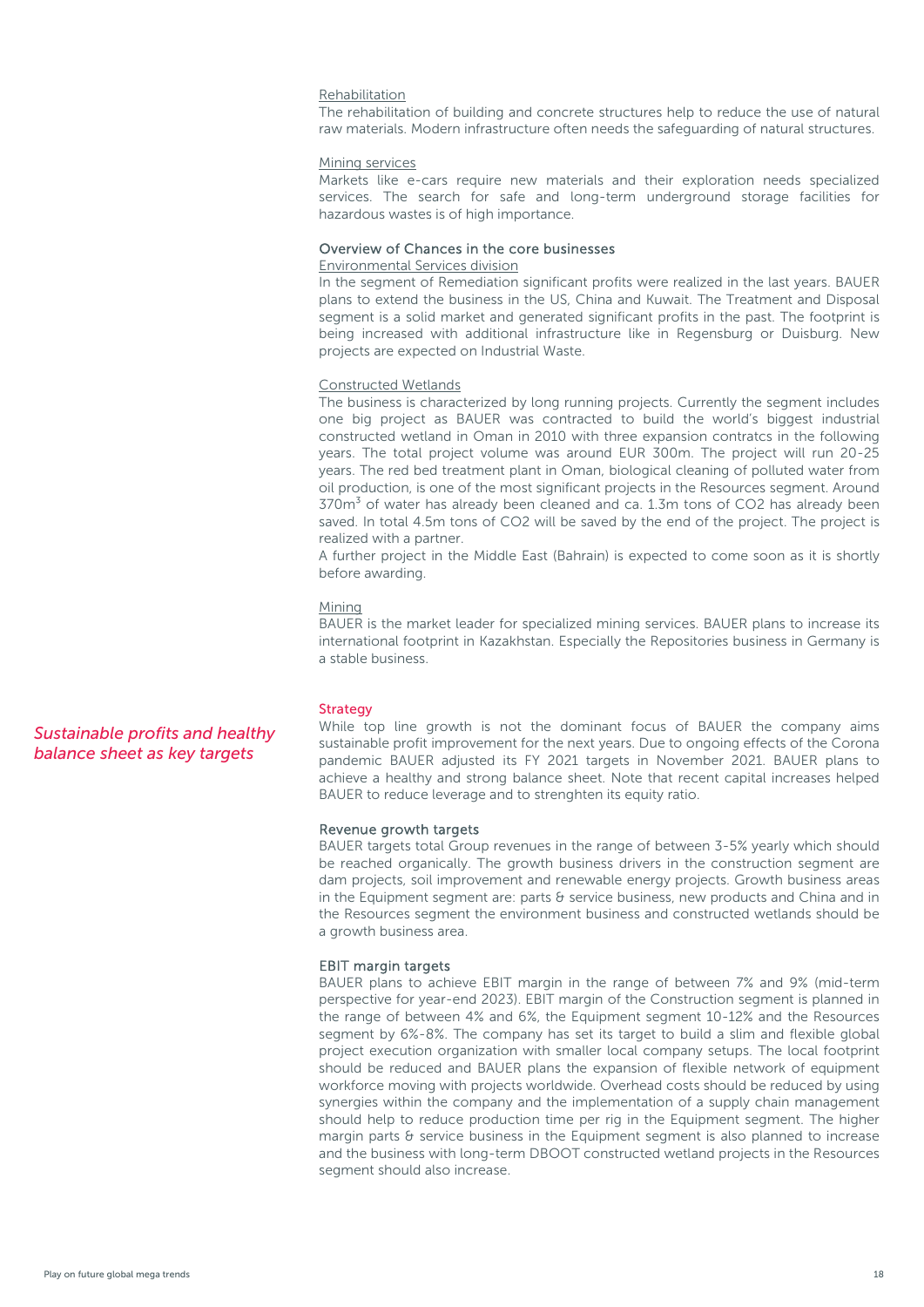#### Net debt targets

Net debt/EBITDA ratio is planned to be below 2.5x and interest bearing liabilities to banks should be less than EUR 300m. The measures should be reached with the help of the receivables management, i.e. consistent contract management to avoid future overdue receivables. The contract management aims to focus on positive project cashflows. With help of the inventory management inventories should be reduced and production flow and procurement should be optimized. An unused property in the US is planned to be sold for around EUR 35m.

#### Equity ratio targets

BAUER targets an equity ratio of above 30% which should also be reached through sustainable profits. Recent capital increases helped BAUER to reduce leverage and to increase its equity ratio.

#### Dividend payment

BAUER plans to come back to a sustainable and reliable dividend policy and it targets a dividend ratio of around 25 to 30% of Group earnings after taxes in its mid-term targets for 2023.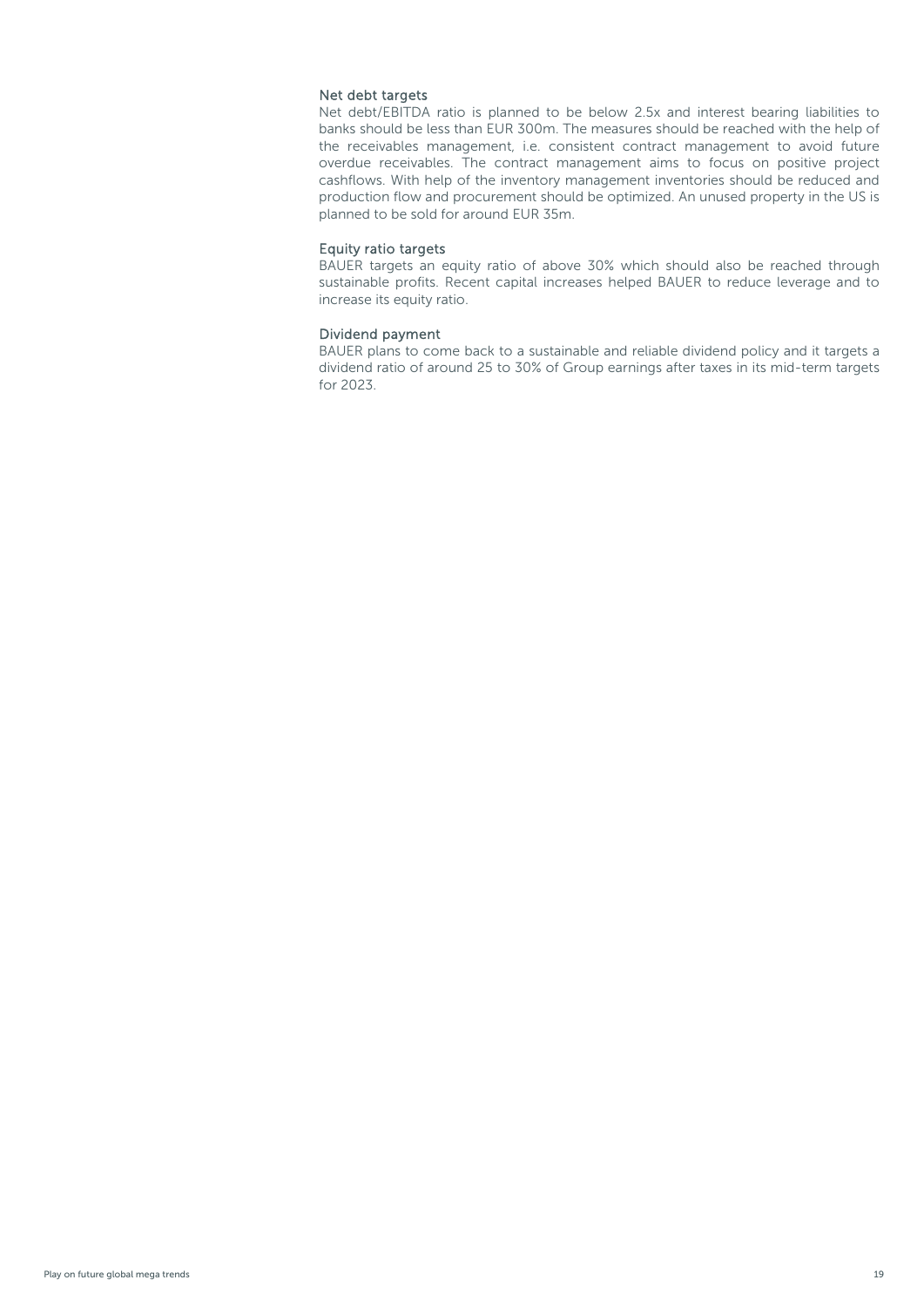## Market environment

#### Economic development

As a result of the ongoing effects of the Corona pandemic the global economy plunged into a recession in 2020. In 2020 global GDP decreased by 3.5% in 2020, compared to an increase of 2.8% in 2019. The economy in the eurozone decreased by -7.2% in 2020 (vs. 2019: +1.3%) while the US economy decreased by -3.4% in 2020, compared to +2.2% in the previous year. The German economy decreased by -5.4% in 2020 (vs. 2019: +0.6%), mainly driven by major downturns in the retail and services sectors while the economy benefited from its strong industrial sector. The chinese economy still reported a growth of 2.3%, compared to 6.0% in the previous year.

#### Real GDP development (yoy change in %)\*



Source: IMF, Quirin Privatbank \*as of January 2021

IMF expects the global economy to grow from 5.9% in 2021 to 4.4% in 2022 due to the rapid spread of Omicron and the high inflation.

#### Real GDP development (yoy change in %), as of January 2022



Source: IMF, Quirin Privatbank \*estimate, \*\* projections

#### <span id="page-19-0"></span>*GDP growth impacted by the pandemic*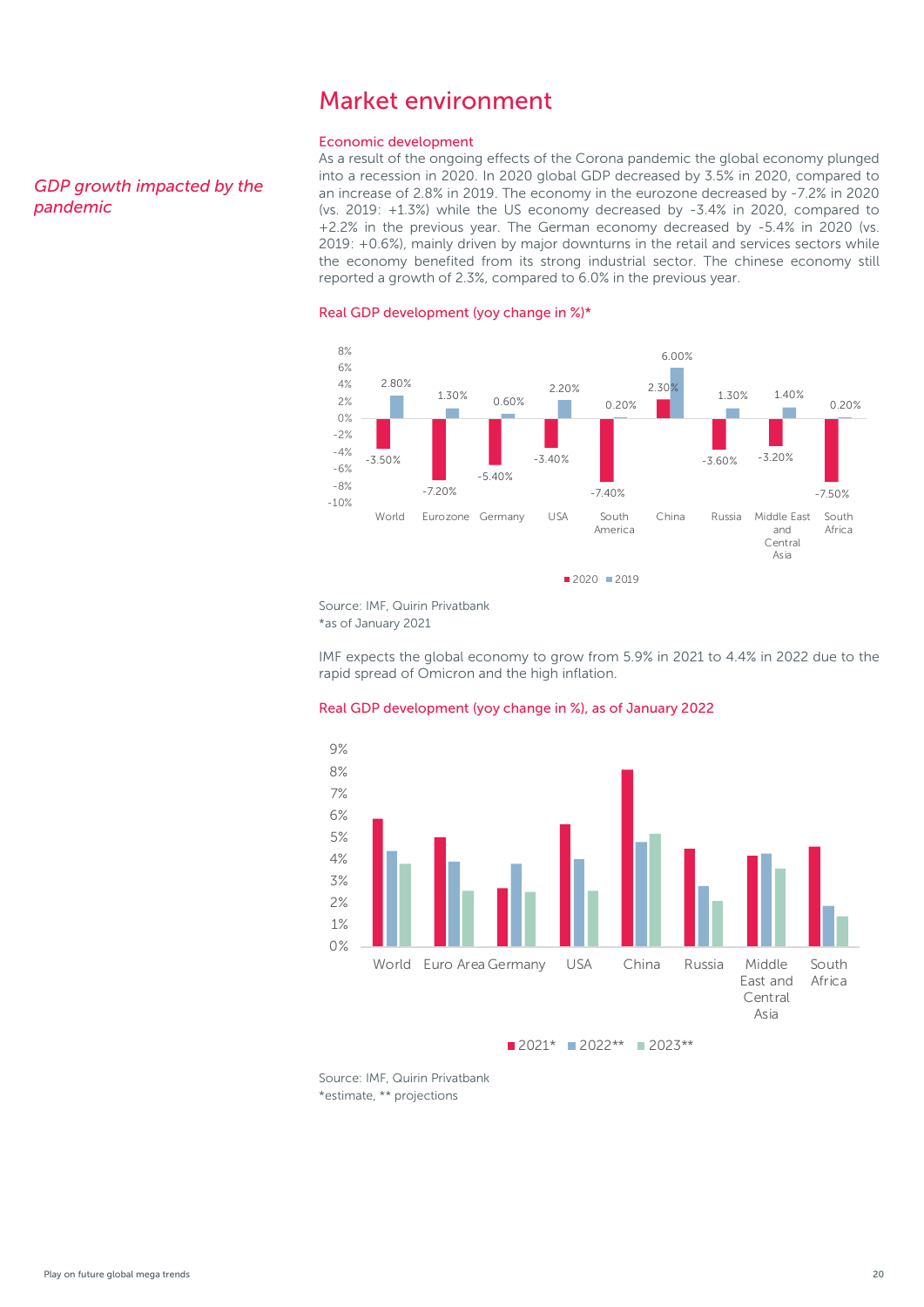#### *Construction spending should remain positive*

#### Construction market in Germany

Despite the pandemic the construction market in Germany remained largely robust. The construction sector was positively affected by the low interest rate environment, state subsidies and the high backlog demand in urban areas, especially in residential construction which showed an increase in revenues of 11.4% yoy in 2020 (order intake +7.6% yoy), comapred to commercial construction 4.5% yoy (order intake -4.9% yoy). The deficit in infrastructure was beneficial for the public sector construction. Revenues in public construction increased by 5.7% yoy in 2020 and order intake increased by 2.2% yoy. However, there was a reluctance to invest due to the uncertainty relating to the ramifications of the pandemic. The debate about Co2 consumption and the effects of the climate change should increase construction spending.

#### Revenues of the construction market in Germany (2019/ 2020 yoy change)



Source: Central Federation of the German Construction Industry, Quirin Privatbank



#### Order intake of the construction market in Germany (2019/ 2020 yoy change)

Source: Central Federation of the German Construction Industry, Quirin Privatbank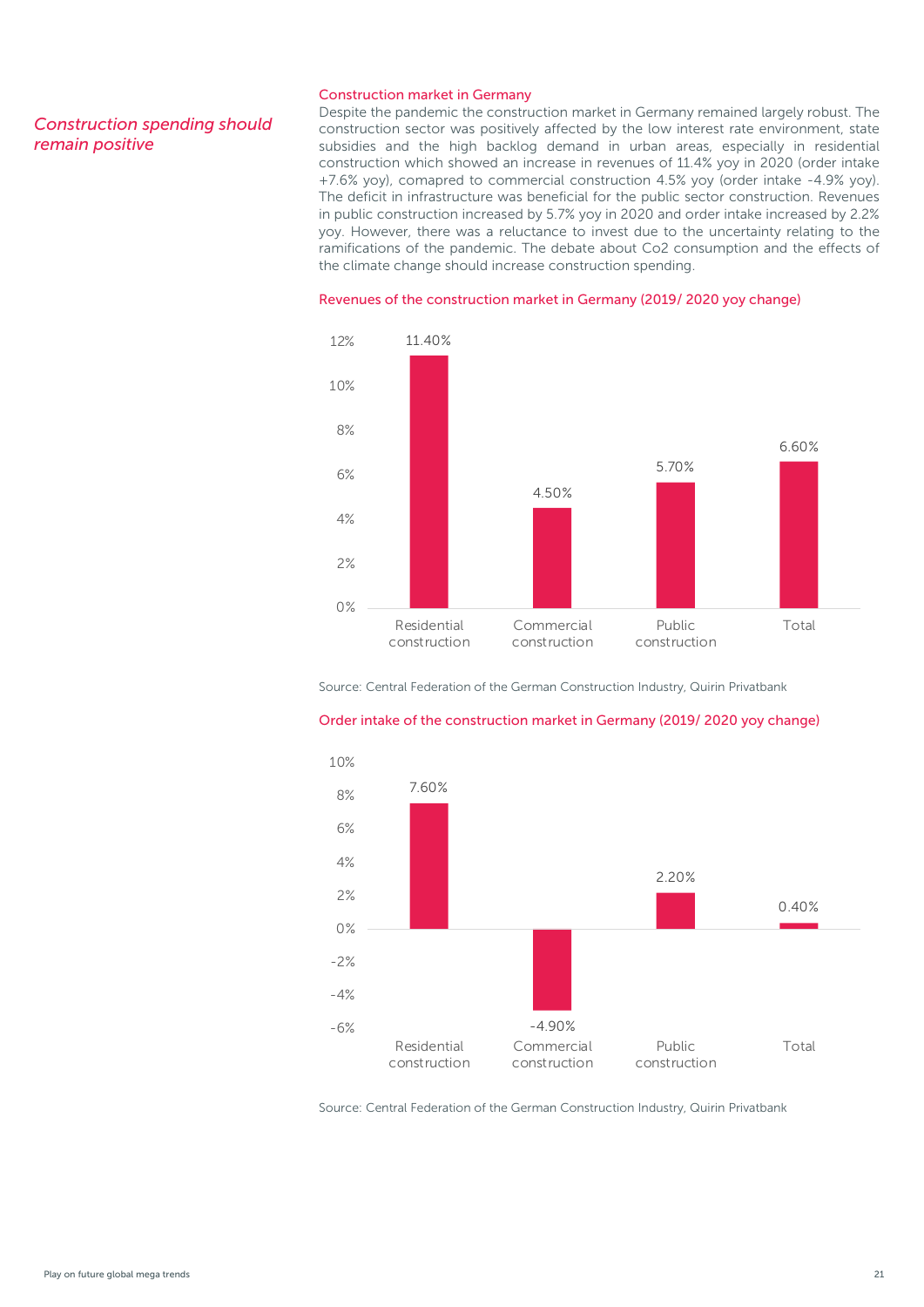#### Construction spending US economy

The Corona pandemic did not negatively impact the construction sector as around USD 1,500bn were spent (+10% yoy), of which c. USD 1,1410n related to private construction and EUR c. 360bn to public construction). With c. USD 791bn the low point was reached in 2011. Since 2012 construction spending steadily increased.

#### Development of US construction spending economy (in bn USD)



Source: Statista, Quirin Privatbank

#### Construction equipment industry

On a global scale the sales development on the construction equipment market was positively affacted by strong growth in China (+30% yoy in 2020). Sales dropped by 3% yoy, excl. China -17% yoy). In Germany and Europe, the compact machine business was relatively robust (-3% yoy), while the large machine business recorded a significant decline of 18% which can be explained by higher required investments. In Germany, sales decreased by 7% (source: VDMA).





Source: Statista, Quirin Privatbank

### *Strong sales of construction equipment in China in 2020*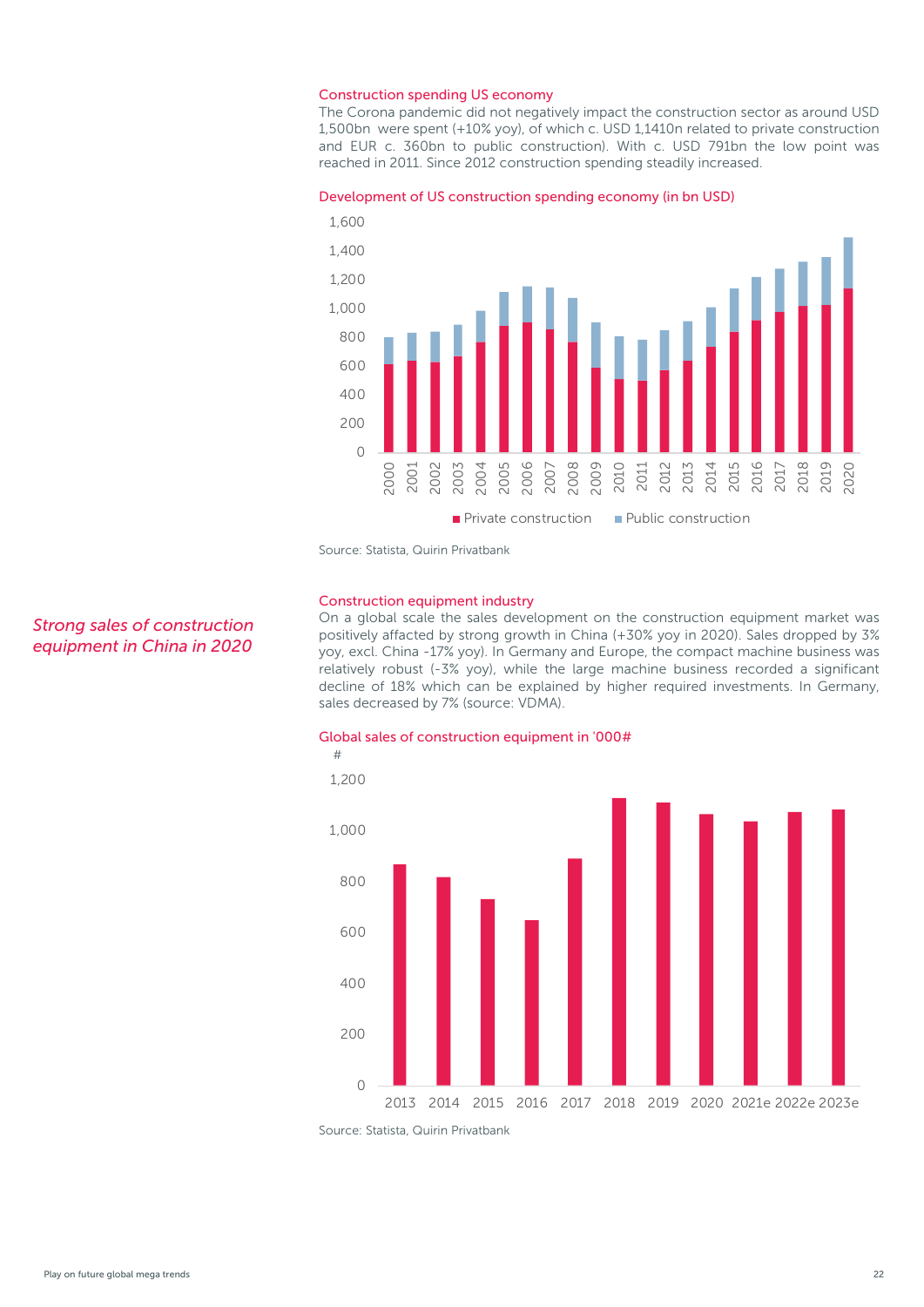

## Sales development construction equipment in Germany (in EURm)

Source: Statista, Quirin Privatbank

The development of sales of the construction equipment manufacturing industry in the US declined by c. 9% yoy in 2020 but is expected to recover in the coming years.





Source: Statista, Quirin Privatbank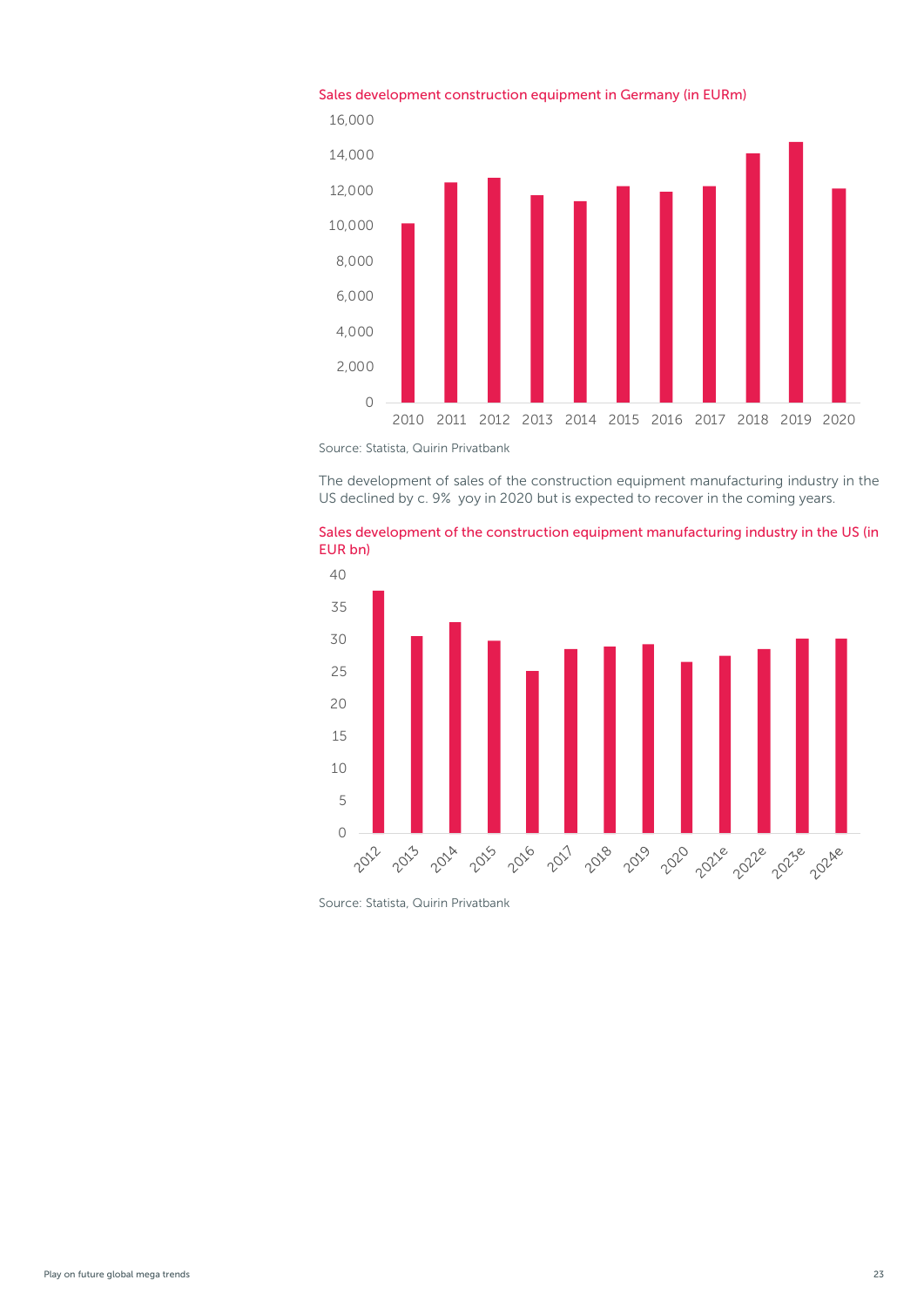#### Environmental technology sector and resource efficiency

Environmental technology and ressource efficiency is expected to become more important as market volumes are expected to increase.

#### *Environmental awareness to increase*

#### Market volume in the environmental technology sector and resource efficiency according to lead markets (in EUR bn)



Source: Statista, Quirin Privatbank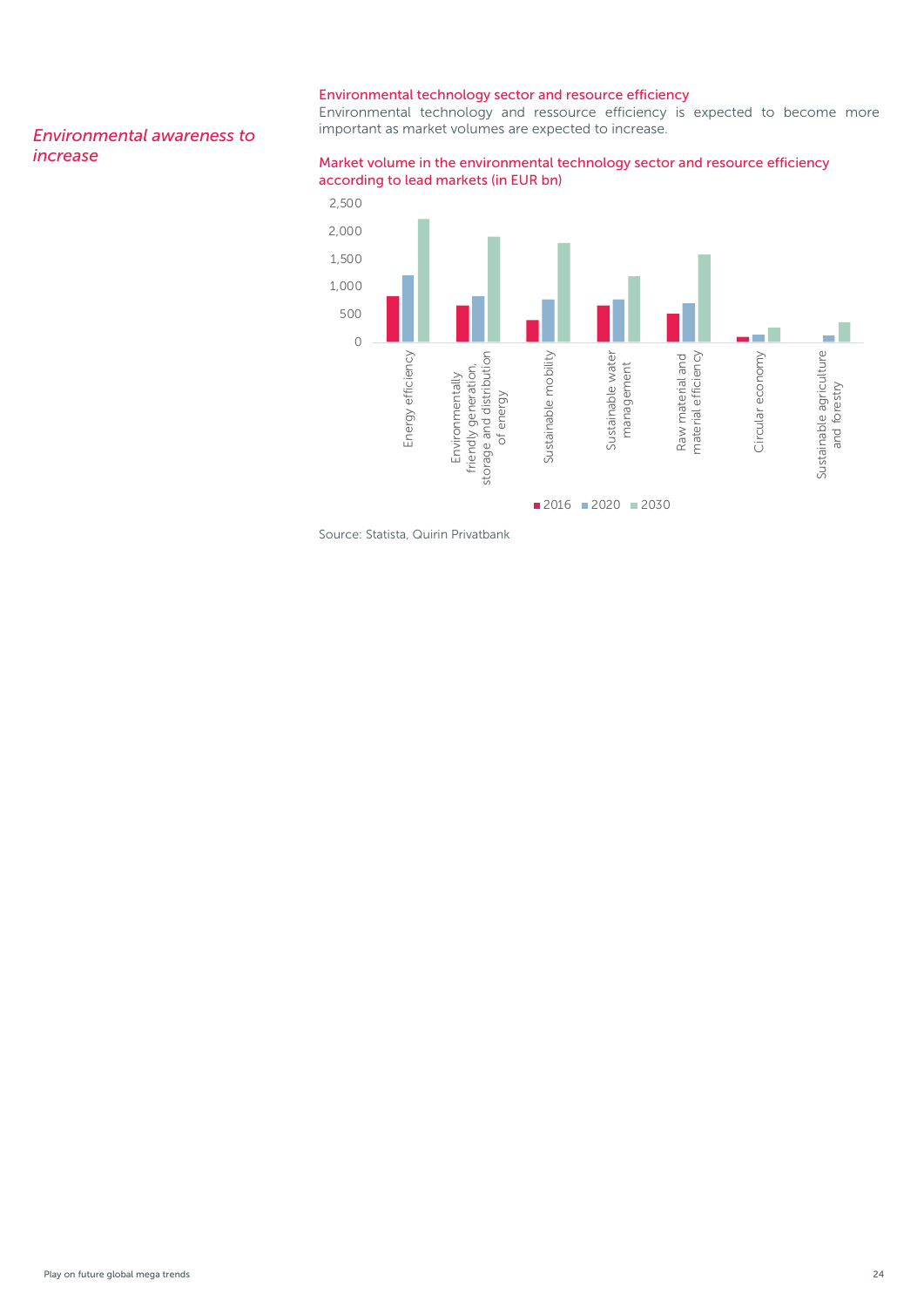<span id="page-24-0"></span>*Construction and Equipment segments impacted by the pandemic*

## Financials

#### BAUER 9m 2021 results

As of 9m 2021 Total Group Revenues increased by 4.7% yoy to 1,149.6m, driven by the Construction (10.5% yoy) and Equipment segments (6.4% yoy). EBIT decreased from EUR 29.8m as of 9m 2021 to EUR 24.1m (-19.1% yoy), influenced by ongoing effects of the pandemic, particulary in the Construction and Equipment segments as well as due to some project delays. Net profit (after minorities) improved from EUR-14.0m to EUR - 8.3m as of 9m 2021 which resulted from an improved financial result. Driven by an increased order backlog in the Construction ad Equipment segments the order backlog of the Group increased by 5.9% yoy to EUR 1,270.9m.

#### BAUER 9m 2021 results (EURm)

|                             | 9m 2020 | 9m 2021 | уоу      |
|-----------------------------|---------|---------|----------|
| Construction segment        |         |         |          |
| <b>Total Group Revenues</b> | 468.3   | 517.6   | 10.5%    |
| <b>EBIT</b>                 | 7.4     | $-1.8$  | n.a.     |
| EBIT margin                 | 1.7%    | n.a.    |          |
| Order intake                | 618.5   | 595.5   | $-3.7%$  |
| Order backlog               | 761.3   | 799.2   | 5.0%     |
| Equipment segment           |         |         |          |
| <b>Total Group Revenues</b> | 456.1   | 485.2   | 6.4%     |
| <b>EBIT</b>                 | 14.3    | 17.8    | 24.4%    |
| EBIT margin                 | 4.1%    | 4.7%    |          |
| Order intake                | 466.3   | 505.7   | 8.5%     |
| Order backlog               | 118.6   | 139.4   | 17.6%    |
| Resources segment           |         |         |          |
| <b>Total Group Revenues</b> | 224.4   | 208.2   | $-7.2%$  |
| <b>EBIT</b>                 | 3.2     | 8.1     | 151.5%   |
| EBIT margin                 | 1.6%    | 4.5%    |          |
| Order intake                | 236.0   | 218.1   | $-7.6%$  |
| Order backlog               | 319.8   | 332.3   | 3.9%     |
| <b>Bauer Group</b>          |         |         |          |
| Order intake                | 1270.2  | 1258.0  | $-1.0%$  |
| Order backlog               | 1199.7  | 1270.9  | 5.9%     |
| Sales revenues              | 990.8   | 1044.3  | 5.4%     |
| Total Group Revenues        | 1098.2  | 1149.6  | 4.7%     |
| <b>EBITDA</b>               | 106.5   | 102.4   | -3.9%    |
| FBIT                        | 29.8    | 24.1    | $-19.1%$ |
| EBIT margin                 | 3.0%    | 2.3%    |          |
| EBT                         | $-1.5$  | 12.2    | n.a.     |
| Net profit                  | $-13.2$ | $-5.9$  | n.a.     |
| Net profit after minorities | $-14.0$ | $-8.3$  | n.a.     |

Source: BAUER, Quirin Privatbank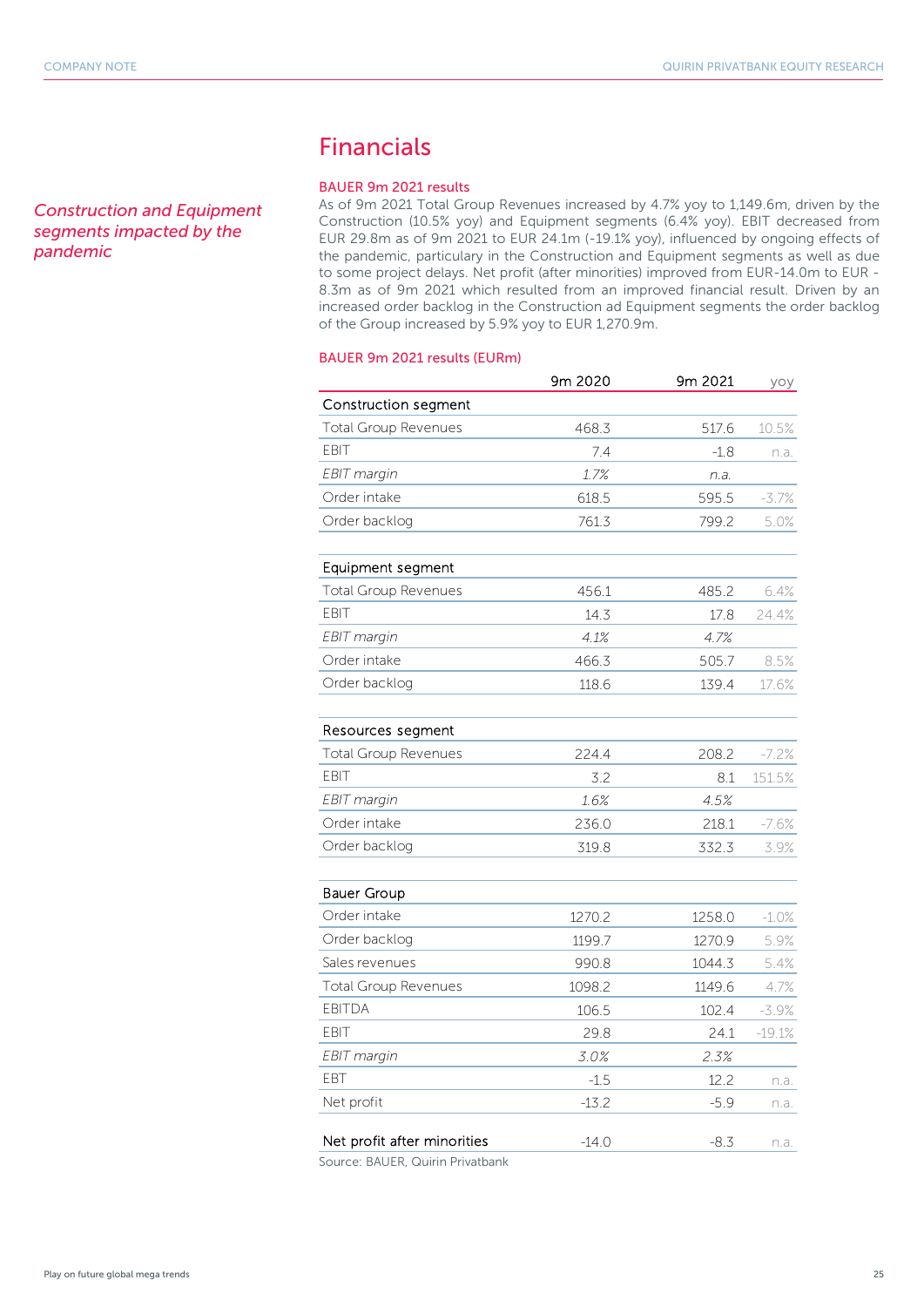#### P&L

#### Profit & loss statement in EURm

|                             | 2019    | 2020    | yoy          | 2021e   | yoy          | 2022e   | yoy   | 2023e   | yoy   |
|-----------------------------|---------|---------|--------------|---------|--------------|---------|-------|---------|-------|
| Construction segment        |         |         |              |         |              |         |       |         |       |
| <b>Total Group Revenues</b> | 628.8   | 669.0   | 6.4%         | 685.0   | 2.4%         | 736.0   | 7.4%  | 752.0   | 2.2%  |
| <b>EBIT</b>                 | $-17.4$ | 24.3    | n.m.         | $-3.0$  | n.m.         | 18.0    | n.m.  | 25.0    | 38.9% |
| EBIT margin                 | n.m.    | 4.0%    |              | n.m.    |              | 2.5%    |       | 3.4%    |       |
| Equipment segment           |         |         |              |         |              |         |       |         |       |
| <b>Total Group Revenues</b> | 713.7   |         | 610.7 -14.4% | 664.0   | 8.7%         | 675.0   | 1.7%  | 700.0   | 3.7%  |
| <b>EBIT</b>                 | 58.7    |         | 30.1 -48.8%  | 30.0    | $-0.2%$      | 38.0    | 26.7% | 58.0    | 52.6% |
| EBIT margin                 | 9.6%    | 6.1%    |              | 5.6%    |              | 6.8%    |       | 10.2%   |       |
| Resources segment           |         |         |              |         |              |         |       |         |       |
| <b>Total Group Revenues</b> | 314.8   |         | 268.8 -14.6% | 258.0   | $-4.0%$      | 264.0   | 2.3%  | 277.0   | 4.9%  |
| EBIT                        | $-5.1$  | 1.9     | n.m.         |         | 9.0 381.5%   | 10.0    | 11.1% | 13.0    | 30.0% |
| EBIT margin                 | n.a.    | 0.8%    |              | 3.7%    |              | 4.0%    |       | 5.2%    |       |
| <b>Bauer Group</b>          |         |         |              |         |              |         |       |         |       |
| Sales revenues              | 1470.9  | 1343.2  | $-8.7%$      | 1436.3  | 6.9%         | 1524.3  | 6.1%  | 1568.3  | 2.9%  |
| <b>Total Group Revenues</b> | 1594.7  | 1453.6  | $-8.8%$      | 1532.0  | 5.4%         | 1600.0  | 4.4%  | 1653.5  | 3.3%  |
| <b>EBITDA</b>               | 134.3   |         | 165.2 23.1%  | 149.4   | $-9.6%$      | 181.4   | 21.4% | 212.4   | 17.1% |
| EBIT                        | 33.7    |         | 55.5 64.8%   |         | 36.4 - 34.5% | 66.4    | 82.4% | 96.4    | 45.2% |
| EBIT margin                 | 2.3%    | 4.1%    |              | 2.5%    |              | 4.4%    |       | 6.1%    |       |
| Financial result            | $-45.0$ | $-39.2$ |              | $-21.0$ |              | $-24.6$ |       | $-24.5$ |       |
| EBT                         | $-11.3$ | 16.3    |              | 15.4    |              | 41.8    |       | 71.9    |       |
| Taxes                       | $-25.2$ | $-24.6$ |              | $-20.0$ |              | $-25.1$ |       | $-27.3$ |       |
| Net profit                  | $-36.6$ | $-8.2$  |              | $-4.6$  |              | 16.7    |       | 44.6    |       |
| Non-controlling interests   | 0.6     | 0.2     |              | 2.5     |              | 2.5     |       | 2.5     |       |
| Net profit after minorities | $-37.1$ | $-8.4$  |              | $-7.1$  |              | 14.2    |       | 42.1    |       |

Source: BAUER, Quirin Privatbank

#### Revenues

We expect Sales Revenues to increase from EUR 1343.2m to 1436.3m in 2021e (+6.9% yoy) and by 6.1% yoy to EUR 1524.3m in 2022e (2023e: EUR 1568.3m, +2.9% yoy).

Total Group Revenues should increase by 5.4% yoy to EUR 1532.0m and by 4.4% yoy to EUR 1600.0m in 2022e (2023e: EUR 1653.5m, +3.3% yoy). As the Resources segment was unaffected by the COVID-19 pandemic the Construction and Equipment segments were burdened by the pandemic. The Construction segment was hit by curfews as well as travel and exit restrictions. Customer reluctance to invest mainly in China and countries of the Far East weighed on profitability of the high-margin Equipment segment. For the Construction and Equipment segments we expect a recovery of the Far East markets and also expect that the huge order backlog of the Construction segment will be worked dowm efficiently.

Total Group Revenues in the Construction segment are expected to increase by 2.4% to EUR 685.0m in 2021e and should show stronger growth in 2022e as we forecast an increase of 7.4% to EUR 736.0m, driven by a recovery of the Far East markets and the execution of delayed projects.

The increase of Total Group Revenues in 2021e will be mainly driven by the strong growth in the Equipment segment as we foresee Total Group Revenues of EUR 664m (+8.7% yoy). For 2022e we forecast Total Group Revenues in the Equipment segment of EUR 675.0m (+1.7% yoy) and EUR 700.0m in 2023e (+3.7% yoy).

Compared to FY 2020 we expect slightly lower Total Group Revenues in the Resources segment (2021e: EUR 258.0m, -4.0% yoy). Note that FY 2020 results included Kesslergrube project which was handed over to the client in July 2020. We expect steady growth from 2022e onwards (2022e: EUR 264.0m, +2.3% yoy and 2023e: EUR 277.0m, +4.9% yoy).

#### *Recovery of Far East markets and huge order backlog should be worked down efficiently*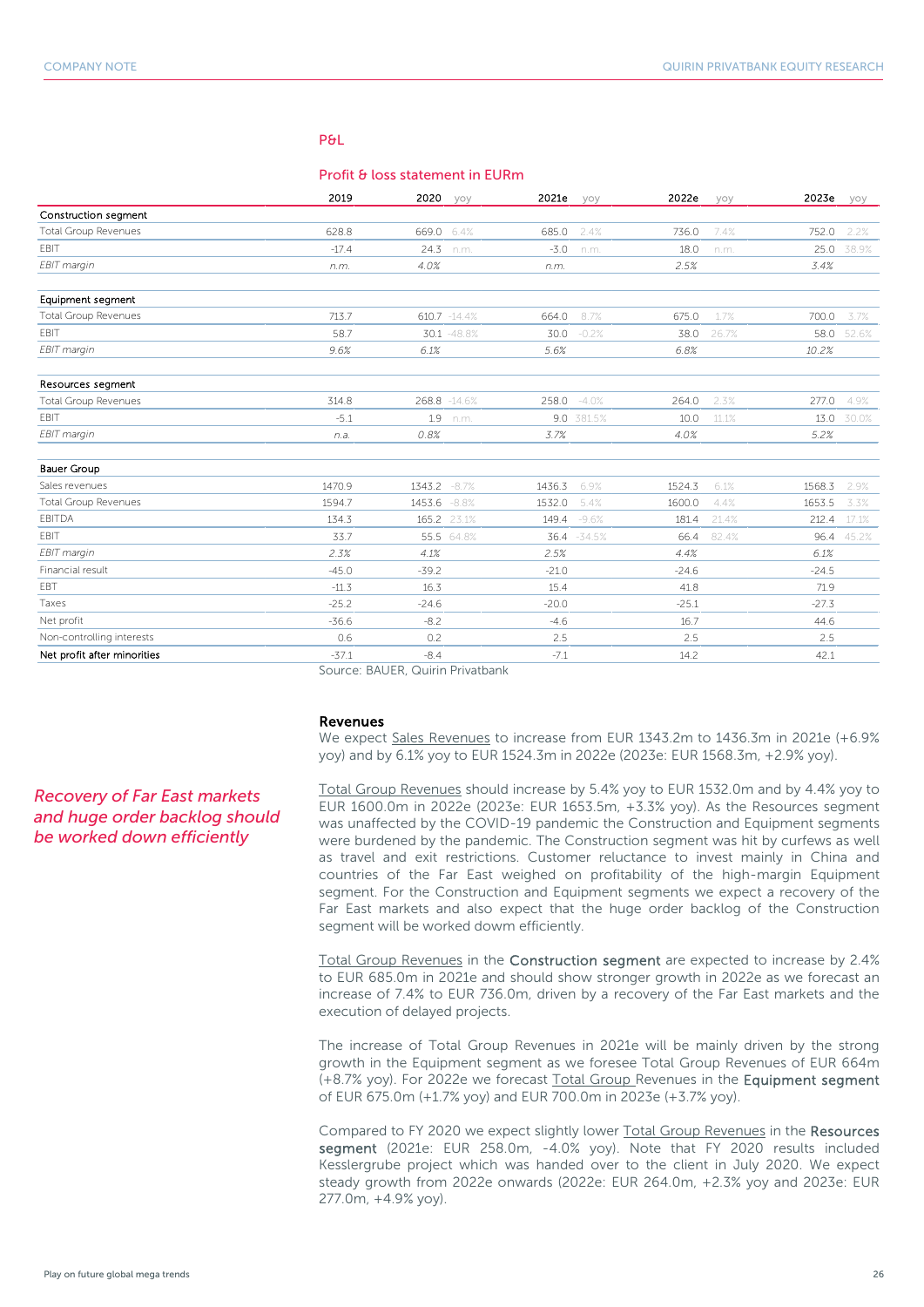

Development of Total Group Revenues in EURm



EBIT

#### *EBIT margin will further improve*

For 2021e EBIT should reach EUR 36.4m and is expected to increase to EUR 66.4m in 2022e (+82% yoy) and to EUR 96.4m in 2023e. Based on the results expected for 2021e, 2022e and 2023e EBIT margin should improve from 2.5% in 2021e to 6.1% in 2023e. Main margin driver should be the Equipment segment followed by the Resources segment.



#### Development of EBIT in EURm and EBIT margin

Source: BAUER, Quirin Privatbank

EBIT in the Construction segment is expected to amount to EUR -3.0m in 2021e and should increase to EUR 18.0m in 2022e (2023e: EUR 25.0m), driven by a recovery of the Far East markets and by working down projects that has been delayed due to the pandemic. Note that 2022e should be seen as a transition year in the Construction segment as BAUER is reviewing its locations in the Construction segment. While the footprint in the US is planned to be expanded it is possible that locations especially in the Far East, Middle East and Europe will be closed. Thus we have taken into account higher other operating expenses and an increase of personnel expenses in 2022e.

EBIT in the Equipment segment is expected to reach EUR 30.0m in 2021e (2022e: EUR 38.0m, 2023e: EUR 58.0m).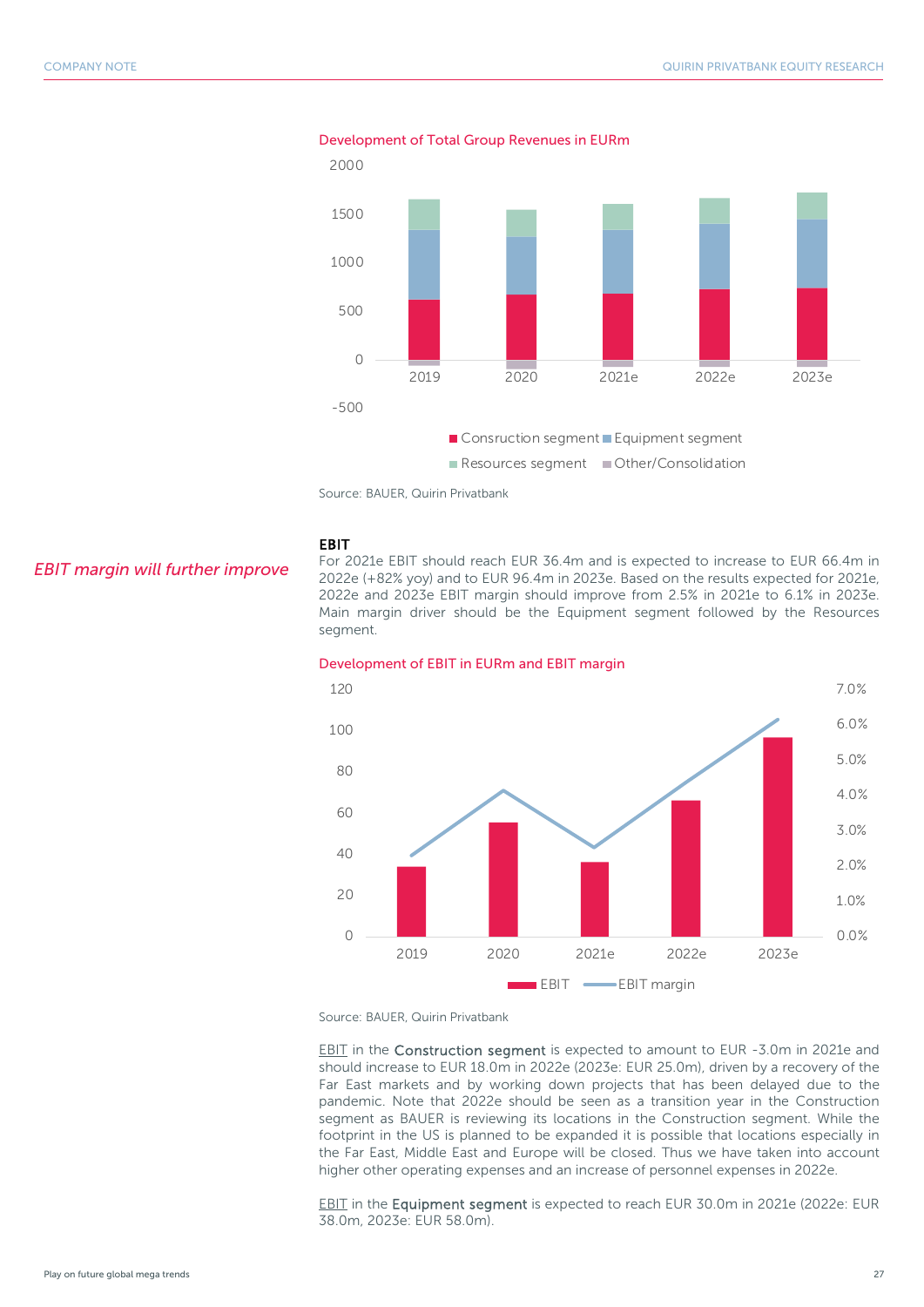We expect the Resources segment to grow on a profitable basis and forecast EBIT of EUR 9.0m in 2021e, EUR 10.0m in 2022e and EUR 13.0m in 2023e. Profit drivers are expected to be mainly driven by the areas Constructed Wetlands and Environmental Services as new projects are likely and new markets are planned to be entered such as US and China.

#### Balance sheet structure

Equity (incl. minorities) significantly increased from EUR 365.5m to EUR 454.8m as of 9m 2021, mainly driven by the capital increases (EUR 16m capital increase from authorized capital and EUR 76.1m capital increase with subscription rights). The equity ratio (excl. minorities) increased to 27.1% as of 9m 2021 (vs. FY 2020: 23.6%). Driven by an improved profitability we expect BAUER to be able to further increase the equity ratio (2021e: 27.7%, 2022e: 28.5%, 2023e: 30.4%).

#### Development of Equity in EURm and Equity ratio



*Strenghtened equity ratio* 

Source: BAUER, Quirin Privatbank

*Net debt development largely depends on working capital*

The level of Net debt largely depends on working capital. BAUER's business is characterized by a relatively high level of working capital. Over the duration of the construction site a negative cash flow is generated until completion, i.e. pre-financings are required. Advance payments are not the standard in the business, however BAUER is focusing on optimizing cash flows at construction projects. As customers expect short delivery lead times in the Equipment segment as they order once they have a contract to fulfill BAUER has to hold finished machinery which is reflected in the inventories. Overall, Working Capital is expected to grow mainly in line with Net debt. We expect Working Capital to increase in 2021e as a result of Total Group Revenues growth. Over time the implementation of a new supply chain management system should help BAUER to reduce the production time per rig and reduce inventories as well as production flow and procurement should be optimized.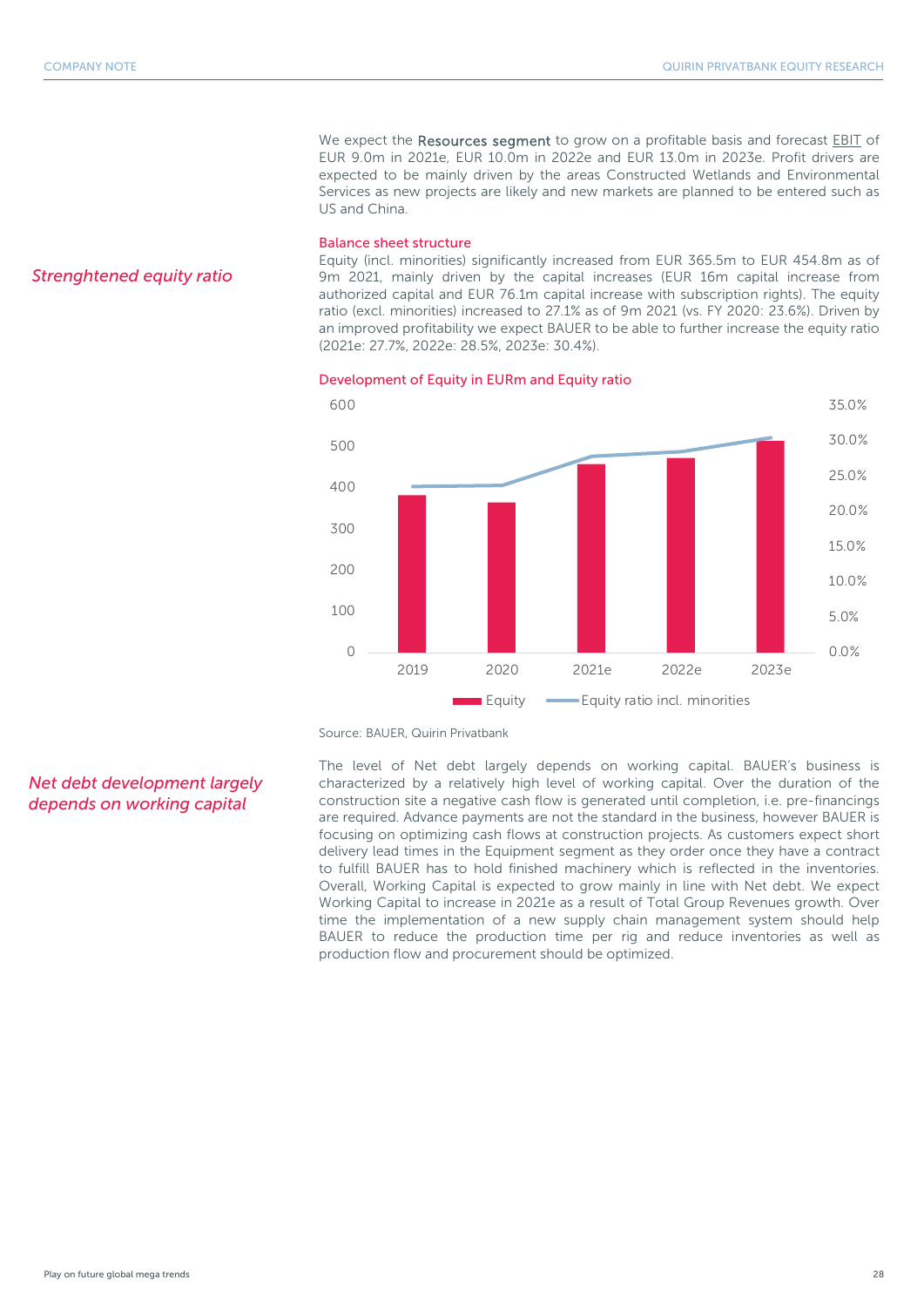

Net debt and Working Capital development in EURm

Source: BAUER, Quirin Privatbank

#### Cash flow description

We expect the operating cash flow to improve in line with an increased profitability and in line with the development of Working Capital.

We forecast the cash flow from investing activities to remain broadly stable in the short to mid-term.

Cash flow from financing will be mainly influenced by financial debt as we do not forecast any dividend payments. However, BAUER plans to come back to a sustainable and reliable dividend policy and it targets a dividend ratio of around 25 to 30% of Group earnings after taxes in its mid-term targets for 2023.



2019 2020 2021e 2022e 2023e Operating cash flow Cash

#### Operating cash flow and Cash development in EURm

Source: BAUER, Quirin Privatbank

0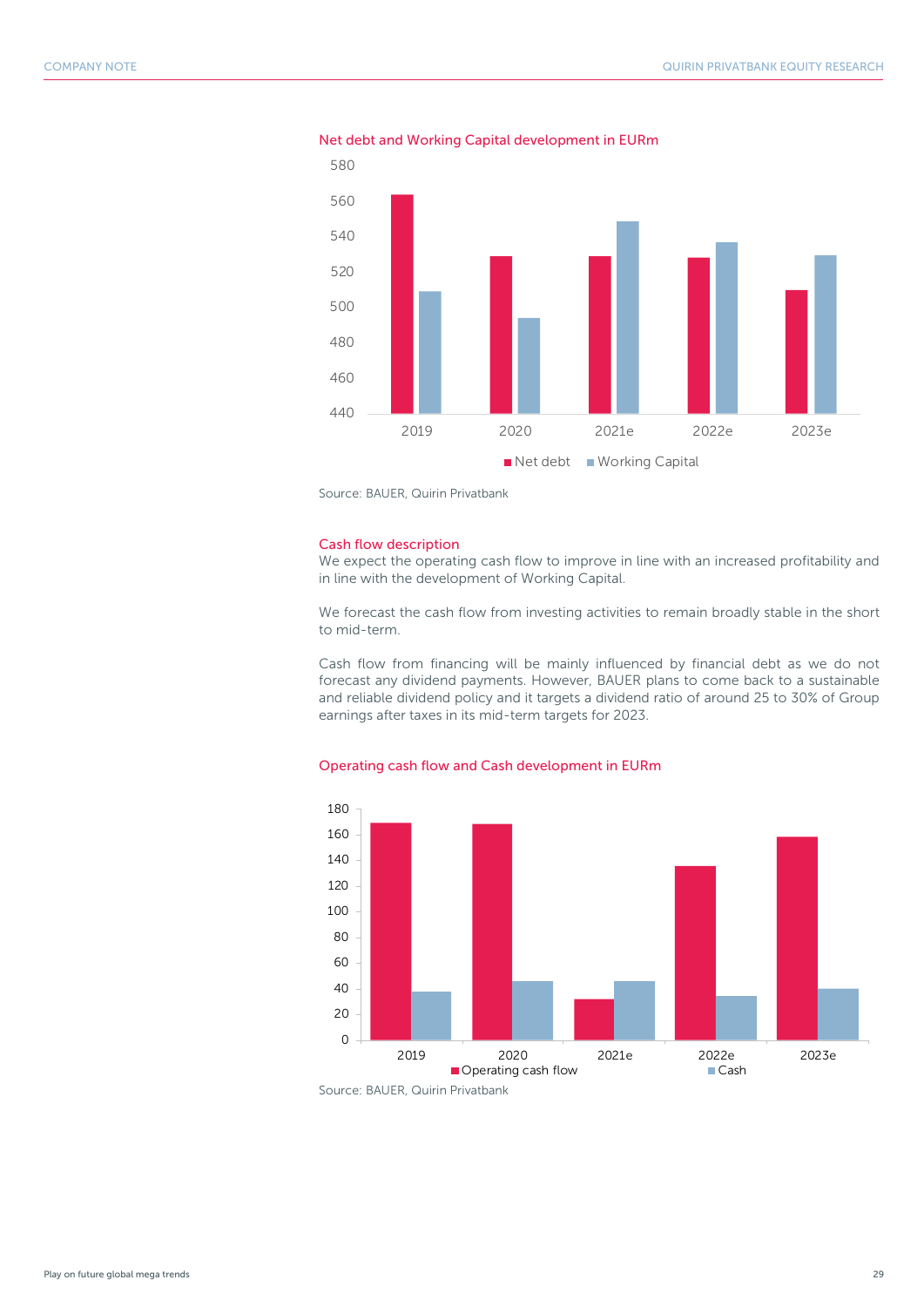## <span id="page-29-0"></span>**Outlook**

For FY 2021 BAUER expects to achieve total Group Revenues of between EUR 1,530m and EUR 1,570m and EBIT of between EUR 35 and EUR 45m.

#### Financial targets vs. qb estimates

|                                  | <b>BAUER results and forecast</b> | gb estimates |           |        |
|----------------------------------|-----------------------------------|--------------|-----------|--------|
|                                  | 2019                              | 2020         | 2021e     | 2021e  |
| <b>Total Group Revenues EURm</b> | 15947                             | 1453.6       | 1530-1570 | 1532 O |
| <b>EBIT EURm</b>                 | 33.7                              | 55.5         | 35-45     | 36 4   |
|                                  |                                   |              |           |        |

Source: BAUER, Quirin Privatbank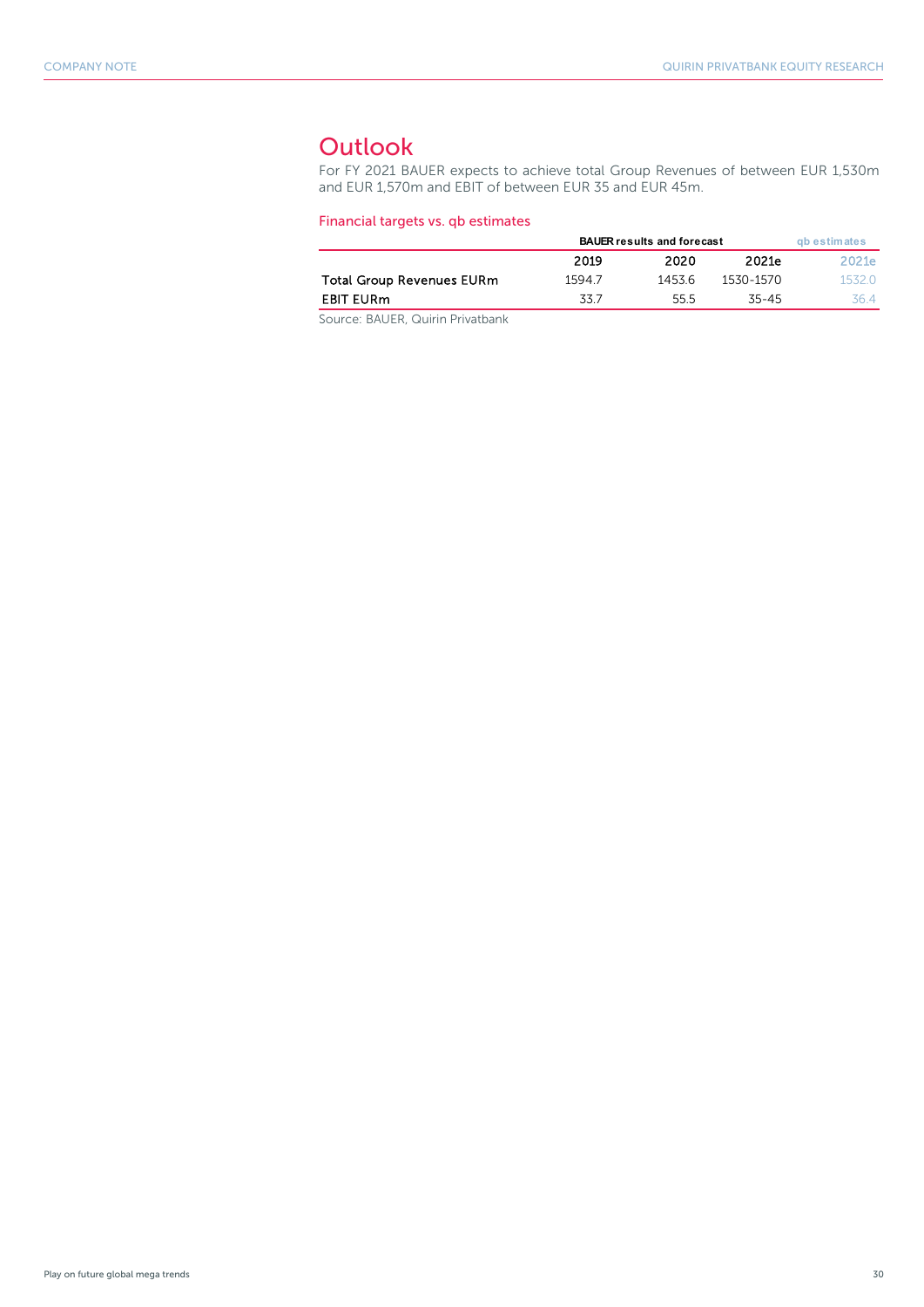## <span id="page-30-0"></span>Management board

The management board of BAUER consists of three members: Michael Stomberg (CEO), Peter Hingott (CFO) and Florian Bauer.

#### Michael Stomberg (CEO)

Michael Stomberg is the CEO of BAUER AG and is Chairman on the Management Board. Starting in consulting work in strategic and operational projects, he then transitioned to the Industrial Service Industry, where Stomberg worked as project manager and eventually became one of the Management Directors.



#### Peter Hingott (CFO)

Peter Hingott is on the Executive Board of BAUER AG and is responsible for Finance.

Peter Hingott has over 20 years of experience in management of medium-sized construction companies, focusing primarily on commercial areas. After his arrival to BAUER in 2006 he worked for 6 years as a managing director of BAUER UMWELT and then as Commercial Managing Director of BAUER Resources. In 2016, he was appointed to the Executive Board of BAUER AG and in 2022 became CFO.



#### Florian Bauer

Florian Bauer is a member of the Management Board of BAUER Spezialtiefbau GmbH and is responsible for Digitalization and Technology in the BAUER Group.

Florian Bauer has gained over 15 years of first-hand industry experience since his degree in Civil Engineering. Upon finishing, he began working abroad in construction and eventually came to BAUER Speizaltiefbau as a project engineer in 2011. In his early time with the company, he served as manager of large-scale construction projects in Europe and Asia.

In 2018 he was appointed to the Executive Board of BAUER AG. He is now responsible for the Technical Division specifically "Digital Building" and research and development.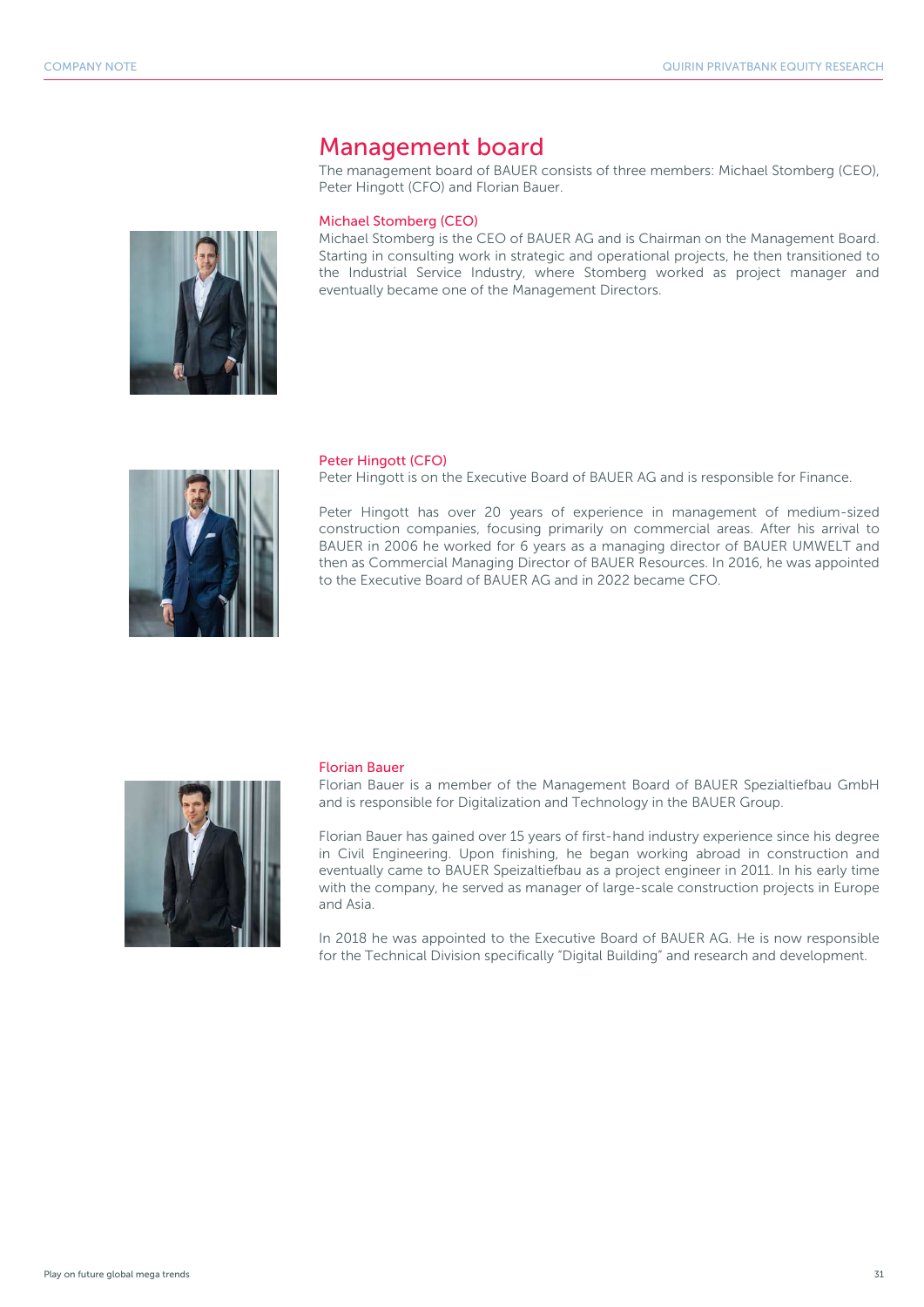## <span id="page-31-0"></span>Shareholder structure

As of February 2022 main shareholders of BAUER were BAUER Family (stake of c 36%), followed by Doblinger Beteiligungs GmbH (stake of c. 30%). Free float amounted to c. 34%. As part of carrying out the capital increase in June 2021 Doblinger Beteiligungs GmbH increased its stake from c. 19.8% to c. 30%.

#### Shareholder structure of BAUER



Source: BAUER, Quirin Privatbank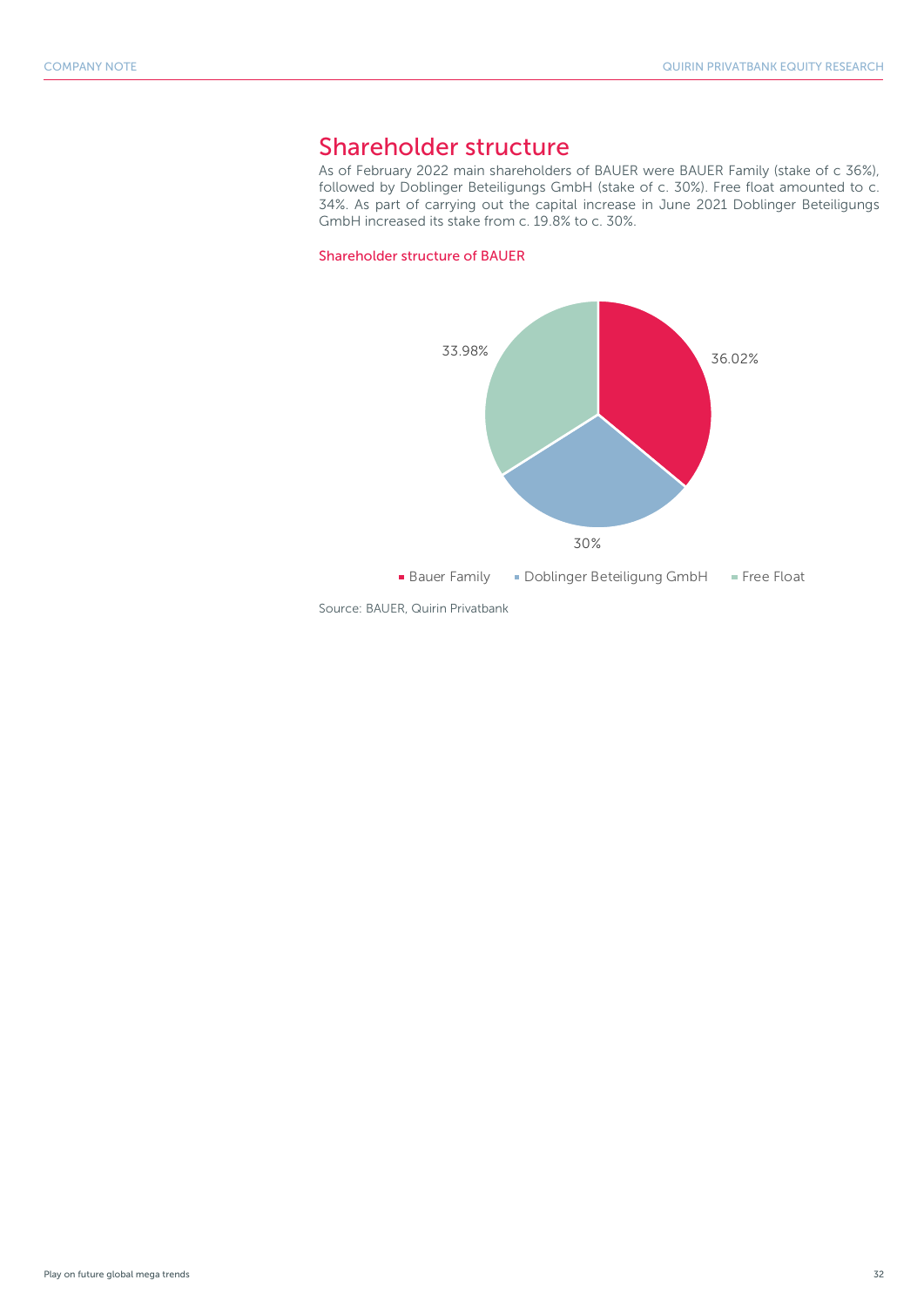## <span id="page-32-0"></span>Appendix

**Selected Construction projects** 

Dead Sea: Cut-off wall rehabilitation



Source: BAUER





Source: BAUER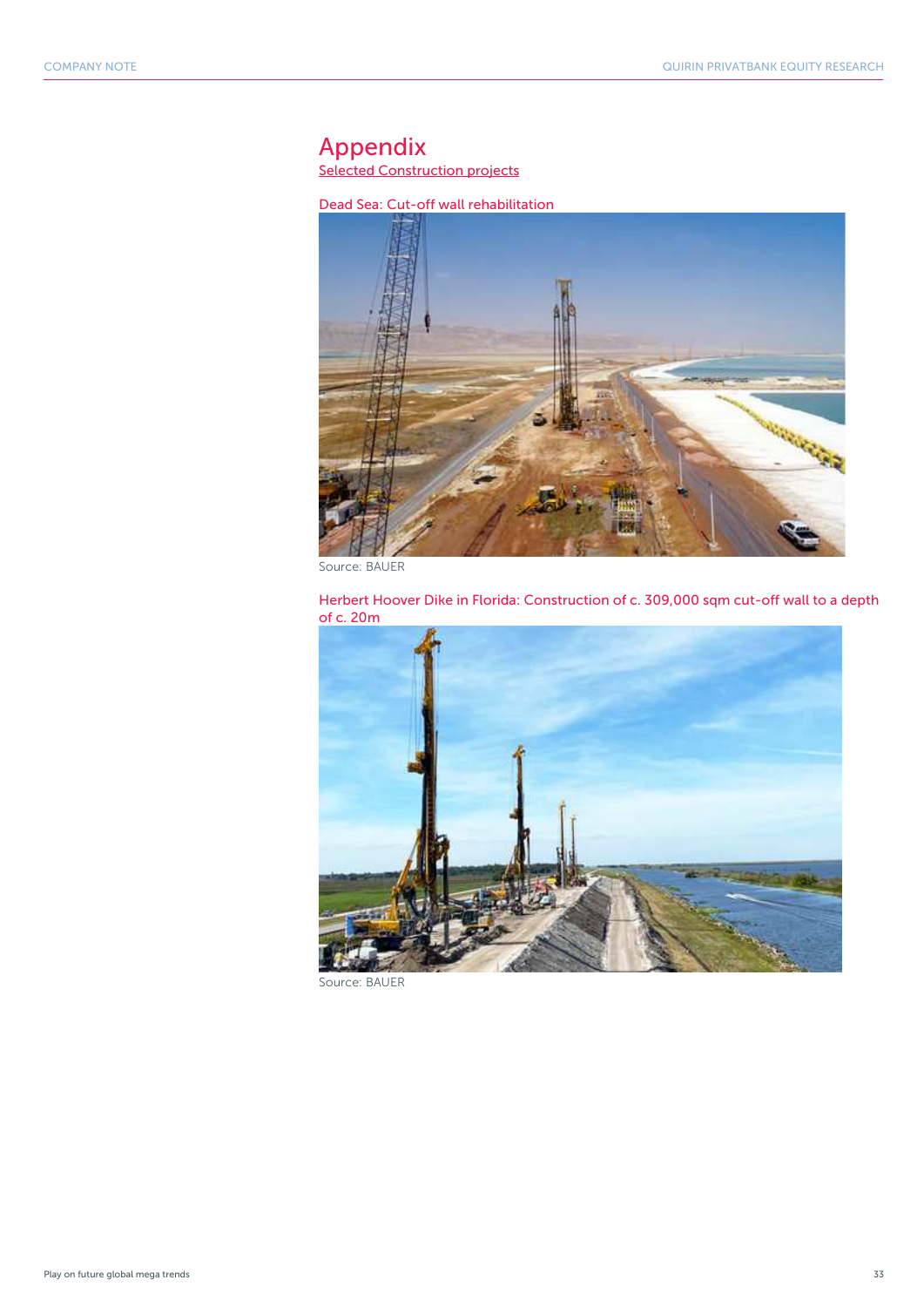

Copenhagen: Diaphragm wall works

Source: BAUER

#### Selected projects in the Equipment segment

Berlin: Newly developed BG 23 H compact version successfully completed its first practical application on an urban construction site in Berlin (Charlottenburg)



Source: BAUER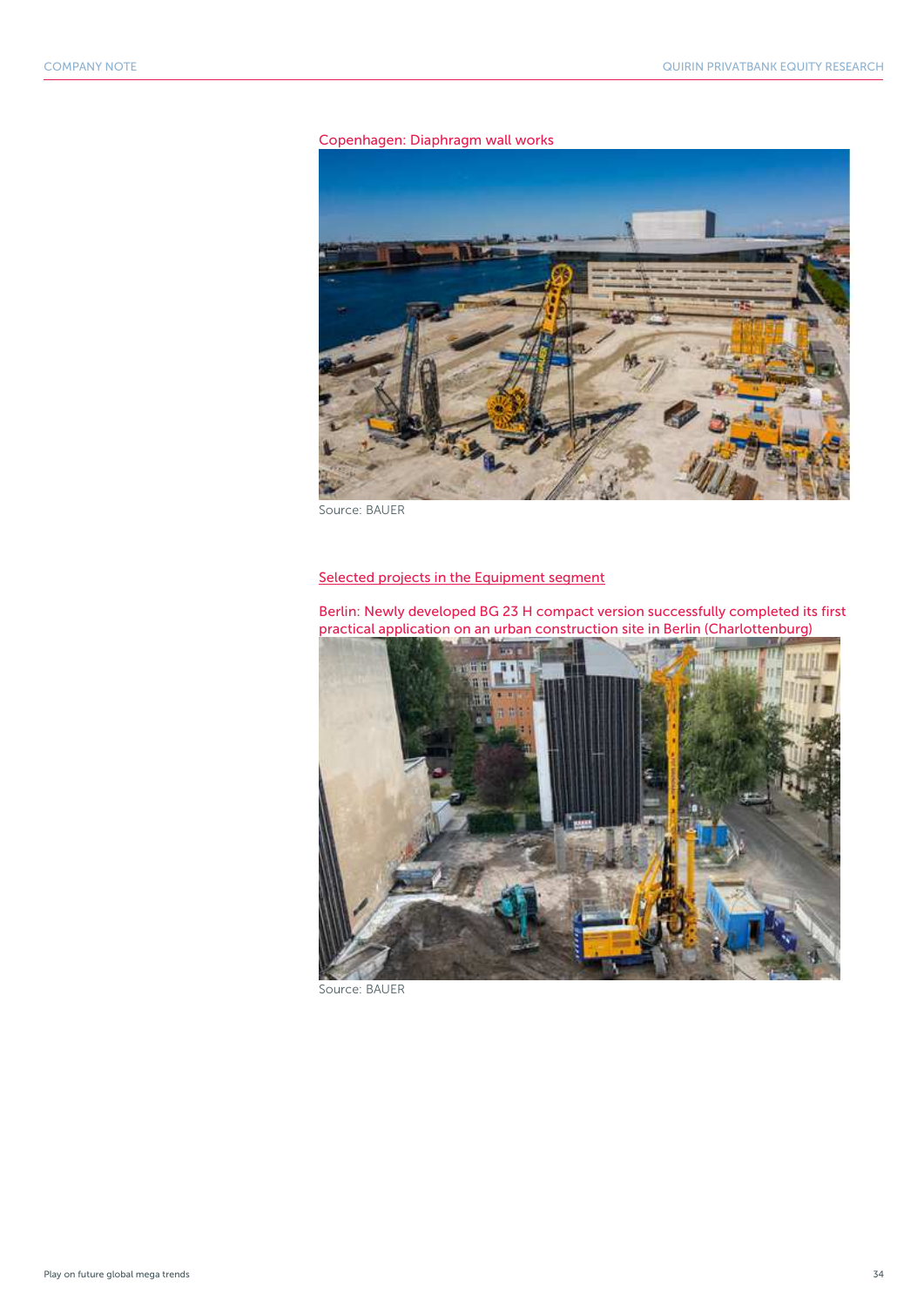

United Arabian Emirates: Dynamic Soil Compaction with a BAUER MC 96 duty-cycle

Source: BAUER

#### France: French construction company used a BAUER BG 36 to construct a water retention reservoir



Source: BAUER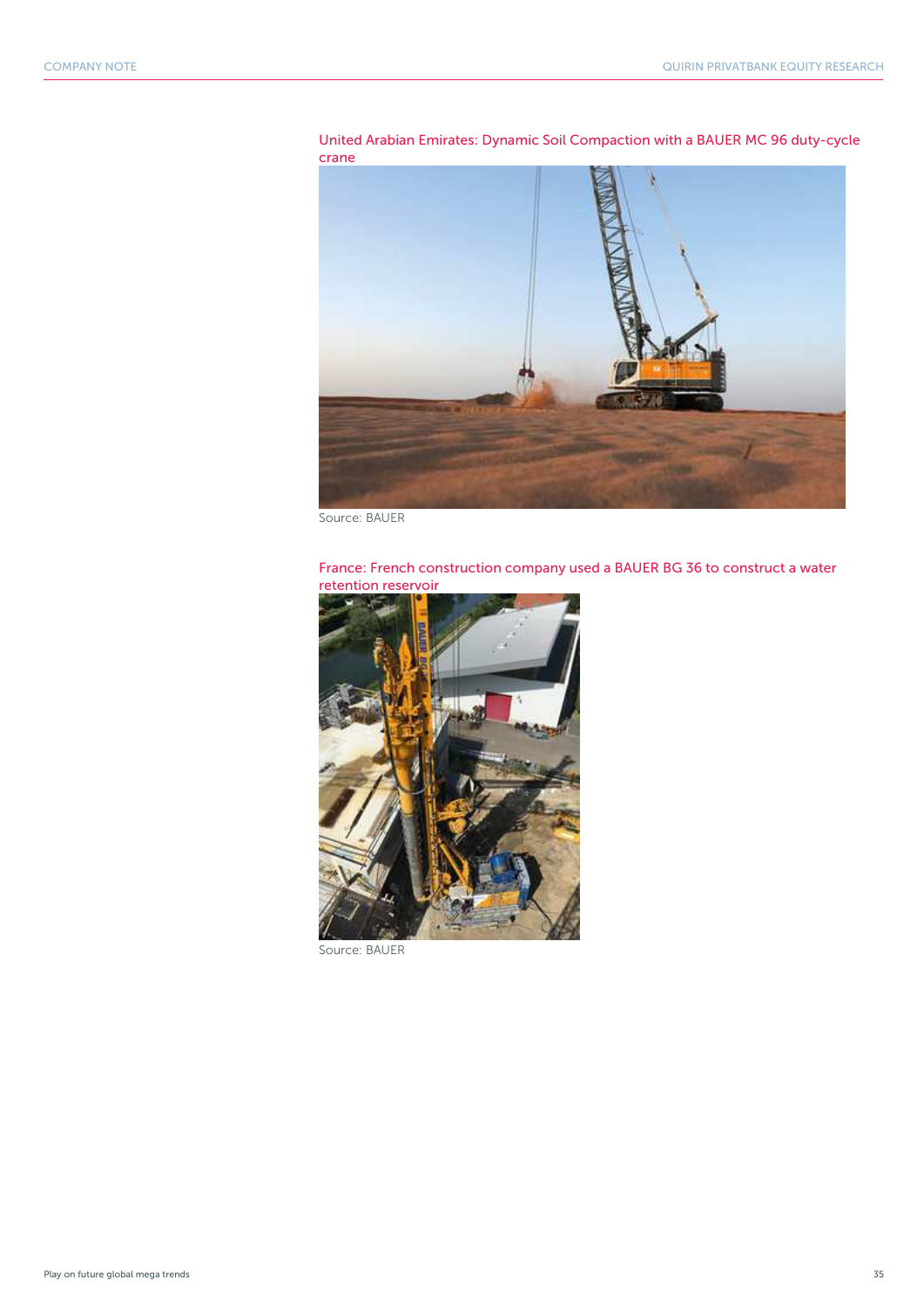#### Selected projects in the Resources segment

Germany: Remediation work for innovative iCampus in Munich



Source: BAUER

Oman: World's biggest reed bed treatment plant in operation for 10 years



Source: BAUER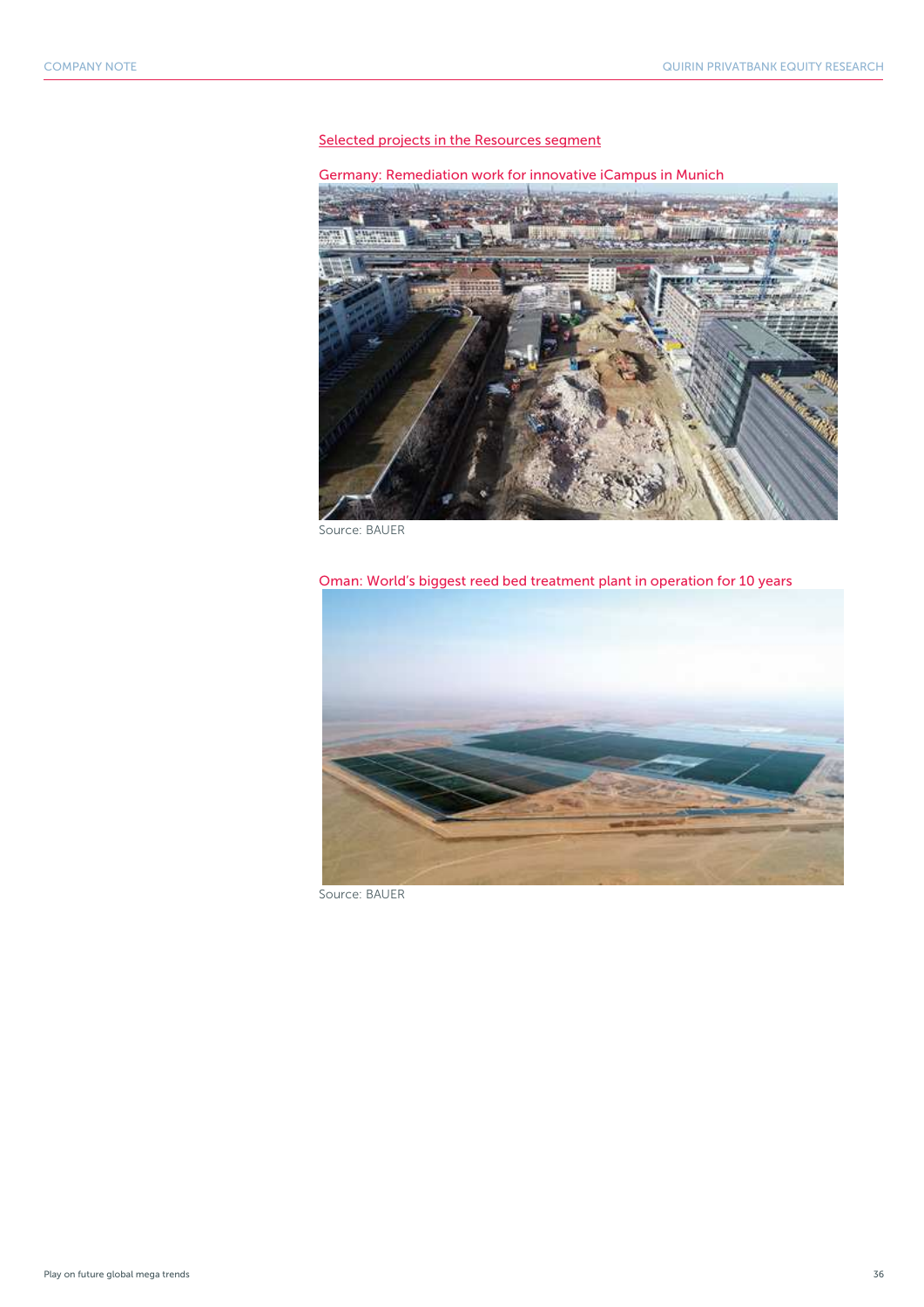



Source: BAUER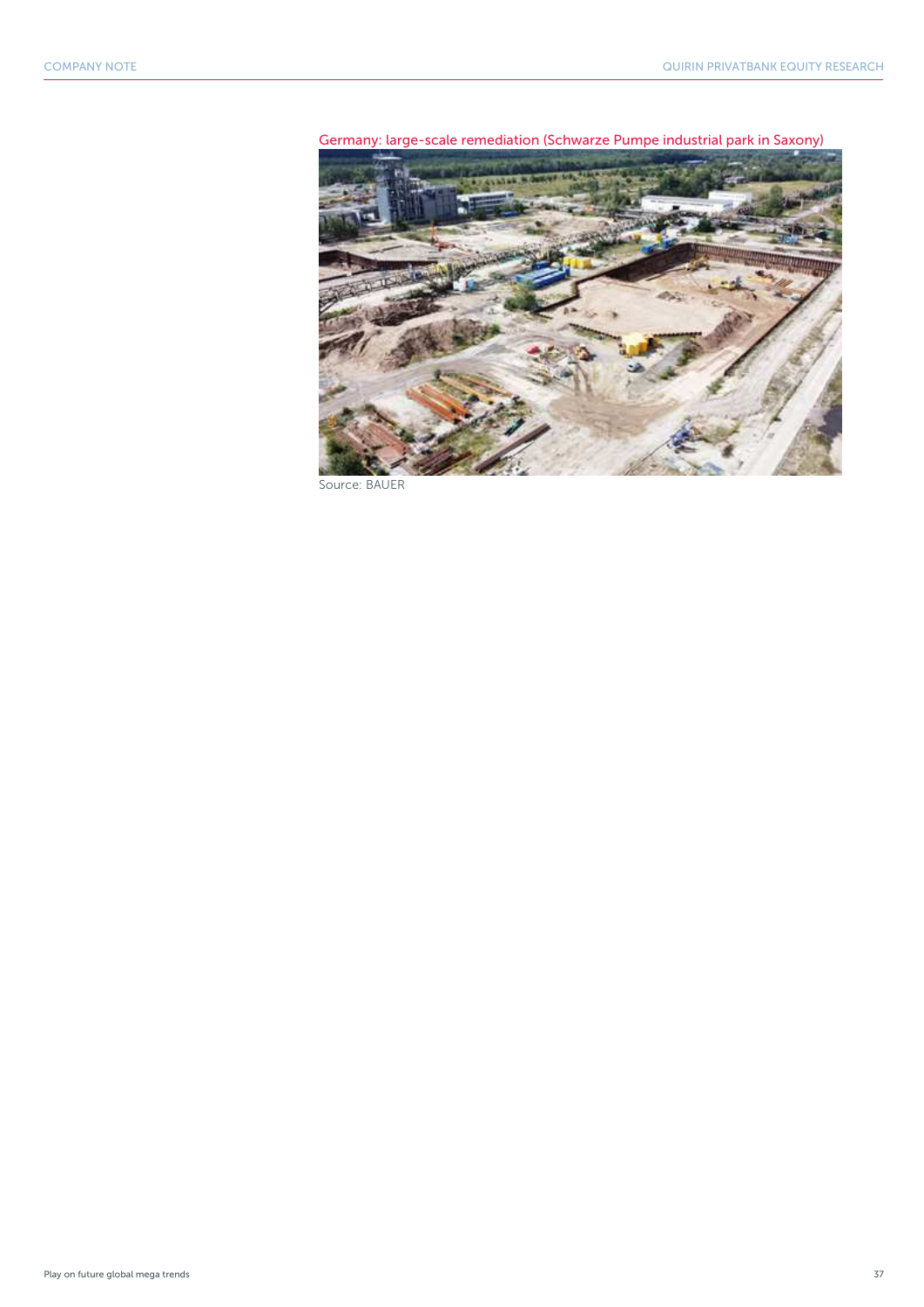#### Profit & loss statement

| Profit & loss statement (EUR m) | 2019      | <b>YOY</b> | 2020     | <b>YOY</b> | 2021e    | <b>YOY</b> | 2022e    | <b>YOY</b> | 2023e    | <b>YOY</b> |
|---------------------------------|-----------|------------|----------|------------|----------|------------|----------|------------|----------|------------|
| Sales                           | 1,470.9   | n.a.       | 1,343.2  | $-8.7%$    | 1,436.3  | 6.9%       | 1,524.3  | 6.1%       | 1,568.3  | 2.9%       |
| <b>Unfinished Goods</b>         | 32.4      |            | $-16.8$  |            | $-18.0$  |            | $-18.0$  |            | $-18.0$  |            |
| Other own work capitalized      | 9.5       |            | 8.1      |            | 8.0      |            | 8.0      |            | 8.0      |            |
| Other operating earnings        | 24.9      |            | 66.8     |            | 54.4     |            | 37.4     |            | 40.9     |            |
| Cost of goods                   | $-783.1$  |            | $-626.1$ |            | $-746.0$ |            | $-760.0$ |            | $-780.0$ |            |
| Gross profit                    | 1.537.7   |            | 1,401.3  |            | 1,480.7  |            | 1,551.7  |            | 1,599.2  |            |
| Personnel expenses              | $-418.8$  |            | $-394.9$ |            | $-420.0$ |            | $-430.0$ |            | $-435.0$ |            |
| Depreciation                    | $-100.6$  |            | $-109.7$ |            | $-113.0$ |            | $-115.0$ |            | $-116.0$ |            |
| Other operating expenses        | $-212.7$  |            | $-224.8$ |            | $-174.3$ |            | $-189.3$ |            | $-180.8$ |            |
| <b>EBITDA</b>                   | 134.3     | n.a.       | 165.2    | 23.1%      | 149.4    | $-9.6%$    | 181.4    | 21.4 %     | 212.4    | 17.1 %     |
| EBITDA margin (%)               | 9.13      |            | 12.30    |            | 10.40    |            | 11.90    |            | 13.54    |            |
| EBIT                            | 33.7      | n.a.       | 55.5     | 64.8%      | 36.4     | $-34.5%$   | 66.4     | 82.4%      | 96.4     | 45.2%      |
| EBIT margin (%)                 | 2.29      |            | 4.13     |            | 2.53     |            | 4.36     |            | 6.15     |            |
| Net interest                    | $-45.0$   |            | $-39.2$  |            | $-21.0$  |            | $-24.6$  |            | $-24.5$  |            |
| Income from Participations      | 11.2      |            | 9.8      |            | 9.0      |            | 9.0      |            | 9.0      |            |
| Net financial result            | $-33.8$   |            | $-29.4$  |            | $-12.0$  |            | $-15.6$  |            | $-15.5$  |            |
| Exceptional items               | 0.0       |            | 0.0      |            | 0.0      |            | 0.0      |            | 0.0      |            |
| Pretax profit                   | $-11.3$   | n.a.       | 16.3     | n.m.       | 15.4     | $-5.7%$    | 41.8     | 171.4 %    | 71.9     | 72.0%      |
| Pretax margin (%)               | $-0.77$   |            | 1.22     |            | 1.07     |            | 2.74     |            | 4.58     |            |
| Taxes                           | $-25.2$   |            | $-24.6$  |            | $-20.0$  |            | $-25.1$  |            | $-27.3$  |            |
| Tax rate (%)                    | $-222.94$ |            | 150.36   |            | 130.00   |            | 60.00    |            | 38.00    |            |
| Earnings after taxes            | $-36.6$   |            | $-8.2$   |            | $-4.6$   |            | 16.7     |            | 44.6     |            |
| Minorities                      | 0.6       |            | 0.2      |            | 2.5      |            | 2.5      |            | 2.5      |            |
| Group attributable income       | $-37.1$   | n.a.       | $-8.4$   | n.m.       | $-7.1$   | n.m.       | 14.2     | n.m.       | 42.1     | 195.9%     |
| No. of shares (m)               | 15.1      |            | 18.8     |            | 26.1     |            | 26.1     |            | 26.1     |            |
| Earnings per share (EUR)        | $-2.17$   | n.a.       | $-0.48$  | n.m.       | $-0.32$  | n.m.       | 0.54     | n.m.       | 1.61     | 195.9%     |

Source: Company data, Quirin Privatbank estimates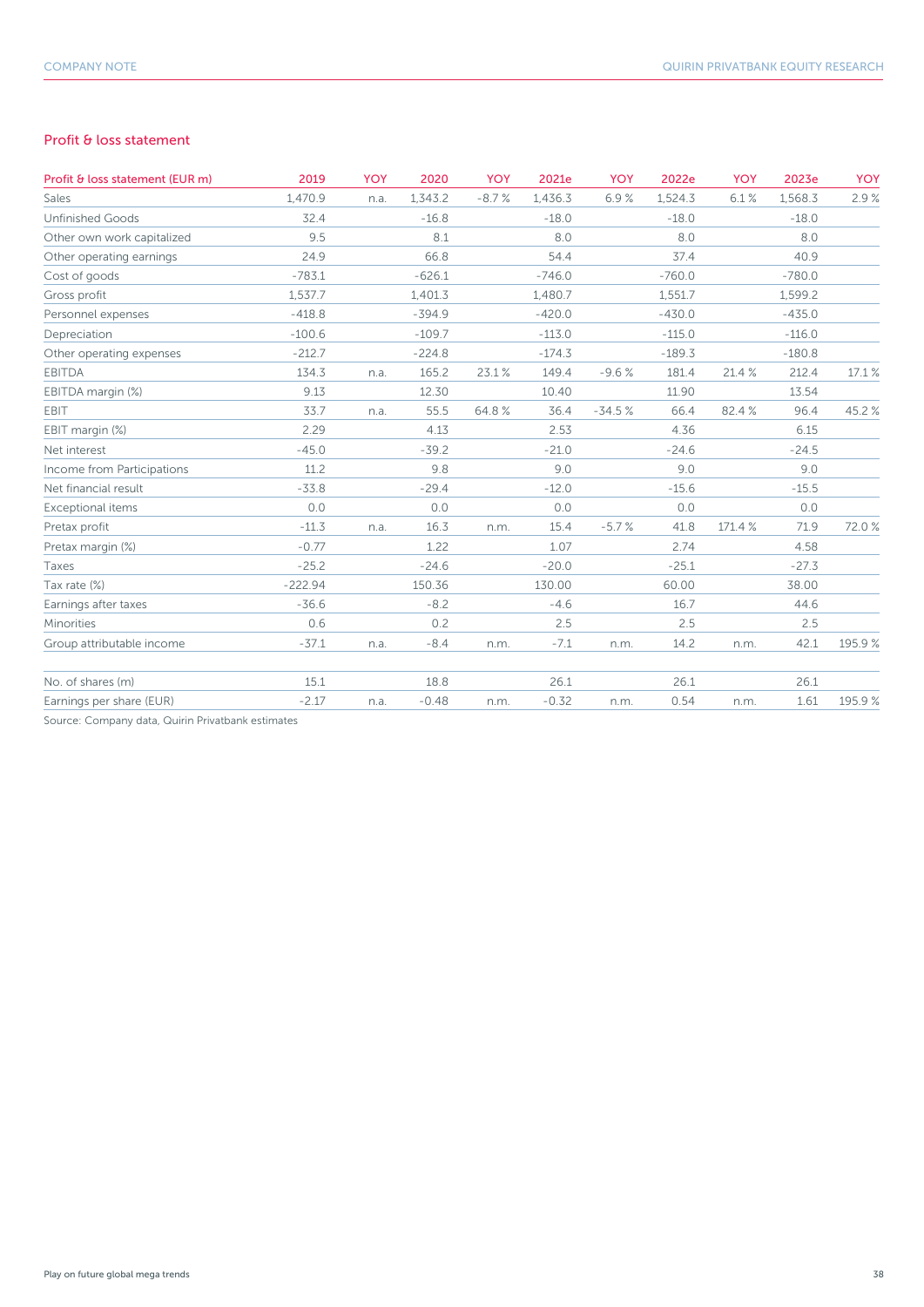#### Balance sheet

| Balance sheet (EUR m)                 | 2019    | YOY  | 2020    | YOY      | 2021e   | YOY     | 2022e   | YOY     | 2023e   | YOY     |
|---------------------------------------|---------|------|---------|----------|---------|---------|---------|---------|---------|---------|
| Assets                                |         |      |         |          |         |         |         |         |         |         |
| Cash and cash equivalents             | 37.6    |      | 46.0    |          | 45.6    |         | 34.4    |         | 39.9    |         |
| Accounts receivables                  | 271.3   |      | 249.0   |          | 264.0   |         | 258.0   |         | 256.0   |         |
| Inventories                           | 458.3   |      | 424.6   |          | 489.6   |         | 483.6   |         | 478.6   |         |
| Other current assets                  | 163.3   |      | 180.5   |          | 180.5   |         | 180.5   |         | 180.5   |         |
| Tax claims                            | 5.3     |      | 2.4     |          | 5.0     |         | 4.0     |         | 4.0     |         |
| Total current assets                  | 935.8   | n.a. | 902.4   | $-3.6%$  | 984.7   | 9.1%    | 960.4   | $-2.5%$ | 959.0   | $-0.1%$ |
| Fixed assets                          | 460.5   |      | 452.5   |          | 469.5   |         | 489.5   |         | 513.5   |         |
| Goodwill                              | 0.0     |      | 0.0     |          | 0.0     |         | 0.0     |         | 0.0     |         |
| Other intangible assets               | 16.9    |      | 14.6    |          | 14.6    |         | 14.6    |         | 14.6    |         |
| Financial assets                      | 0.0     |      | 0.0     |          | 0.0     |         | 0.0     |         | 0.0     |         |
| Deferred taxes                        | 67.3    |      | 66.9    |          | 66.9    |         | 66.9    |         | 66.9    |         |
| Other fixed assets                    | 148.1   |      | 107.5   |          | 119.5   |         | 128.5   |         | 137.5   |         |
| <b>Total fixed assets</b>             | 692.8   | n.a. | 641.5   | $-7.4%$  | 670.5   | 4.5%    | 699.5   | 4.3%    | 732.5   | 4.7%    |
| Total assets                          | 1,628.5 | n.a. | 1,544.0 | $-5.2%$  | 1,655.3 | 7.2%    | 1,660.0 | 0.3%    | 1,691.5 | 1.9%    |
| Equity & Liabilities                  |         |      |         |          |         |         |         |         |         |         |
| Subscribed capital                    | 73.0    |      | 80.3    |          | 111.2   |         | 111.2   |         | 111.2   |         |
| Reserves & other                      | 38.4    |      | 47.1    |          | 117.1   |         | 117.1   |         | 117.1   |         |
| Revenue reserves                      | 270.4   |      | 237.4   |          | 237.4   |         | 237.4   |         | 237.4   |         |
| Accumulated other comprehensive       | 0.0     |      | 0.0     |          | $-7.1$  |         | 7.1     |         | 49.2    |         |
| Shareholder's equity                  | 381.8   | n.a. | 364.7   | $-4.5%$  | 458.5   | 25.7%   | 472.7   | 3.1%    | 514.8   | 8.9%    |
| Minorities                            | 5.1     |      | 0.8     |          | 3.3     |         | 5.8     |         | 8.3     |         |
| Shareholder's equity incl. minorities | 386.9   | n.a. | 365.5   | $-5.5%$  | 461.8   | 26.3%   | 478.5   | 3.6%    | 523.1   | 9.3%    |
| Long-term liabilities                 |         |      |         |          |         |         |         |         |         |         |
| Pension provisions                    | 0.0     |      | 0.0     |          | 0.0     |         | 0.0     |         | 0.0     |         |
| <b>Financial liabilities</b>          | 97.4    |      | 280.5   |          | 268.5   |         | 260.5   |         | 253.5   |         |
| Tax liabilities                       | 27.1    |      | 20.6    |          | 20.6    |         | 20.6    |         | 20.6    |         |
| Other liabilities                     | 202.6   |      | 210.9   |          | 200.9   |         | 200.9   |         | 200.9   |         |
| Total long-term debt                  | 327.1   | n.a. | 512.0   | 56.5%    | 490.0   | $-4.3%$ | 482.0   | $-1.6%$ | 475.0   | $-1.5%$ |
| Short-term debt                       |         |      |         |          |         |         |         |         |         |         |
| Other provisions                      | 23.7    |      | 32.9    |          | 32.9    |         | 32.9    |         | 32.9    |         |
| Trade payables                        | 220.3   |      | 179.6   |          | 204.6   |         | 204.6   |         | 204.6   |         |
| Financial debt                        | 445.2   |      | 235.3   |          | 247.3   |         | 243.3   |         | 237.3   |         |
| Other liabilities                     | 225.3   |      | 218.6   |          | 218.6   |         | 218.6   |         | 218.6   |         |
| Total short-term debt                 | 914.5   | n.a. | 666.4   | $-27.1%$ | 703.4   | 5.6%    | 699.4   | $-0.6%$ | 693.4   | $-0.9%$ |
| Total equity & liabilities            | 1,628.5 | n.a. | 1,544.0 | $-5.2%$  | 1,655.3 | 7.2%    | 1,660.0 | 0.3%    | 1,691.5 | 1.9%    |

Source: Company data, Quirin Privatbank estimates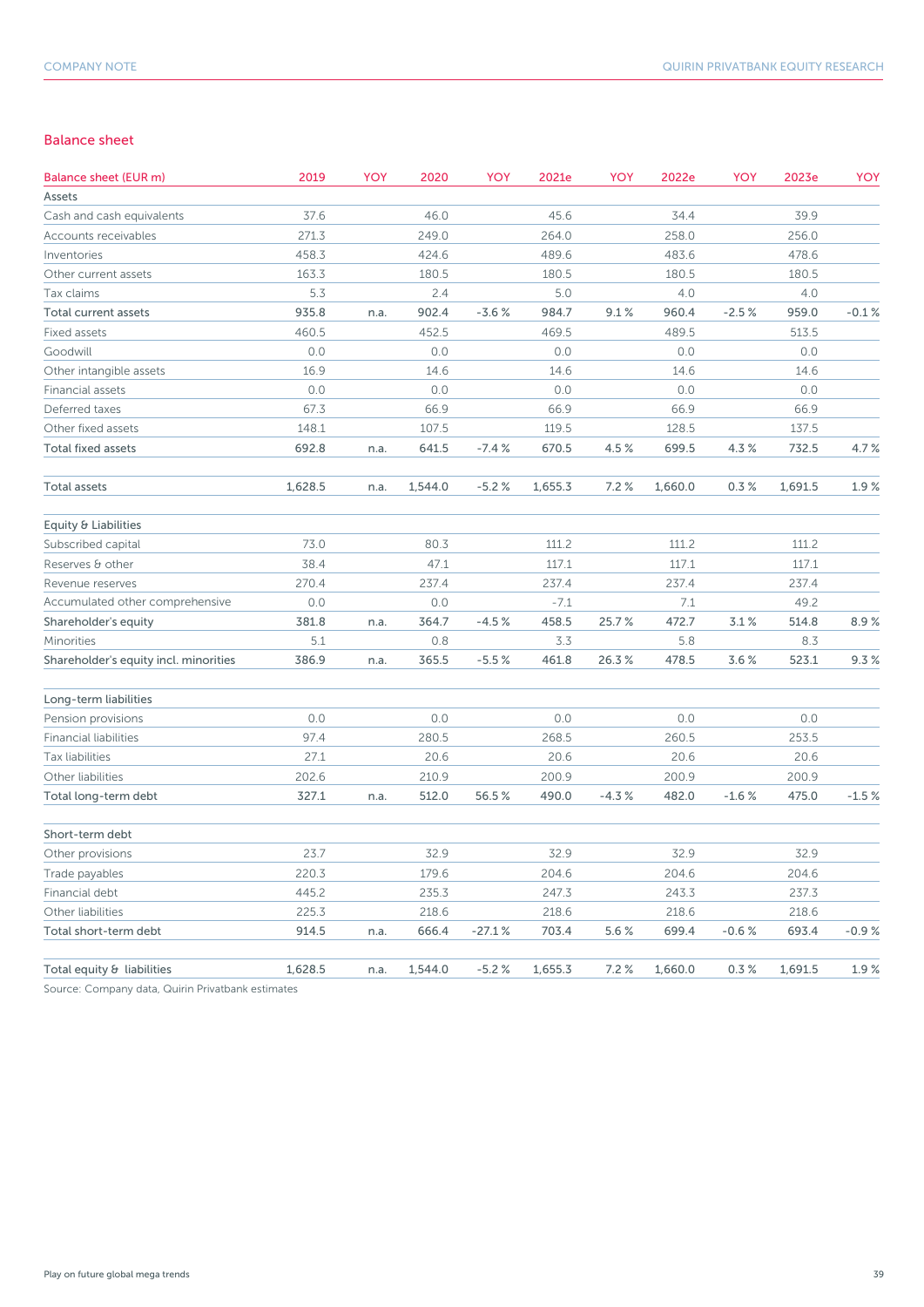#### Financial key ratios

| <b>Key ratios</b>          | 2019    | 2020    | 2021e   | 2022e    | 2023e |
|----------------------------|---------|---------|---------|----------|-------|
| Per share data (EUR)       |         |         |         |          |       |
| EPS                        | $-2.17$ | $-0.48$ | $-0.32$ | 0.54     | 1.61  |
| Book value per share       | 25.3    | 19.4    | 17.6    | 18.1     | 19.7  |
| Free cash flow per share   | 2.6     | 2.1     | $-3.8$  | 0.0      | 0.7   |
| Dividend per share         | 0.00    | 0.00    | 0.00    | 0.00     | 0.00  |
| Valuation ratios           |         |         |         |          |       |
| EV/Sales                   | 0.56    | 0.55    | 0.55    | 0.52     | 0.49  |
| EV/EBITDA                  | 6.1     | 4.5     | 5.3     | 4.3      | 3.6   |
| EV/EBIT                    | 24.4    | 13.4    | 21.7    | 11.9     | 8.0   |
| $\mathsf{P}/\mathsf{E}$    | n.m.    | n.m.    | n.m.    | 18.3     | 6.2   |
| P/B                        | 0.4     | 0.5     | 0.6     | 0.5      | 0.5   |
| Dividend yield (%)         | 0.0     | 0.0     | 0.0     | 0.0      | 0.0   |
| Growth                     |         |         |         |          |       |
| Sales growth (%)           | n.a.    | $-8.7$  | 6.9     | 6.1      | 2.9   |
| EBITDA growth (%)          | n.a.    | 23.1    | $-9.6$  | 21.4     | 17.1  |
| EBIT growth (%)            | n.a.    | 64.8    | $-34.5$ | 82.4     | 45.2  |
| EPS growth (%)             | n.a.    | $-77.6$ | $-33.5$ | $-268.6$ | 195.9 |
| Profitability ratios       |         |         |         |          |       |
| EBITDA margin (%)          | 9.1     | 12.3    | 10.4    | 11.9     | 13.5  |
| EBIT margin (%)            | 2.3     | 4.1     | 2.5     | 4.4      | 6.1   |
| Net margin (%)             | $-2.5$  | $-0.6$  | $-0.5$  | 0.9      | 2.7   |
| ROCE (%)                   | 4.7     | 6.3     | 3.8     | 6.9      | 9.7   |
| <b>Financial ratios</b>    |         |         |         |          |       |
| Total equity (EUR m)       | 381.8   | 364.7   | 458.5   | 472.7    | 514.8 |
| Equity ratio (%)           | 23.4    | 23.6    | 27.7    | 28.5     | 30.4  |
| Net financial debt (EUR m) | 563.7   | 528.8   | 529.2   | 528.5    | 509.9 |
| Net debt/Equity            | 0.2     | 0.2     | 0.3     | 0.3      | 0.3   |
| Interest cover             | 0.4     | 0.8     | 0.6     | 1.1      | 1.6   |
| Net debt/EBITDA            | 4.2     | 3.2     | 3.5     | 2.9      | 2.4   |
| Payout ratio (%)           | 0.0     | $0.0$   | $0.0$   | $0.0\,$  | 0.0   |
| Working Capital (EUR m)    | 509.3   | 494.0   | 549.0   | 537.0    | 530.0 |
| Working capital/Sales      | 0.35    | 0.37    | 0.38    | 0.35     | 0.34  |

Source: Company data, Quirin Privatbank estimates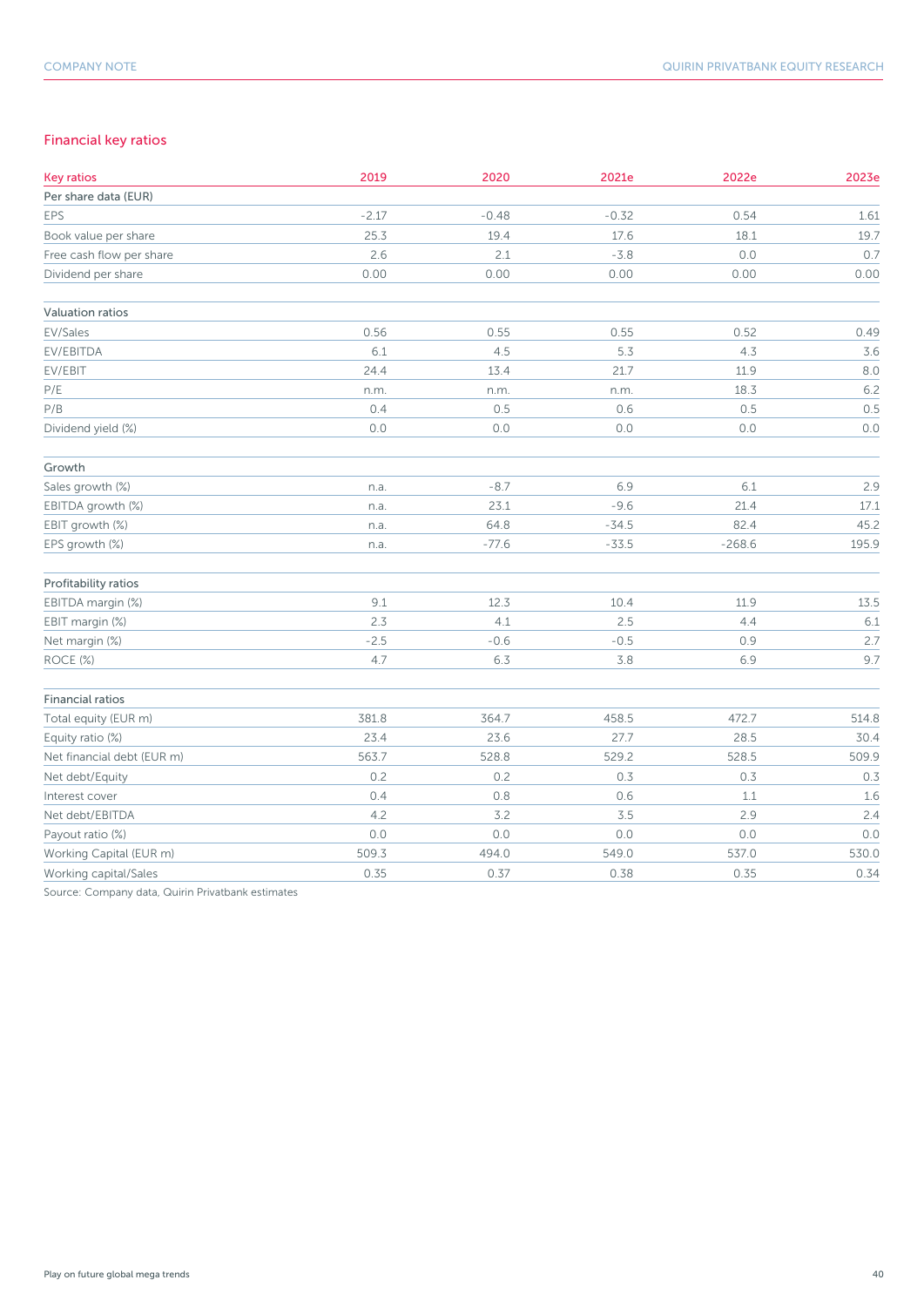## Legal Disclaimer

This report was completed 23/02/2022 16:07 CET (Delegierte Verordnung 2016/958, Artikel 3 Absatz 1e)

This document has been prepared by Quirin Privatbank AG (hereinafter referred to as "the Bank"). This document does not claim completeness regarding all the information on the stocks, stock markets or developments referred to in it. On no account should the document be regarded as a substitute for the recipient procuring information for himself/herself or exercising his/her own judgments.

The document has been produced for information purposes for institutional clients or market professionals. Private customers, into whose possession this document comes, should discuss possible investment decisions with their customer service officer as differing views and opinions may exist with regard to the stocks referred to in this document.

This document is not a solicitation or an offer to buy or sell the mentioned stock.

The document may include certain descriptions, statements, estimates, and conclusions underlining potential market and company development. These reflect assumptions, which may turn out to be incorrect. The Bank and/or its employees accept no liability whatsoever for any direct or consequential loss or damages of any kind arising out of the use of this document or any part of its content.

Any forecasts or price targets shown for companies discussed in this document may not be achieved due to multiple risk factors including without limitation market volatility, sector volatility, corporate actions, the unavailability of complete and accurate information. For investments in foreign markets and instruments there are further risks, generally based on changes in economic and political environment, changes in financial conditions of the relevant company, on exchange rate changes, etc.

The Bank and/or its employees may hold, buy or sell positions in any securities mentioned in this document, derivatives thereon or related financial products. The Bank and/or its employees may underwrite issues for any securities mentioned in this document, derivatives thereon or related financial products or seek to perform capital market or underwriting services.

The Bank reserves all the rights in this document.

The preparation of this document is subject to regulation by German Law.

Remarks regarding to U.K. clients: Distribution of this material in the U.K.is governed by the FSA Rules. This Report is intended only for distribution to Professional Clients or Eligible Counterparties (as defined under the rules of the FSA) and is not directed at Retail Clients (as defined under the rules of the FSA).

#### Disclosures in respect of section 85 of the German Securities Trading Act, the market abuse regulation and the Commission Delegated Regulation (EU) 2016/958

Section 85 of the German Securities Trading Act in combination with the European regulations requires an enterprise preparing a securities analyses to point possible conflicts of interest with respect to the company that is the subject of the analyses. Catalogue of potential conflicts of interest:

- 1. The Bank and/or its affiliate(s) own a net long or short position exceeding the threshold of 0,5% of the total issued share capital of the company that is the subject of the Research Document, calculated in accordance with Article 3 of regulation (EU) No 236/2012 and with Chapter III and IV of Commission Delegated Regulation (EU) No 918/2012
- 2. The company that is the subject of the Research Document owns 5% or more in the total issued share capital of the Bank and/or its affiliate(s)
- 3. The Bank and/or its affiliate(s) was Lead Manager or Co-Lead Manager over the previous 12 months of a public offering of analyzed company
- 4. The Bank and/or its affiliate(s) act as Market Maker or Designated Sponsor for the analyzed company
- 5. The Bank and/or its affiliate(s) over the previous 12 months has been providing investment banking services for the analyzed company for which a compensation has been or will be paid
- 6. The responsible analyst named in this report disclosed a draft of the analysis set forth in this Research Document to the company that is the subject of this Research Document for fact reviewing purposes and changes were made to this Research Document before publication
- 7. The Bank and/or its affiliate(s) effected an agreement with the analyzed company for the preparation of the financial analysis
- 8. The Bank and/or its affiliate(s) holds a trading position in shares of the analyzed company
- 9. The Bank and/or its affiliate(s) has other important financial interests in relation to the analyzed company

In relation to the security or financial instrument discussed in this analyses the following possible conflict of interest exists: (7)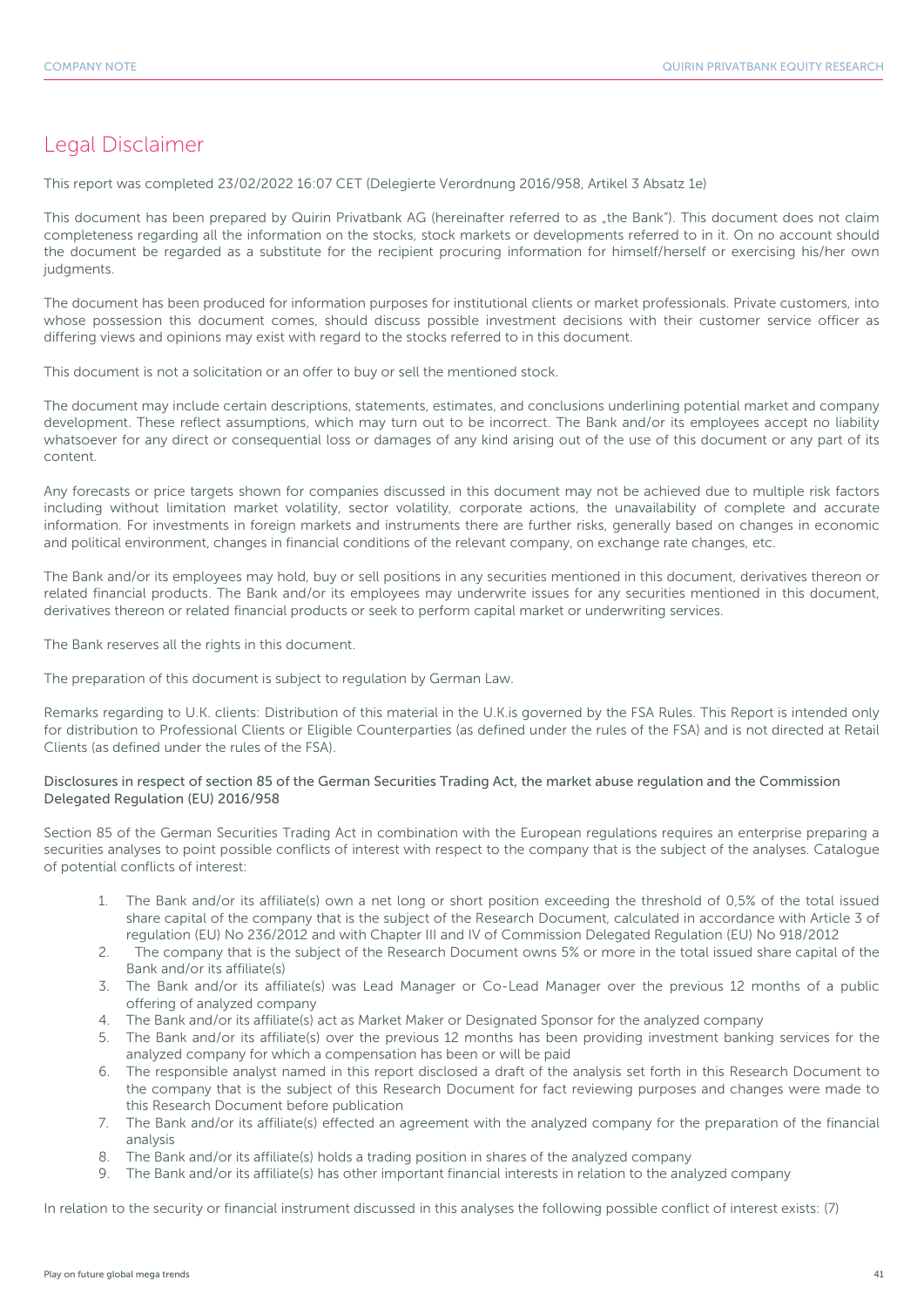The Bank have set up effective organizational administrative arrangements to prevent and avoid possible conflicts of interest and, where applicable, to disclose them. The Quirin research analysts involved in issuing research reports operate independently of Quirin Investment Banking business. Information barriers and procedures are in place between the research analysts and staff involved in securities trading for the account of Quirin or clients to ensure the price sensitive information is treated according to applicable laws and regulations.

The valuation underlying the rating of the company analyzed in this report is based on generally accepted and widely used methods of fundamental valuation, such as the DCF model, Free Cash Flow Value Potential, peer group comparison and – where applicable – a sum-of-the-parts model.

We do not commit ourselves in advance to whether and in which intervals an update is made. The document and the recommendation and the estimations contained therein are not linked – whether directly or indirectly – to the compensation of the analyst responsible for the document.

All share prices given in this equity analysis are closing prices from the last trading day before the publication date stated, unless another point in time is explicitly stated.

The rating in this report are based on the analyst´s expectation of the absolute change in stock price over a period of 6 to 12 months and reflect the analyst´s view of the potential for change in stock price as a percentage. The BUY and SELL ratings reflect the analyst´s expected high change in the value of the stock.

The levels of change expressed in each rating categories are:

 $BUY > +10%$ 

 $HOLD \le -10\%$  and  $\le +10\%$ 

 $SFII > -10%$ 

#### Analyst certification

Katharina Schmenger, financial analyst, hereby certifies that all of the views expressed in this report accurately reflect my personal views about any and all of the subject securities or issuers discussed herein. In addition, I hereby certify that no part of my compensation was, is, or will be, directly or indirectly related to the specific recommendations or views expressed in this research report, nor is it tied to any specific investment banking transaction performed by the Bank or its affiliates.

#### Price and Rating History (last 12 months)

| Date       | rice target-FUR- | Rafing |             |
|------------|------------------|--------|-------------|
| 23 02 2022 |                  |        | רכחכ כח דיז |

Bank distribution of ratings and in proportion to investment banking services can be found on the internet at the following address:

https://www.quirinprivatbank.de/kapitalmarktgeschaeft/institutionelles-research

Bank disclosures, conflict of interest on complete list of financial analysis on the last 12 month can be found on the internet at the following address:

#### https://research.quirinprivatbank.de/content/disclosures

#### Competent supervisory authority

Bundesanstalt für Finanzdienstleistungsaufsicht - BaFin – (Federal Financial Supervisory Authority), Graurheindorfer Str. 108 , 53117 Bonn

Contact Quirin Privatbank AG Frankfurt am Main Schillerhaus / Schillerstraße 20 / 60313 Frankfurt am Main

Management Board: Karl Matthäus Schmidt • Johannes Eismann •